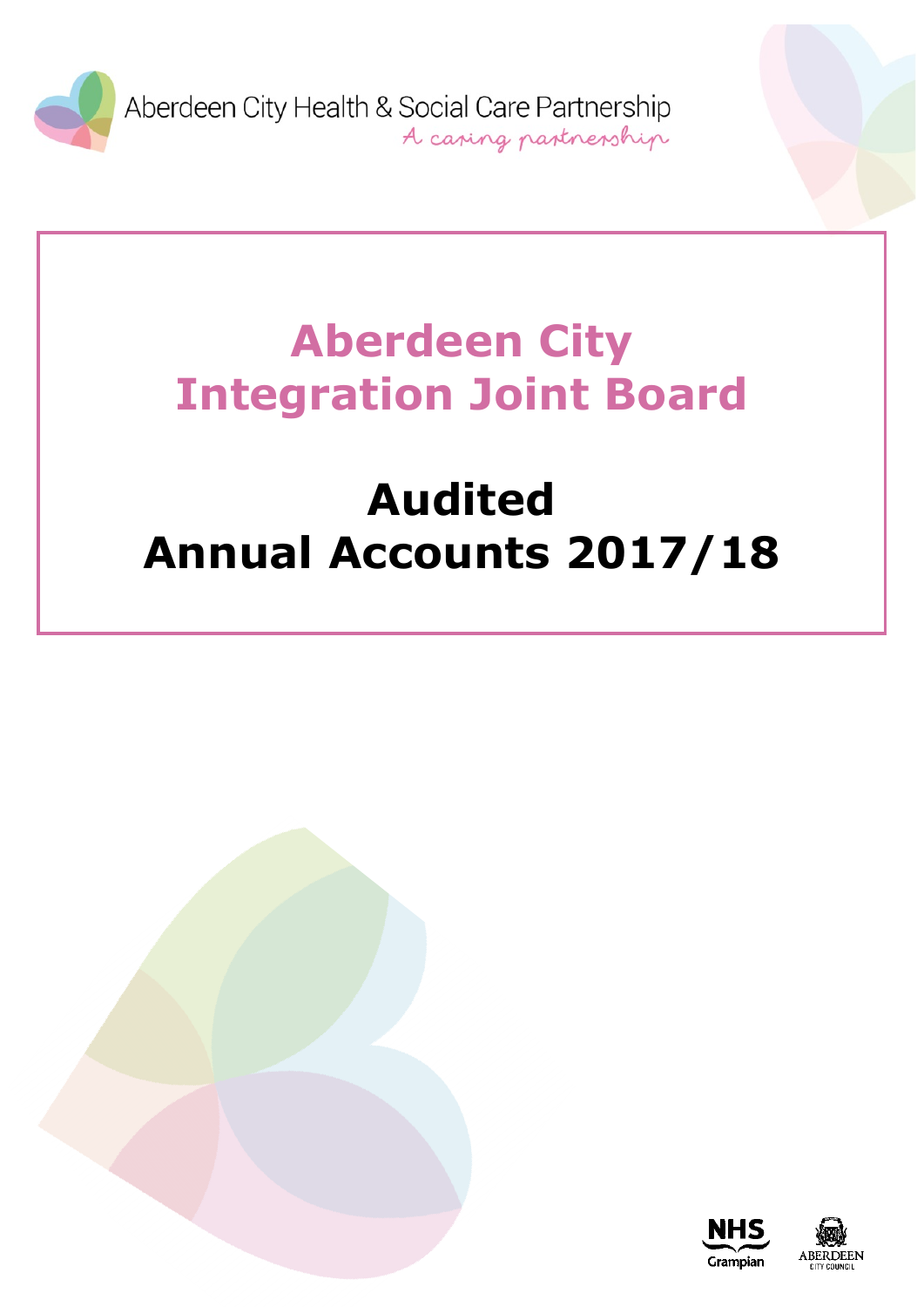| 1.  |                                                                                      |  |
|-----|--------------------------------------------------------------------------------------|--|
| 2.  |                                                                                      |  |
| 3.  | Prior Period Adjustments, Changes in Accounting Policies and Estimates and Errors 37 |  |
| 4.  |                                                                                      |  |
| 5.  |                                                                                      |  |
| 6.  |                                                                                      |  |
| 7.  |                                                                                      |  |
| 8.  |                                                                                      |  |
| 9.  |                                                                                      |  |
| 10. |                                                                                      |  |
|     |                                                                                      |  |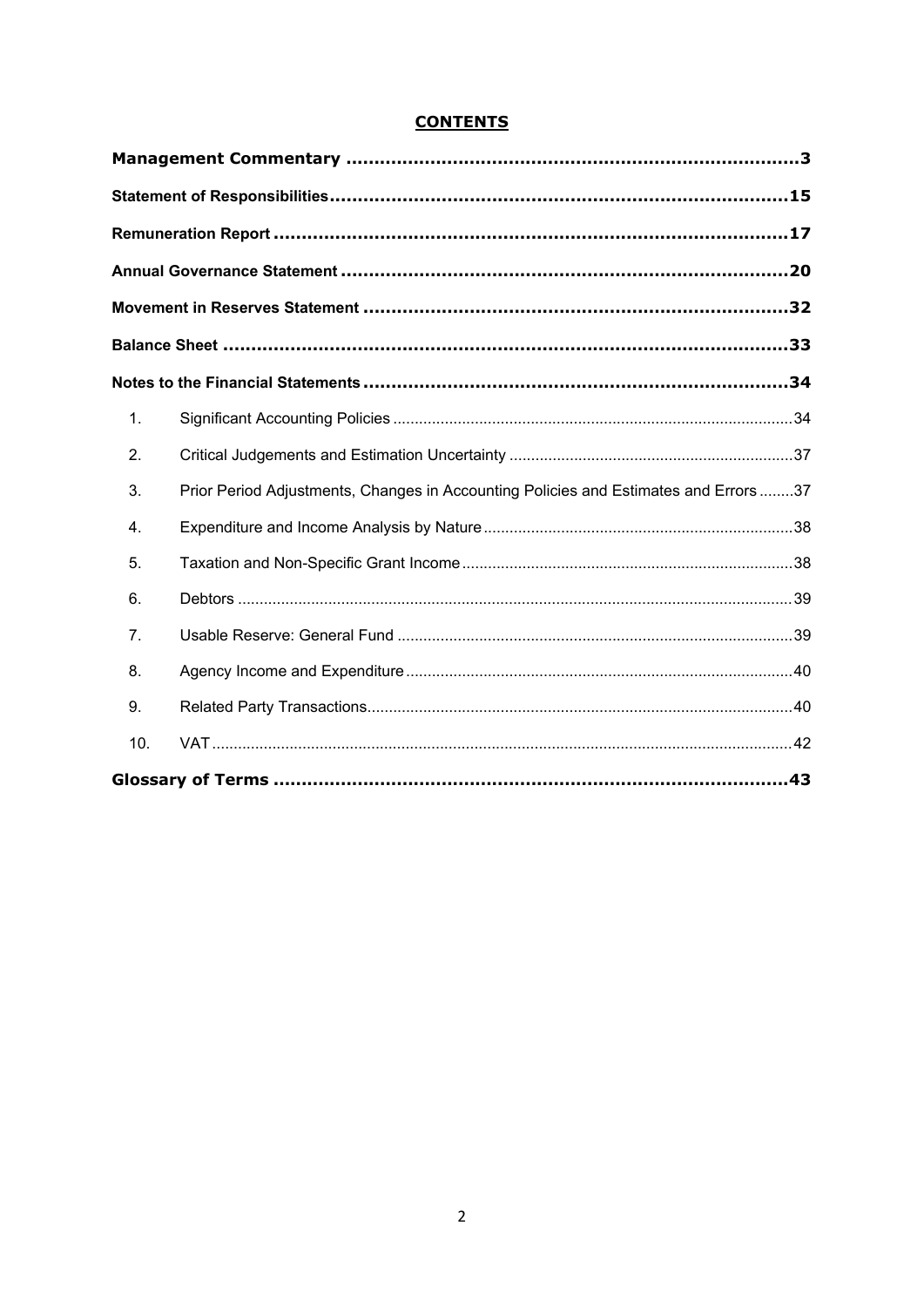#### <span id="page-2-0"></span>**Management Commentary**

#### **The Role and Remit of the Integration Joint Board ("IJB")**

Aberdeen is the third largest city in Scotland and provides Scotland with 15% of its Gross Added Value. Much of this value has come from the oil and gas industry, although since the oil price reduction in 2014 the local economy has suffered. Aberdeen has a population estimated in 2014 at 228,990 and eight of its 37 data zones are recognised as deprived in the Scottish Index of Multiple Deprivation rankings.

In terms of health and social care the demand for services continues to rise each year. The over-65s account for 15% of the total population of Aberdeen and this percentage is forecast to increase to 18% over the next 20 years.

Prior to the establishment of the IJB, community health services were delivered by NHS Grampian (through the Community Health Partnership) and adult social care services were delivered by Aberdeen City Council through the Social Work Department.

The Public Bodies (Joint Working) (Scotland) Act 2014 was passed by the Scottish Parliament on 25 February 2014 and received Royal Assent in April 2014. The Act provides a framework for the integration of adult health and social care services in order to improve the quality and consistency of services to patients, carers, service users and their families; to provide seamless, joined-up quality health and social care services in order to care for people in their own homes or a homely setting where it is safe to do so; and to ensure resources are used effectively and efficiently to deliver services that meet the increasing number of people with longer-term and often complex needs, many of whom are older.

Aberdeen City Council and NHS Grampian took the decision that, in order to comply with their obligations as a result of the 2014 Act, the model for integration of health and social care services in Aberdeen City would be the Body Corporate model, also known as an Integration Joint Board. Under this model, the health board and local authority delegate the responsibility for the strategic planning and delivery of health and adult social care services to the Integration Joint Board. The Aberdeen City Integration Joint Board was established by Scottish Ministers as a Body Corporate on 6 February 2017 with full delegation of services taking effect from 1 April 2016.

The Integration Scheme defines the services that have been delegated by the health board and local authority to the Aberdeen City Integration Joint Board. The Act indicates that the delegation of some services is mandatory, while for others a discretionary approach can be taken depending on local circumstances. For some of the delegated health services it was not practical to split the services across the three integration joint boards in the Grampian area. These services are still delegated, but classed as 'hosted', which means the costs and budgets are shared based on estimated usage across the three integration joint boards. These services are managed and led by one lead integration joint board on behalf of the other two boards. A full list of the services delegated is contained in the appendices of the Integration Scheme, along with the name of the lead integration joint board in the case of the hosted services.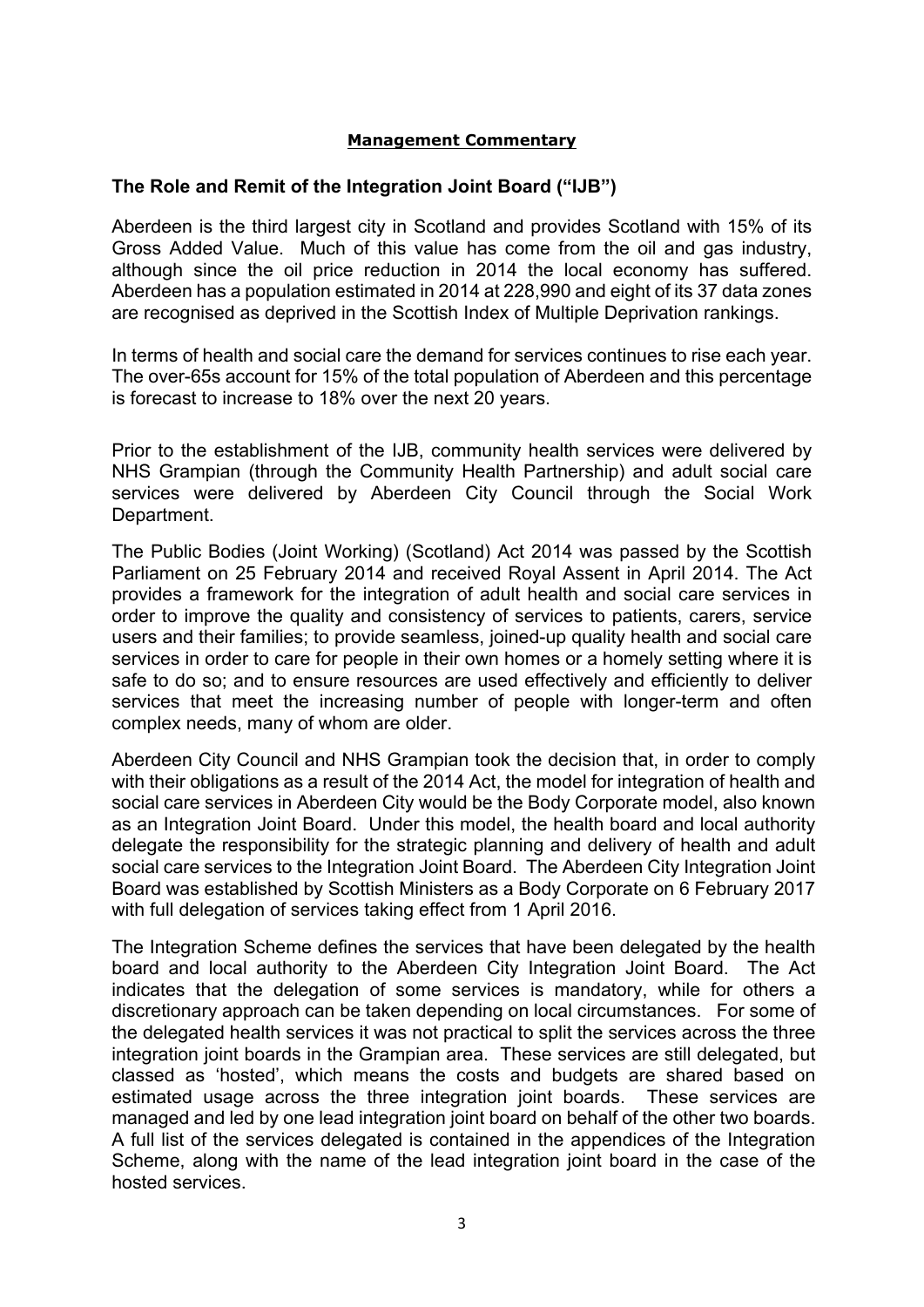The IJB is the governing body for the delegated health and social care services. The operational delivery of these services is undertaken by the Aberdeen City Health & Social Care Partnership which is an overarching term to describe the services delegated to the IJB and delivered by Aberdeen City Council, NHS Grampian, voluntary organisations, care providers and the third sector.

# **The IJB's Operations for the Year**

During its second full year of operation good progress has been made in terms of delivery of the strategic plan. The focus of this year has been to build on the progress delivered in the first year of operation and start to deliver the transformation projects which the IJB had previously approved.

The IJB also agreed during the 2017/18 budget process that six priorities be delivered by the end of the financial year. These priority projects have now largely been delivered and are documented below:

- Develop business case for acute care at home;
- **Establish link workers in city;**
- Localities shadow operation\notional budgets;
- Continue work on carers strategy;
- Develop commissioning strategy and move forward market facilitation; and
- Testing the Buurtzorg model.

Over the last financial year, the IJB has:

- approved a transformation plan, a strategic commissioning implementation plan, a carers strategy and started the process of defining its vision for the future delivery of primary care services in Aberdeen;
- published its first annual report;
- approved a medium-term financial strategy providing the IJB with information on the budget pressures likely to be faced over the next five financial years and setting out the budget saving themes which the IJB will use to close the estimated funding gap;
- operated two sub-committees (Audit and Performance Systems Committee and Clinical and Care Governance Committee);
- moved forward its three major transformation projects;
- hosted an annual conference and awards ceremony;
- further developed its performance management and risk frameworks, and reviewed and revised its Board Assurance Escalation Framework;
- held several workshops to inform IJB members of the services for which the IJB has strategic responsibility; and
- implemented a new operational management structure and defined the management structure in each locality and set a timeline for implementation of locality budget.

Good progress has been made in this period with a significant level of spend allocated towards transformation projects during 2017-18. Progress on transformation work had previously been slower than might have been anticipated due to a number of factors including the complexity of having to work through the governance systems of the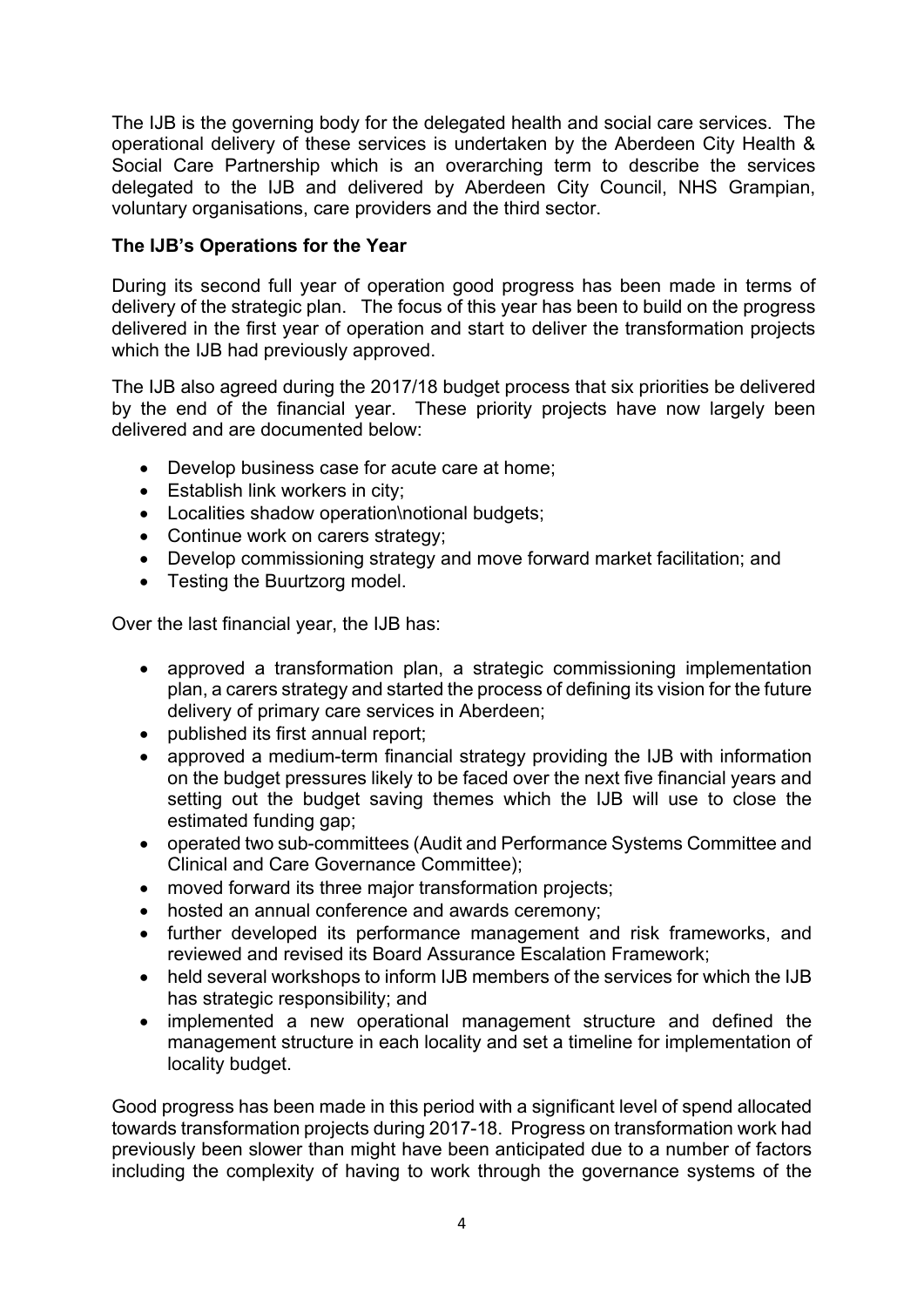three organisations (NHS Grampian, Aberdeen City Council and the Integration Joint Board). However, during 2017-18 it was possible to increase the pace of transformation following the recruitment to key project management positions in the strategy and transformation team.

Our three key major transformation projects are now either operational or in the very final stages of being implemented. Further information on our three major transformation projects is highlighted below:

- Our Acute Care @ Home project seeks to allow patients to receive certain types of care previously provided in a large hospital setting in their own home. The team is now largely recruited to and started to care for patients in March 2018;
- Our Community Link Workers project will provide twenty link workers in the city to support our colleagues in primary care by signposting and patients to access community support and resources which will lead to improved outcomes for patients. A tender process was undertaken and the contract for providing this service was awarded to the Scottish Association for Mental Health. The link workers will start work early in the new financial year; and
- Our Integrated Neighbourhood Care Aberdeen (INCA) teams are recruited to and have started to deliver services. These teams are based on the Buurtzorg model of community nursing and care at home used in Holland, where care is provided by small, self-managing teams in a given neighbourhood.

A number of the services delegated to the IJB continue to experience difficulties recruiting staff. The payment of the Scottish Living Wage has helped in recruiting staff for social care services and the downturn in the oil industry has improved recruitment for some positions. However, there are still issues in recruiting staff to qualified positions such as social workers, nurses, allied health professionals and general practitioners in the primary care setting.

One of the key aspects of the 2014 Act and strategic plan is the formation of localities in which health and social care services will be delivered. In Aberdeen City it was agreed to have four localities and a locality leadership group has been established in each area. These groups are working well and continue to make good progress. Four Head of Locality posts have been established and are now recruited to in order to support the delivery of locality working. The management structure below the heads of locality is now scoped and is in the process of being implemented.

The IJB has been working hard to reduce the number of Aberdeen City residents who are ready to be sent home from hospital but have been delayed from doing so. The term commonly used for these individuals is a "delayed discharge", and people can be delayed for varied reasons, ranging from social care provision through to issues with equipment, adaptations and even transport. The IJB has presided over a notable improvement in respect of both the numbers of individuals delayed in hospital, alongside the overall bed days lost to delayed discharges. This can be seen from the performance information below: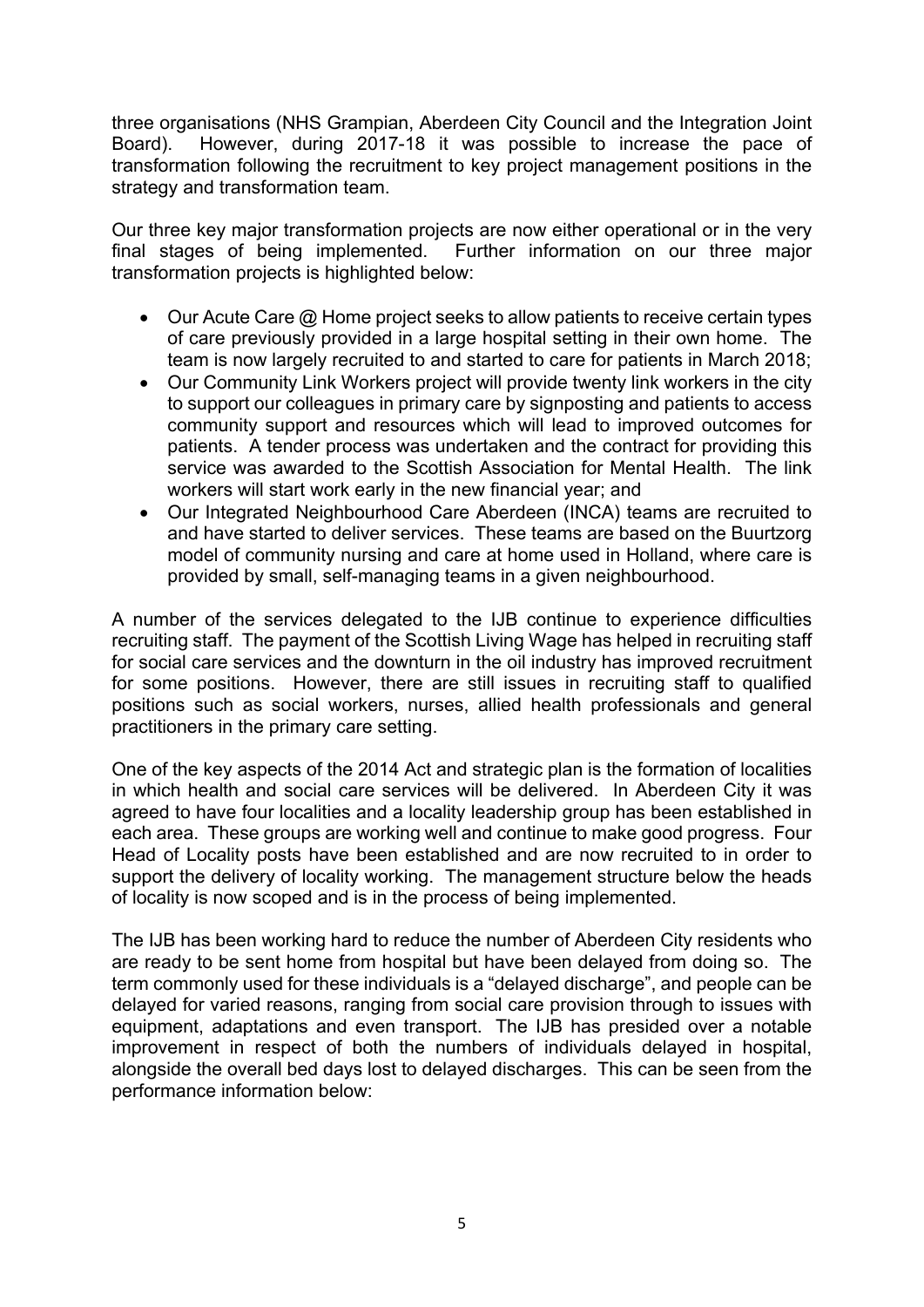



A 'delayed discharge' is a hospital inpatient who is clinically ready for discharge from inpatient hospital care and who continues to occupy a hospital bed beyond the ready for discharge date. Number of patients delayed is a count of patients delayed as at the census snap shot date, which since July 2016 has been the last Thursday of the month. 'Bed Days lost due to delayed discharge' is the count of hospital bed days that are occupied by delayed discharge patients. This has been calculated based on all patients recorded as a delayed discharge in the reporting month and a sum of the bed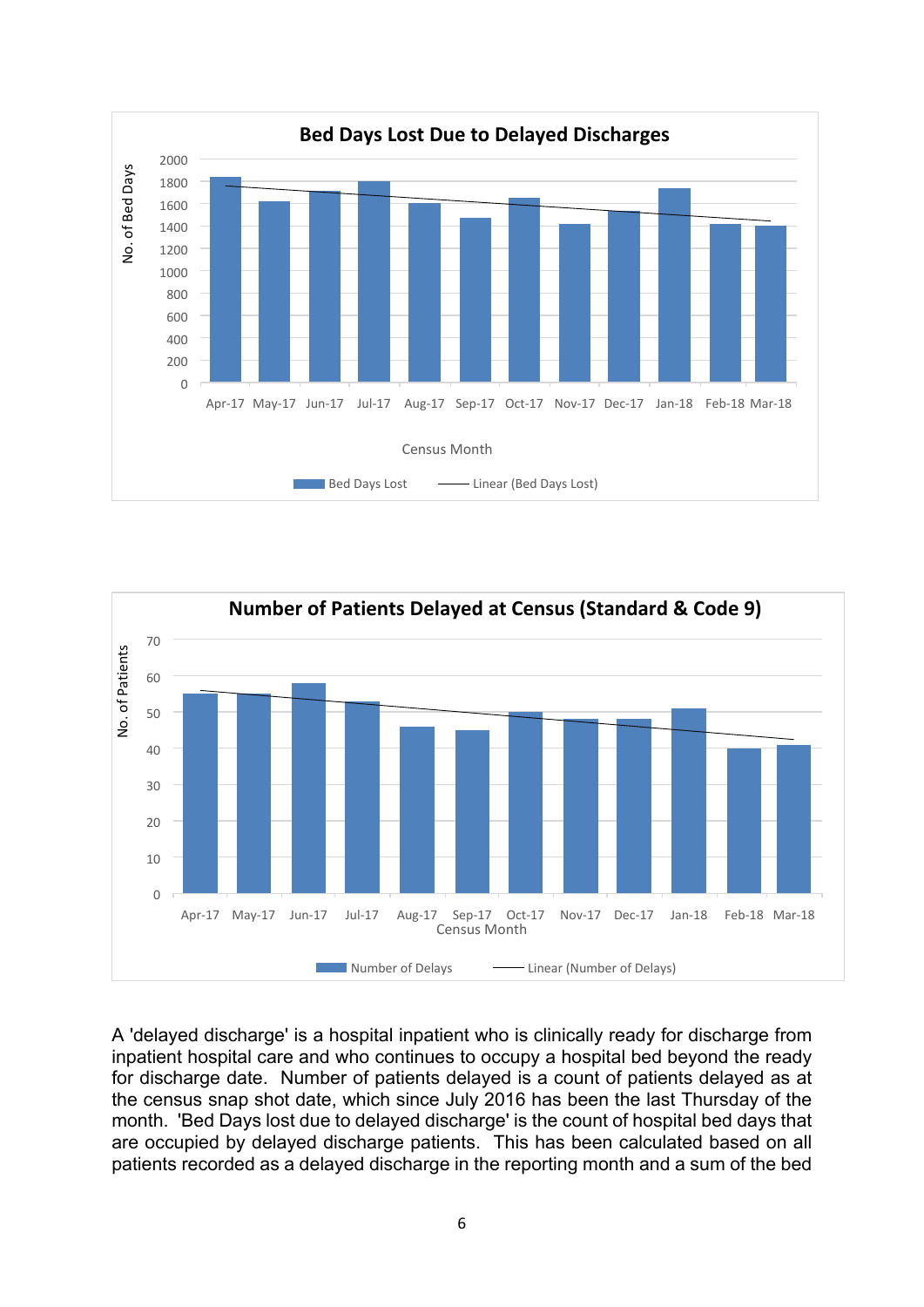days occupied while that patient was delayed in that month. Delayed Discharge data is collated as a requirement for a Government return. The data source for delayed discharge data is EDISON - which is a standalone system that has been in place for a number of years. From June 2018 this data will be recorded on NHS Grampian's Trakcare patient management system.

The IJB has received budget monitoring reports each quarter as defined in the integration scheme. The Audit and Performance Systems Committee has also been reviewing the budget monitoring information on a regular basis. The outturn for the financial year against the forecast position reported for December is shown below.

|                                                                                   | <b>Forecast</b><br>31 December<br>2017 | Outturn<br>31 March 2018 |
|-----------------------------------------------------------------------------------|----------------------------------------|--------------------------|
| <b>Budget</b>                                                                     | £'000                                  | £'000                    |
| <b>Total from Reserves</b>                                                        | 1,437                                  | 2,111                    |
| Integration<br>Change<br>and<br><b>Fund</b><br>and Primary<br>Care<br><b>Fund</b> | 6,730                                  | 6,057                    |
| <b>Risk and Equipment Fund</b>                                                    | 2,250                                  | 2,250                    |

# **The IJB's Position at 31 March 2018**

The accounts for the year ended 31 March 2018 show a usable reserves position of £8,306,965 (£10,417,474 2016/17). This is largely due to additional funding received in 2016/17 from the Scottish Government which the IJB is using on integration and change projects. A significant element of these funds has been committed and used in 2017/18. All of the recurring funding has now been allocated, however, there still remains some one-off funding which was carried forward from last financial year. The IJB agreed a reserves strategy and during the 2017/18 budget process agreed to hold back as earmarked reserves £2.5 million as a risk fund. The reserves position was confirmed during the 2018/19 budget process.

The majority of public sector organisations are facing challenges balancing their budgets in a context of increasing demand and costs, while the funding available is reducing in real terms. The 2018/19 budget was agreed on 27 March 2018 and included £4 million of budget reductions.

The major risk in terms of funding to the Integration Joint Board is the level of funding delegated from the Council and NHS and whether this is sufficient to sustain future service delivery. There is also a risk of additional funding being ring-fenced for specific priorities and policies, which means introducing new projects and initiatives at a time when financial pressure is being faced on mainstream budgets.

The IJB has made arrangements with social care providers to allow the Scottish Living Wage to be paid in 2017/18. Local negotiations will be undertaken with social care providers to provide funding to pay the Scottish Living Wage of £8.75 per hour from 1 May 2018. This was possible due to additional funding being made available. Should additional funding not be available in future years, it will be difficult for the IJB to fund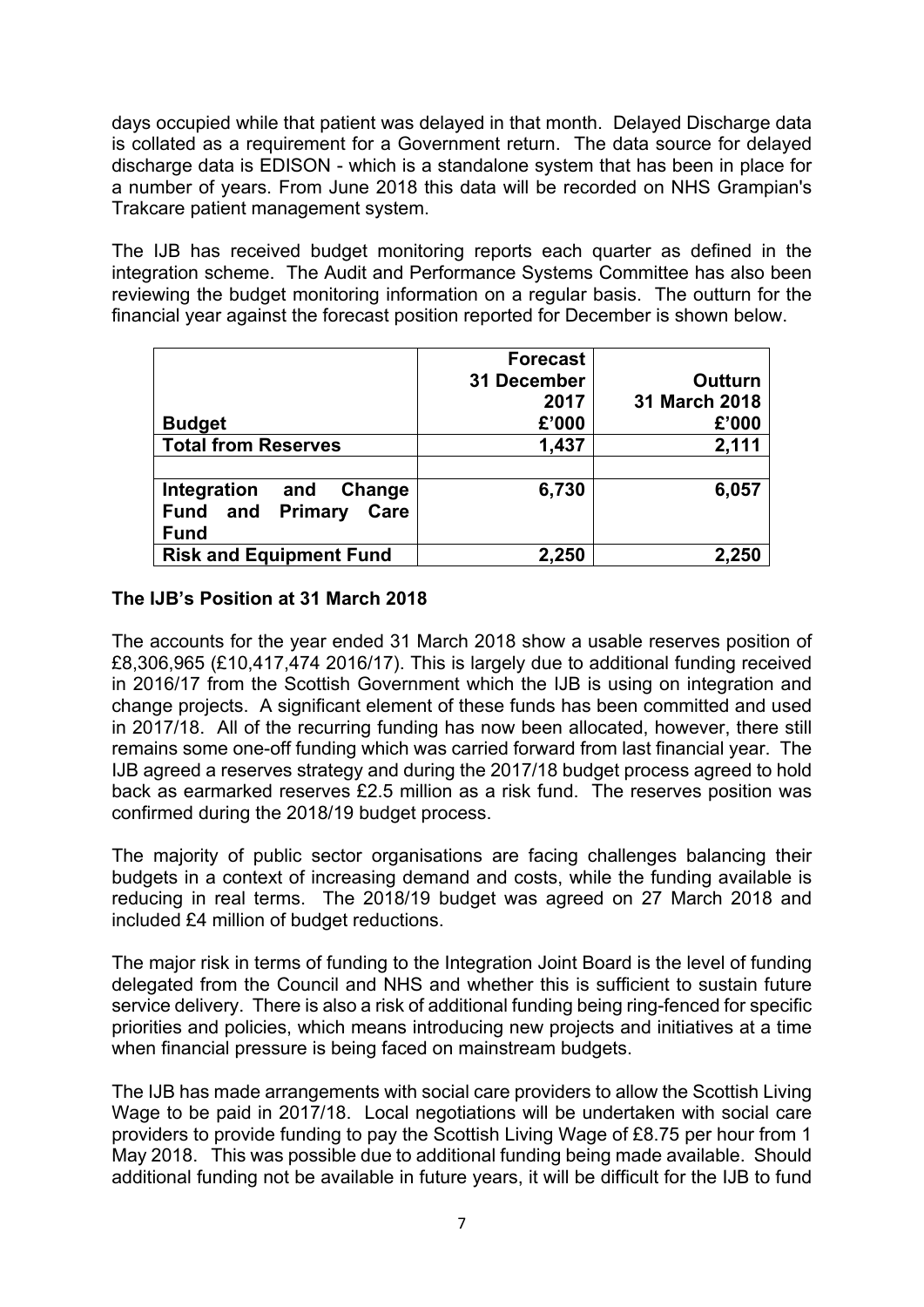any future increases in the Scottish Living Wage given the financial pressures being experienced across its services and the level of increase in Scottish Living Wage year on year.

Demand is expected to continue to rise given the increase in the number of over-65s forecast. At the same time the complexity of the care required is increasing due to improvements in medicine and the increased average life expectancy evidenced over the last few decades. Also, there are greater expectations being placed on our services by clients and this, along with expectations from our other stakeholders, continues to drive performance on targets such as waiting times.

The implementation of the carers strategy in 2018/19 will expose the IJB to financial risk, as although additional resources will be provided and the calculation of the adequacy of these resources has been assessed through a comprehensive process at a national level, there are still concerns over the potential level of spend. In particular the demand for these services, whilst influenced by the local eligibility criteria, may be difficult to predict and manage. However, the implementation of this strategy will support carers to help them maintain their own health and wellbeing, as well as that of the person they care for.

# **The IJB's Strategy and Business Model**

The IJB's Strategic Plan for 2016-19 sets out how the National Health and Wellbeing Outcomes will be achieved. To achieve our desired outcomes, the strategic priorities for the next three years are:

- develop a consistent person-centred approach that promotes and protects the human rights of every individual and which enables our citizens to have opportunities to maintain their wellbeing and take a full and active role in their local community;
- support and improve the health, wellbeing and quality of life of our local population;
- promote and support self-management and independence for people for as long as reasonably possible;
- value and support those who are unpaid carers to become equal partners in the planning and delivery of services, to look after their own health and to have a quality of life outside the caring role if so desired;
- contribute to a reduction in health inequalities and the inequalities in the wider social conditions that affect our health and wellbeing;
- strengthen existing community assets and resources that can help local people with their needs as they perceive them and make it easier for people to contribute to helping others in their communities;
- support staff to deliver high quality services that have a positive impact on personal experiences and outcomes.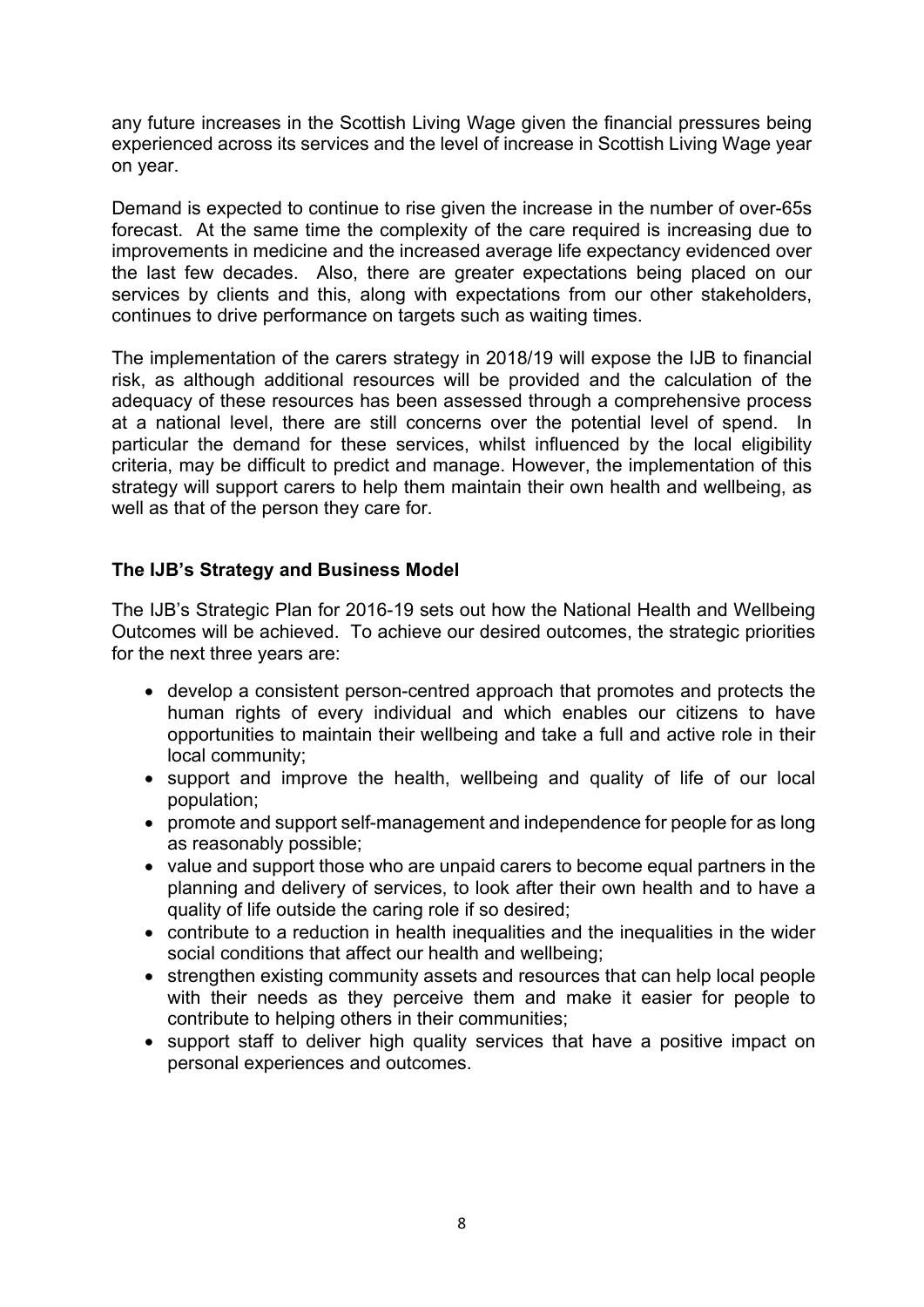During the 2018/19 the IJB will seek to:

- fully implement the first phase of acute care  $\omega$  home and start to develop plans for the second phase;
- approve a primary care improvement plan and test new delivery models linked to our primary care strategy;
- further establish and embrace locality working;
- implement and monitor the carers strategy;
- develop a public health strategy for Aberdeen City IJB;
- begin to evaluate the benefits of the INCA teams and, providing the anticipated benefits are realised, develop a roll-out plan across the city; and
- further develop our evaluation programme for our transformation projects.

The IJB strategic plan will be updated during 2018/19 picking up on the trends and cost pressures identified in the first two years of operation. In a similar method to the creation of the current strategic plan, an extensive consultation process will be undertaken with interested and affected groups.

The IJB provides strategic direction to the partners (Aberdeen City Council and NHS Grampian) by approving formal directions to the partner organisations on the changes that it would like made to operational service delivery in order to achieve the priorities included in the strategic plan.

The directions are then passed to the Chief Executives of the partner organisations who in turn pass these on to officers for implementation.

# **Key Risks and Uncertainties**

The key strategic risks, as contained in the Strategic Risk Register, along with an assessment of level of risk facing the IJB are as indicated below:

- There is a risk of significant market failure in Aberdeen City– High
- There is a risk of financial failure, that for example, demand outstrips the budget and IJB cannot deliver on priorities, statutory work, and project an overspend – High
- Failure of the IJB to function and make decisions in a timely manner –Low
- There is a risk that the outcomes expected from hosted services are not delivered and that the IJB does not identify non-performance through its systems. This risk relates to services that Aberdeen IJB hosts on behalf of Moray and Aberdeenshire, and those hosted by those IJBs and delivered on behalf of Aberdeen City IJB – Medium
- There is a risk that the governance arrangements between the IJB and its partner organisations (Aberdeen City Council and NHS Grampian) are not robust enough to provide necessary assurance within the current assessment framework – leading to duplication of effort and poor relationships – Medium
- There is a risk that services provided by ACC and NHS corporate services on behalf of the IJB do not have the capacity, are not able to work at the pace of the IJB's ambitions, or do not perform their function as required by the IJB to enable it to fulfil its functions - High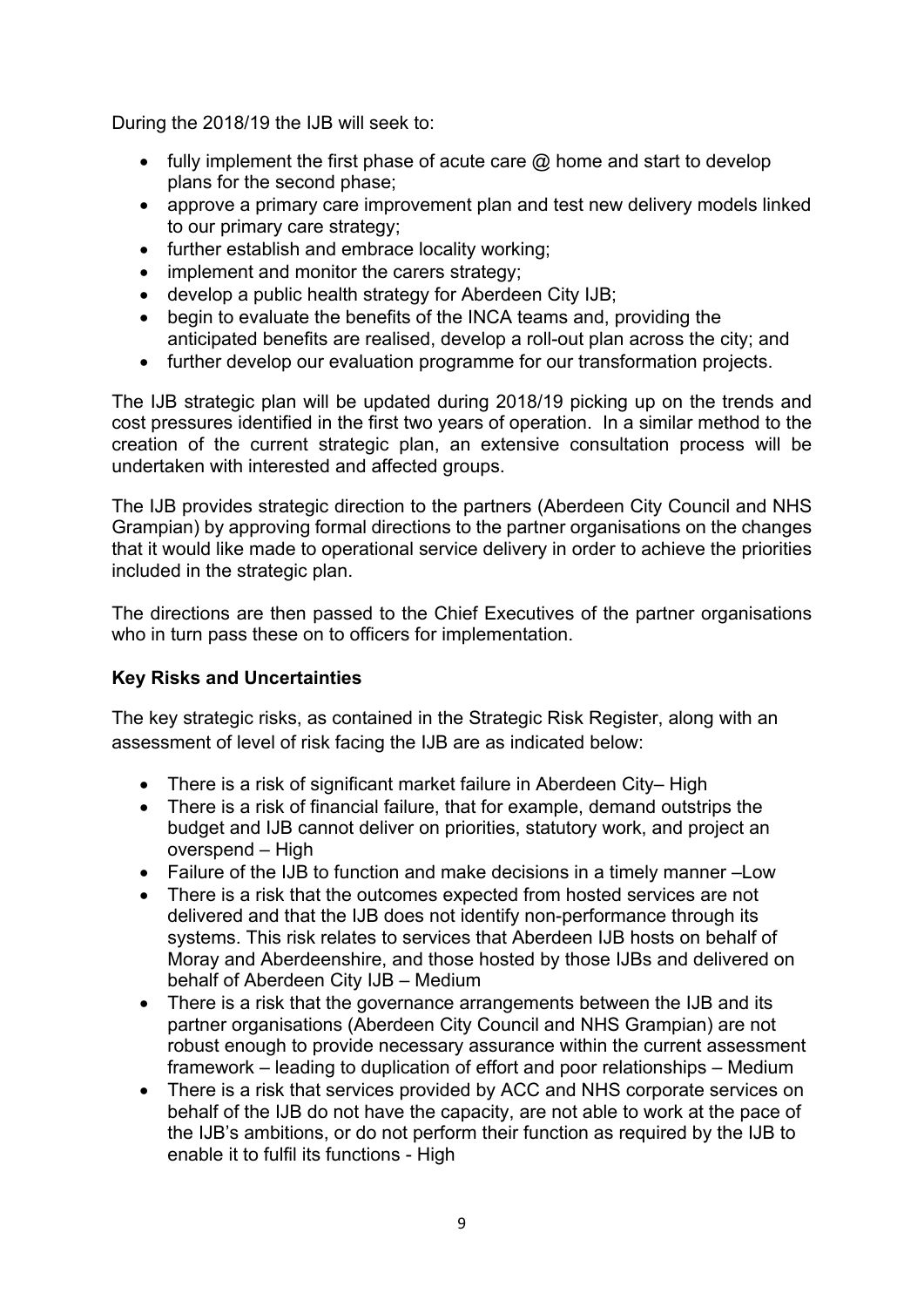- There is a risk that the IJB and the services that it directs and has operational oversight of fail to meet performance standards or outcomes as set by regulatory bodies - Medium
- There is a risk of reputational damage to the IJB and its partner organisations resulting from complexity of function, delegation and delivery of services across health and social care - High
- Failure to deliver transformation at a pace or scale required by the demographic and financial pressures in the system – High
- There is a risk that the IJB does not maximise the opportunities offered by locality working – Medium
- Workforce planning across the Partnership is not sophisticated enough to maintain future service delivery - Medium

These risks are documented in the Strategic Risk register, which is monitored and updated frequently by the IJB Executive Team, who in turn report to the IJB and Audit and Performance Systems Committee on a regular basis.

Future challenges are to achieve financial savings from mainstream services in order to sustain the financial viability of the IJB. Also, it will be challenging to transform service delivery while trying to maintain the services required by our service users.

# **Analysis of the Financial Statements**

The accounts show usable reserves of £8,306,965 at 31 March 2018 (£10,417,474 at 31 March 2017). This is largely due to unspent integration and change funds provided by the Scottish Government to the IJB via NHS Grampian. This level of reserve had largely been anticipated throughout the year and is a result of the transformation programme taking longer than planned, due to the various governance processes.

Prescribing continues to be a major financial pressure for the IJB. In 2017/18 an overspend on the prescribing budget of £1,616,080 was incurred. This is largely due to a discount anticipated in one medicine not materialising at the forecast levels and the price of some drugs substantially increasing due to short supply issues. Work continues with our colleagues in pharmacy to reduce spend on prescribing and a regional approach is being developed across the North East supported by NHS Grampian.

Hosted services continue to experience financial pressure as the governance and financial processes between the three Grampian IJBs were not well enough developed for the 2017/18 budget process. As a result of this several budget legacy funding issues continued to be incurred and this was compounded as the additional budget was not provided for the pay award. Workshops have been held with the three IJBs during this financial year to start developing and refining the governance and financial processes.

Budgets for large hospitals are managed by NHS Grampian. The IJB has a notional budget representing the consumption of these services by residents. The IJB is responsible for the strategic planning for these services as a result of the legislation which established the IJBs.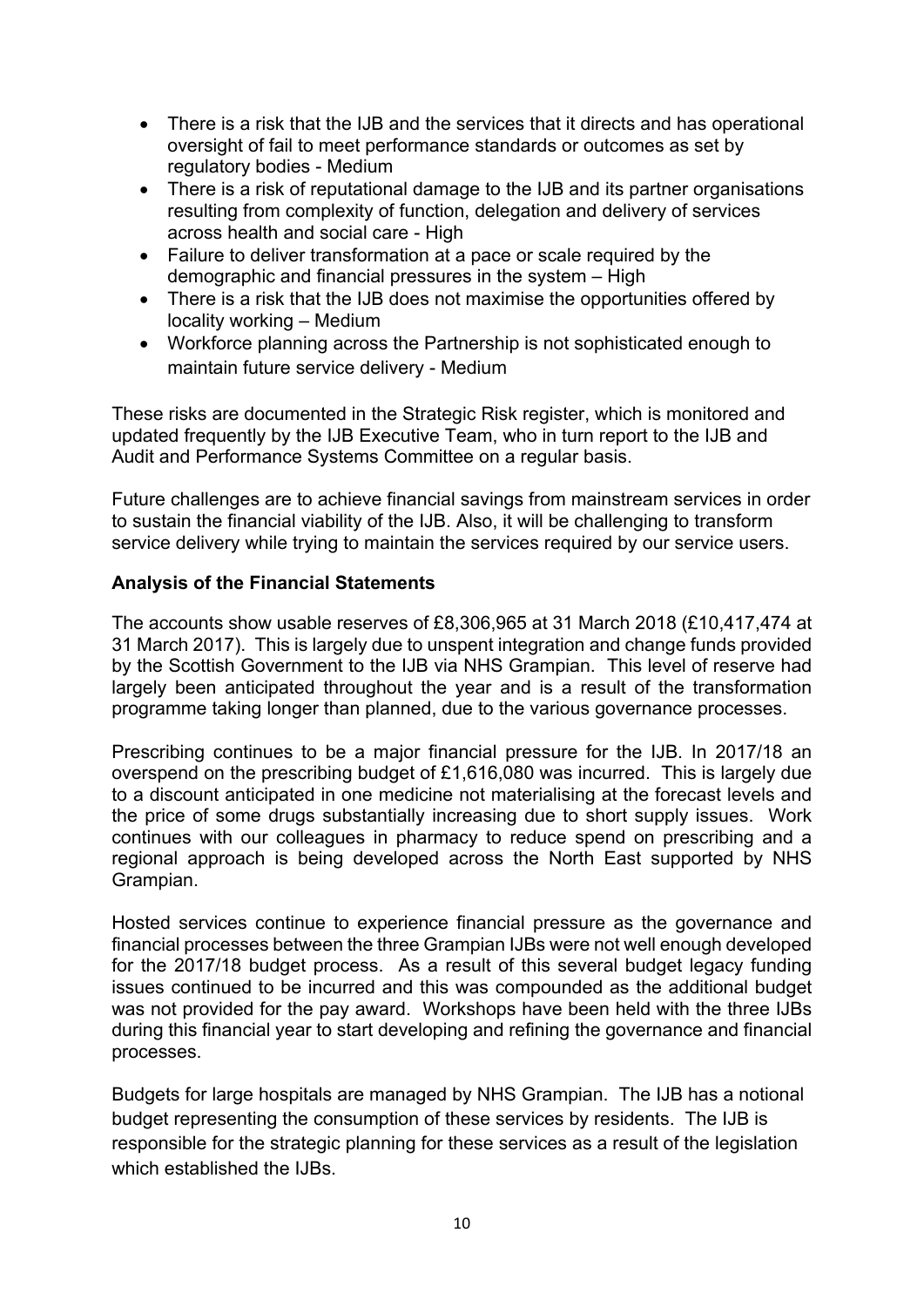The services covered include:

- accident and emergency services at Aberdeen Royal Infirmary and Dr Gray's inpatient & outpatient;
- inpatient hospital services relating to general medicine, geriatric medicine, rehabilitation medicine, respiratory medicine, learning disabilities, old age psychiatry, general psychiatry;
- palliative care services provided at Roxburghe House Aberdeen and the Oaks Elgin.

One of the key priorities of the IJB and reasons why the IJBs were established is to reduce the use of these services by transferring them into the community. During the financial year NHS Grampian advised that the Aberdeen City IJB's use of these services had reduced as highlighted below.

| <b>Set Aside</b> | 2016/17     | 2017/18     |
|------------------|-------------|-------------|
| <b>Budget</b>    | £46,732,000 | £41,344,000 |
| Days used        | 152,498     | 142,349     |

The reason for the reduction is largely due to the reduction in the number patients categorised as being a delayed discharge.



**Jonathan Passmore Sally Shaw Alex Stephen** IJB Chair Interim Chief Officer Chief Finance Officer



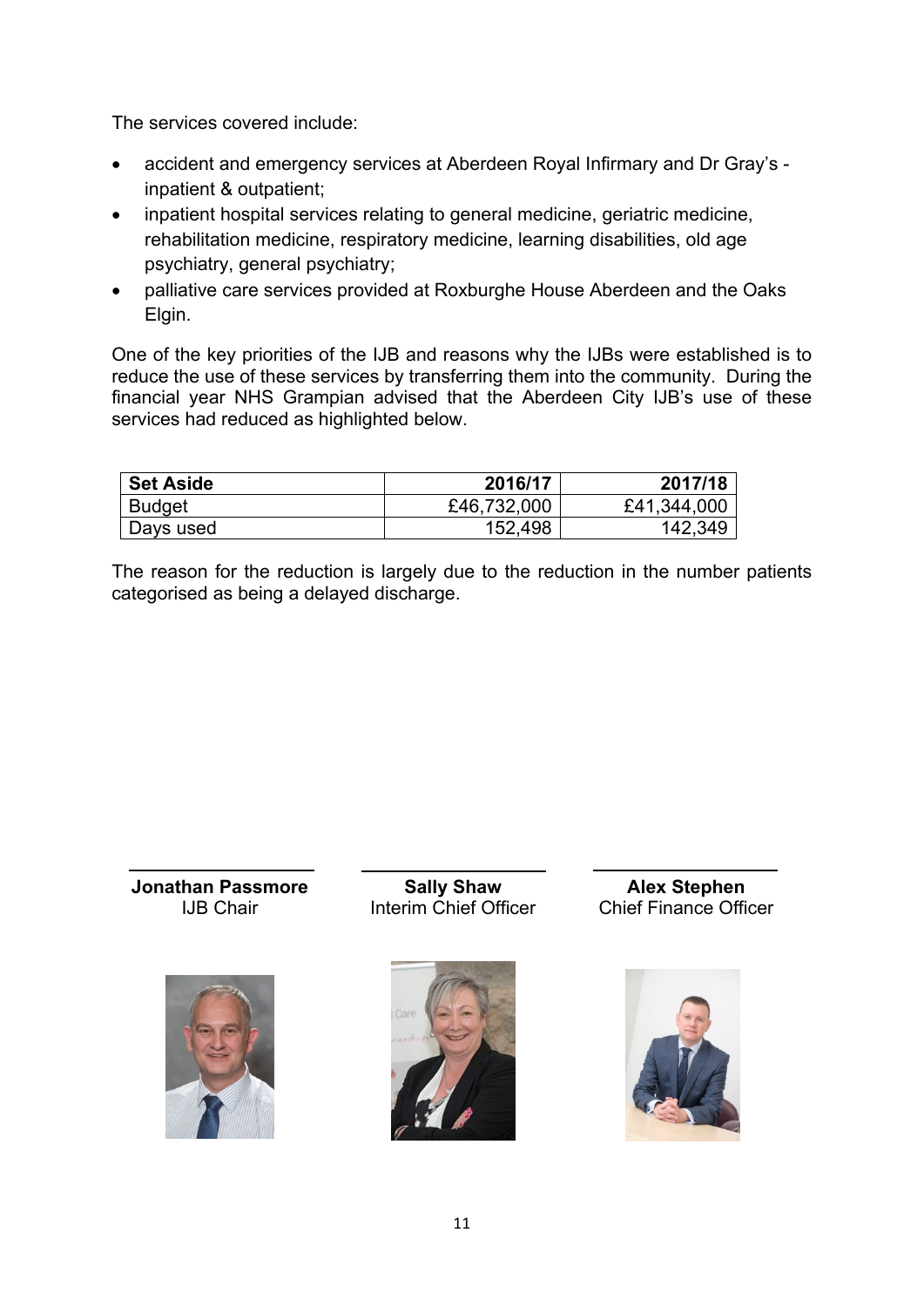#### **Independent auditor's report to the members of Aberdeen City Integration Joint Board and the Accounts Commission**

This report is made solely to the parties to whom it is addressed in accordance with Part VII of the Local Government (Scotland) Act 1973 and for no other purpose. In accordance with paragraph 120 of the Code of Audit Practice approved by the Accounts Commission, we do not undertake to have responsibilities to members or officers, in their individual capacities, or to third parties.

#### **Report on the audit of the financial statements**

#### **Opinion on financial statements**

We certify that we have audited the financial statements in the annual accounts of Aberdeen City Integration Joint Board for the year ended 31 March 2018 under Part VII of the Local Government (Scotland) Act 1973. The financial statements comprise the Comprehensive Income and Expenditure Statement, Movement in Reserves Statement, Balance Sheet, and notes to the financial statements, including a summary of significant accounting policies. The financial reporting framework that has been applied in their preparation is applicable law and International Financial Reporting Standards (IFRSs) as adopted by the European Union, and as interpreted and adapted by the Code of Practice on Local Authority Accounting in the United Kingdom 2017/18 (the 2017/18 Code).

In our opinion the accompanying financial statements:

- give a true and fair view in accordance with applicable law and the 2017/18 Code of the state of affairs of the body as at 31 March 2018 and of its income and expenditure for the year then ended;
- have been properly prepared in accordance with IFRSs as adopted by the European Union, as interpreted and adapted by the 2017/18 Code; and
- have been prepared in accordance with the requirements of the Local Government (Scotland) Act 1973, The Local Authority Accounts (Scotland) Regulations 2014, and the Local Government in Scotland Act 2003.

#### **Basis of opinion**

We conducted our audit in accordance with applicable law and International Standards on Auditing in the UK (ISAs (UK)). Our responsibilities under those standards are further described in the auditor's responsibilities for the audit of the financial statements section of our report. We are independent of the body in accordance with the ethical requirements that are relevant to our audit of the financial statements in the UK including the Financial Reporting Council's Ethical Standard, and we have fulfilled our other ethical responsibilities in accordance with these requirements. We believe that the audit evidence we have obtained is sufficient and appropriate to provide a basis for our opinion. **Conclusions relating to going concern basis of accounting**

We have nothing to report in respect of the following matters in relation to which the ISAs (UK) require us to report to you where:

- the use of the going concern basis of accounting in the preparation of the financial statements is not appropriate; or
- the body has not disclosed in the financial statements any identified material uncertainties that may cast significant doubt about its ability to continue to adopt the going concern basis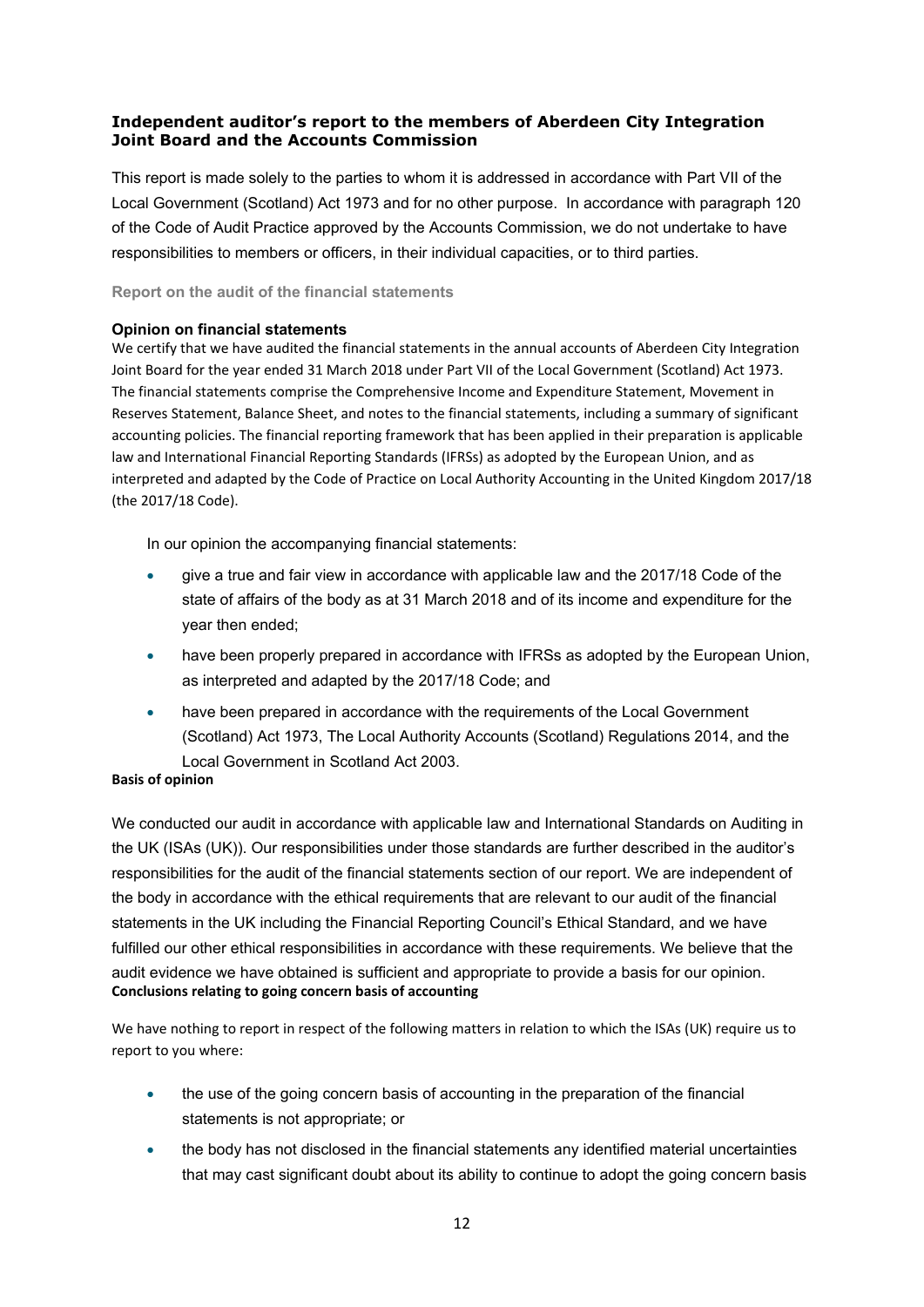of accounting for a period of at least twelve months from the date when the financial statements are authorised for issue.

#### **Responsibilities of the Chief Finance Officer for the financial statements**

As explained more fully in the Statement of Responsibilities, the Chief Finance Officer is responsible for the preparation of financial statements that give a true and fair view in accordance with the financial reporting framework, and for such internal control as the Chief Finance Officer determines is necessary to enable the preparation of financial statements that are free from material misstatement, whether due to fraud or error.

In preparing the financial statements, the Chief Finance Officer is responsible for assessing the body's ability to continue as a going concern, disclosing, as applicable, matters related to going concern and using the going concern basis of accounting unless deemed inappropriate.

The audit and performance systems committee is responsible for overseeing the financial reporting process.

#### **Auditor's responsibilities for the audit of the financial statements**

Our objectives are to achieve reasonable assurance about whether the financial statements as a whole are free from material misstatement, whether due to fraud or error, and to issue an auditor's report that includes our opinion. Reasonable assurance is a high level of assurance but is not a guarantee that an audit conducted in accordance with ISAs (UK) will always detect a material misstatement when it exists. Misstatements can arise from fraud or error and are considered material if, individually or in the aggregate, they could reasonably be expected to influence the economic decisions of users taken on the basis of these financial statements.

A further description of the auditor's responsibilities for the audit of the financial statements is located on the Financial Reporting Council's website [www.frc.org.uk/auditorsresponsibilities](https://www.frc.org.uk/Our-Work/Audit-and-Actuarial-Regulation/Audit-and-assurance/Standards-and-guidance/Standards-and-guidance-for-auditors/Auditors-responsibilities-for-audit/Description-of-auditors-responsibilities-for-audit.aspx). This description forms part of our auditor's report.

#### **Other information in the annual accounts**

The Chief Finance Officer is responsible for the other information in the annual accounts. The other information comprises the information other than the financial statements, the audited part of the Remuneration Report, and our auditor's report thereon. Our opinion on the financial statements does not cover the other information and we do not express any form of assurance conclusion thereon except on matters prescribed by the Accounts Commission to the extent explicitly stated later in this report.

In connection with our audit of the financial statements, our responsibility is to read all the other information in the annual accounts and, in doing so, consider whether the other information is materially inconsistent with the financial statements or our knowledge obtained in the audit or otherwise appears to be materially misstated. If we identify such material inconsistencies or apparent material misstatements, we are required to determine whether there is a material misstatement in the financial statements or a material misstatement of the other information. If, based on the work we have performed, we conclude that there is a material misstatement of this other information, we are required to report that fact. We have nothing to report in this regard.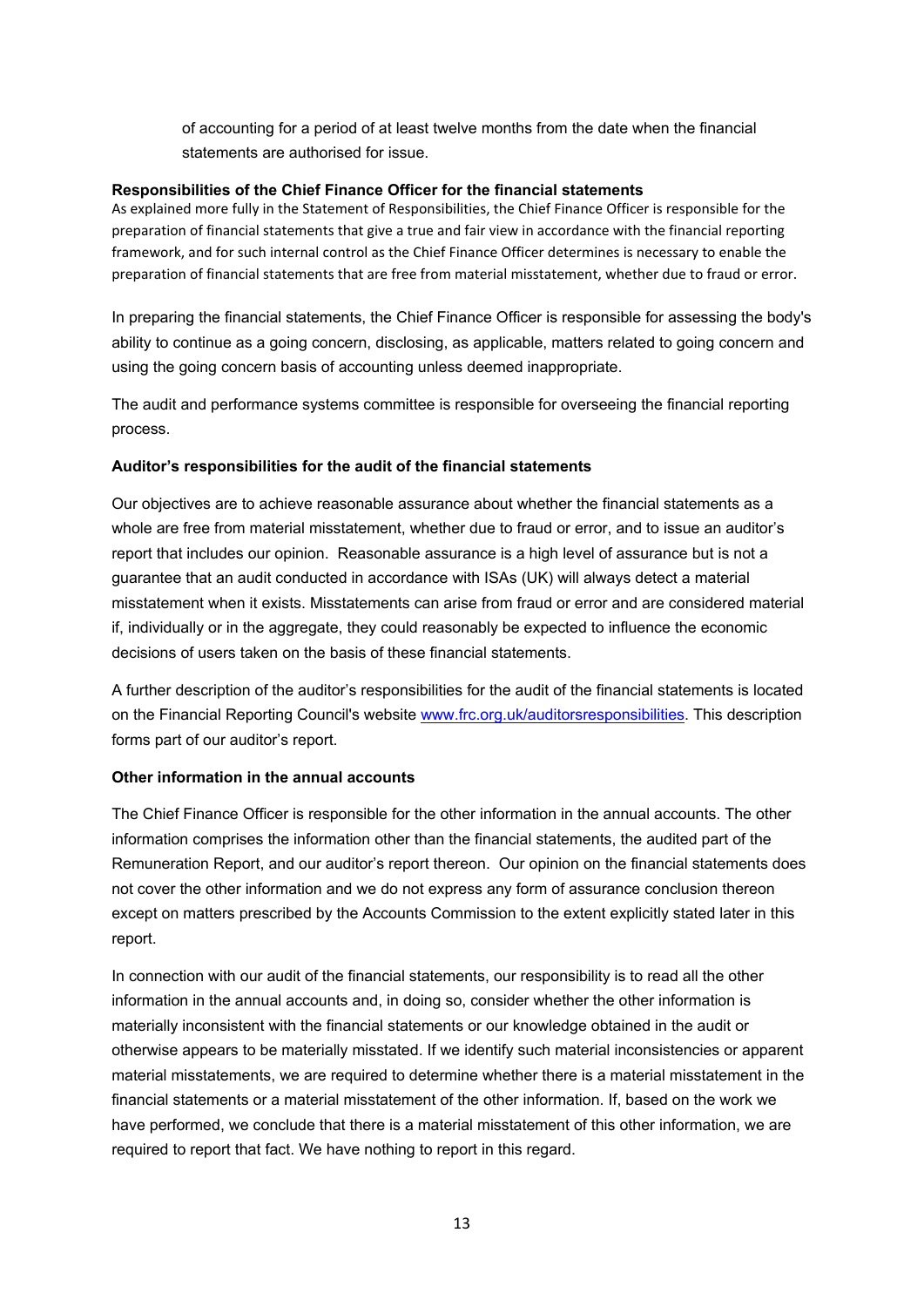#### **Report on other requirements**

#### **Opinions on matters prescribed by the Accounts Commission**

In our opinion, the audited part of the Remuneration Report has been properly prepared in accordance with The Local Authority Accounts (Scotland) Regulations 2014.

In our opinion, based on the work undertaken in the course of the audit

- the information given in the Management Commentary for the financial year for which the financial statements are prepared is consistent with the financial statements and that report has been prepared in accordance with statutory guidance issued under the Local Government in Scotland Act 2003; and
- the information given in the Annual Governance Statement for the financial year for which the financial statements are prepared is consistent with the financial statements and that report has been prepared in accordance with the Delivering Good Governance in Local Government: Framework (2016).

#### **Matters on which we are required to report by exception**

We are required by the Accounts Commission to report to you if, in our opinion:

- adequate accounting records have not been kept; or
- the financial statements and the audited part of the Remuneration Report are not in agreement with the accounting records; or
- we have not received all the information and explanations we require for our audit; or
- there has been a failure to achieve a prescribed financial objective.

We have nothing to report in respect of these matters.

Andrew Shaw (for and on behalf of KPMG LLP) 20 Castle Terrace

Edinburgh

EH1 2EG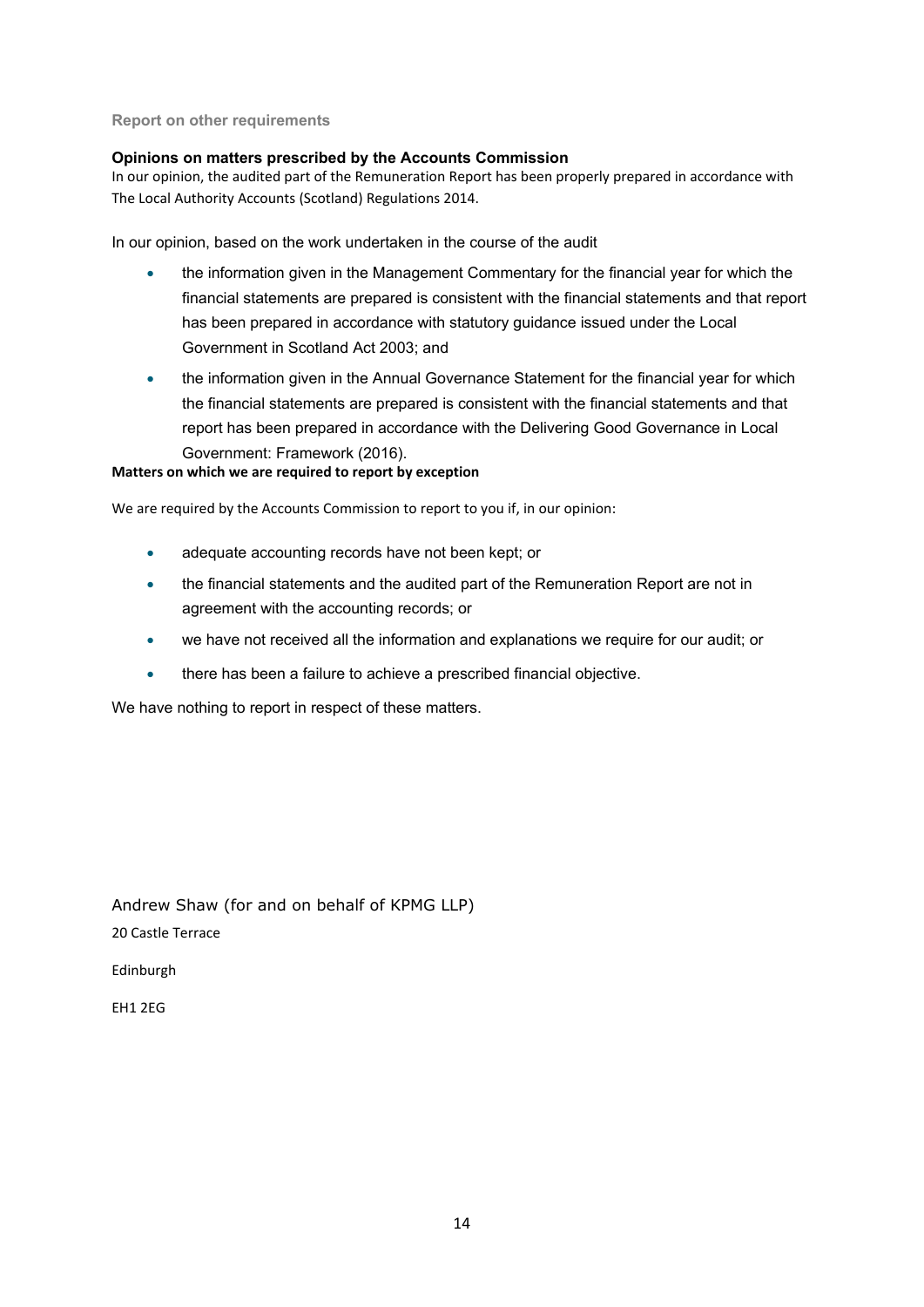# <span id="page-14-0"></span>**Statement of Responsibilities**

# **Responsibilities of the Integration Joint Board**

The Integration Joint Board is required to:

- Make arrangements for the proper administration of its financial affairs and to secure that the proper officer of the board has responsibility for the administration of those affairs (section 95 of the Local Government (Scotland) Act 1973). In this authority, that officer is the chief financial officer.
- Manage its affairs to secure economic, efficient and effective use of resources and safeguard its assets.
- Ensure the Annual Accounts are prepared in accordance with legislation (The Local Authority Accounts (Scotland) Regulations 2014), and so far as is compatible with that legislation, in accordance with proper accounting practices (section 12 of the Local Government in Scotland act 2003).
- Approve the Annual Accounts.

I confirm that these Annual Accounts were approved for signature.

Signed on behalf of the Aberdeen City Integration Joint Board

**Jonathan Passmore** IJB Chair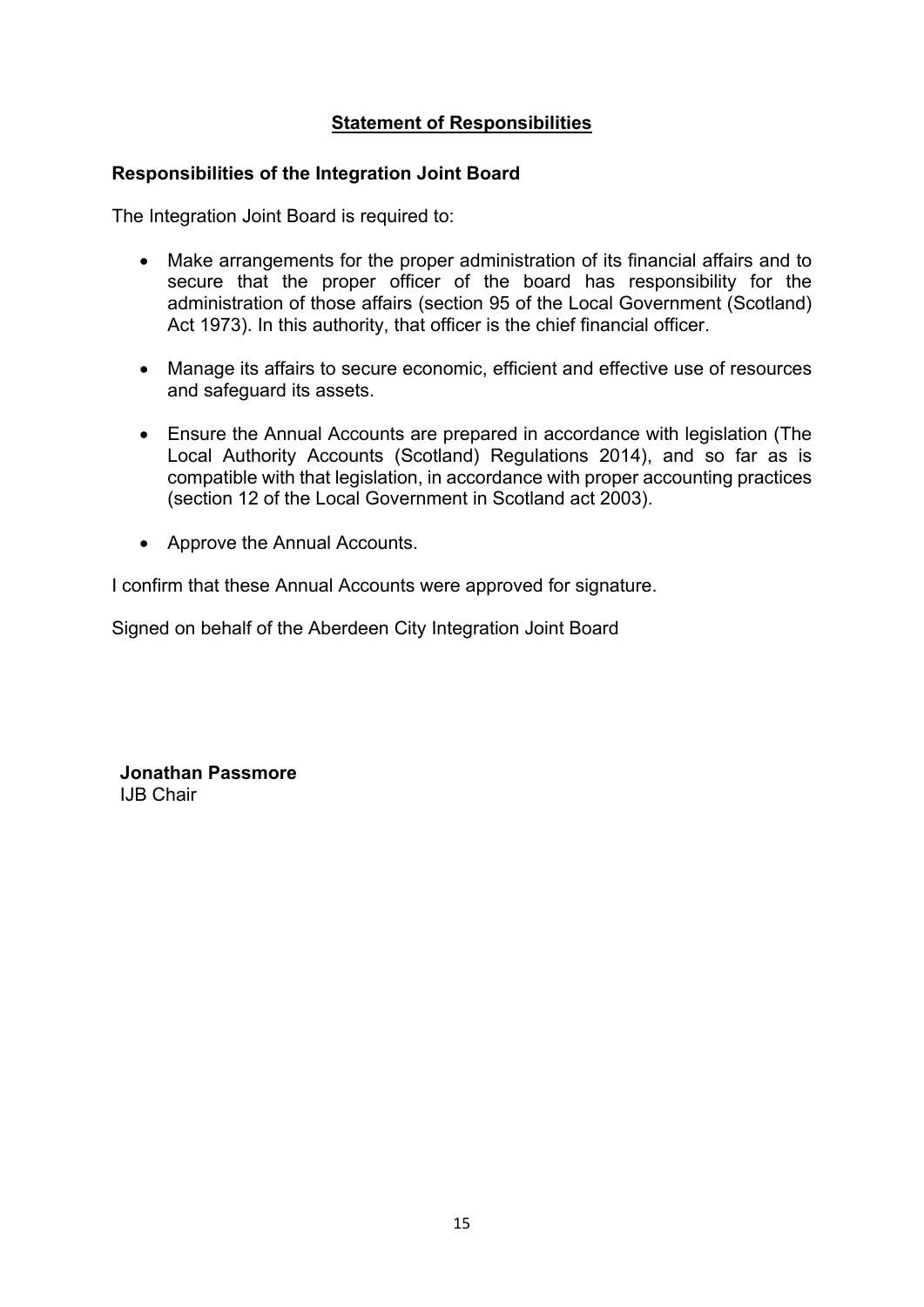# **Responsibilities of the Chief Financial Officer**

The chief financial officer is responsible for the preparation of the IJB's Annual Accounts in accordance with proper practices as required by legislation and as set out in the CIPFA/LASAAC Code of Practice on Local Authority Accounting in the United Kingdom (the Accounting Code).

In preparing the Annual Accounts, the chief financial officer has:

- selected suitable accounting policies and then applied them consistently;
- made judgements and estimates that were reasonable and prudent;
- complied with legislation; and
- complied with the local authority Code (in so far as it is compatible with legislation).

The chief financial officer has also:

- kept proper accounting records which were up to date; and
- taken reasonable steps for the prevention and detection of fraud and other irregularities.

I certify that the financial statements give a true and fair view of the financial position of the Aberdeen City Integration Joint Board as at 31 March 2018 and the transactions for the year then ended.

**Alex Stephen** Chief Finance Officer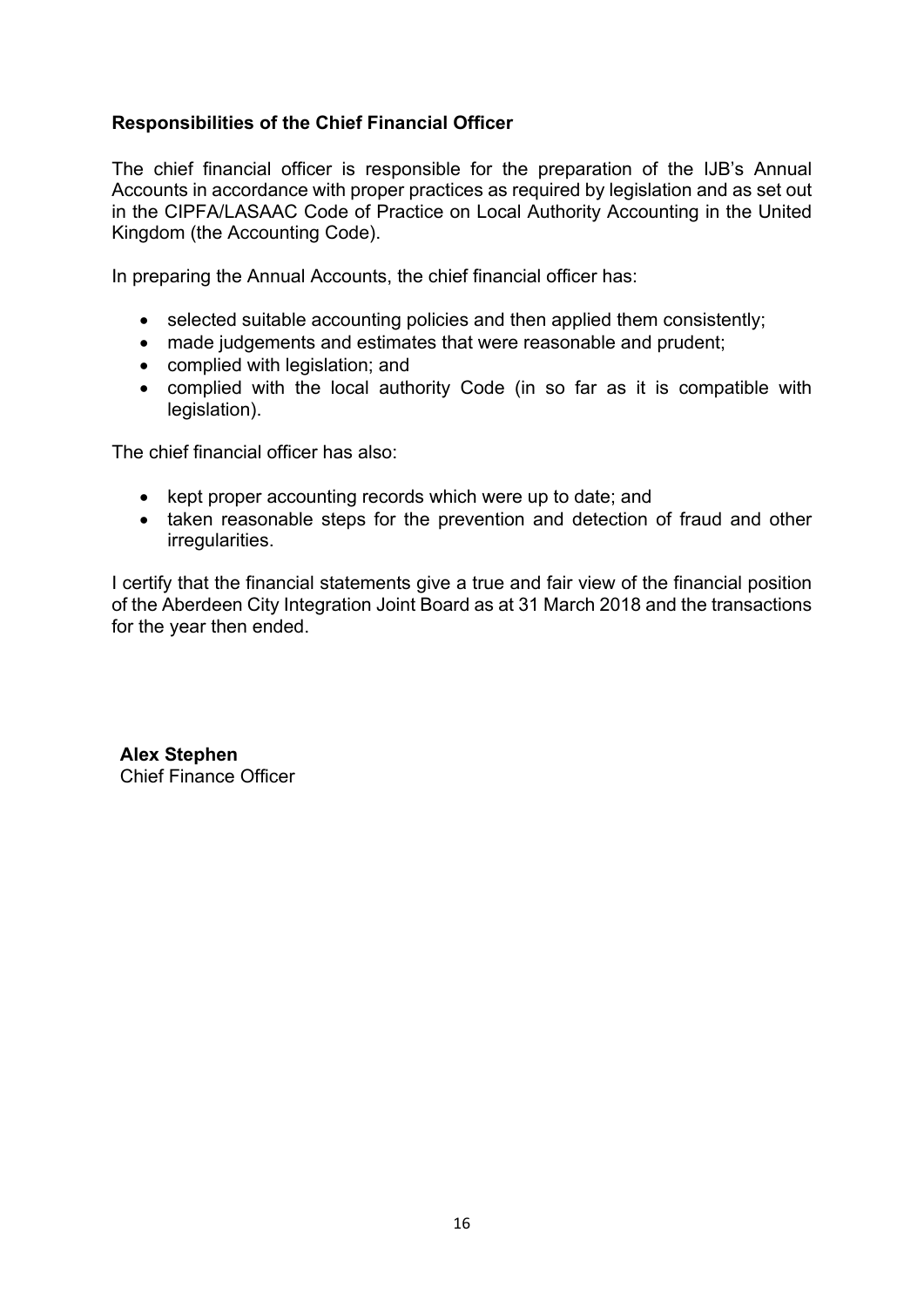# <span id="page-16-0"></span>**Remuneration Report**

# **Introduction**

This Remuneration Report is provided in accordance with the Local Authority Accounts (Scotland) Regulations 2014. It discloses information relating to the remuneration and pension benefits of specified IJB members and staff.

The information in the tables below is subject to external audit. The explanatory text in the Remuneration Report is reviewed by the external auditor to ensure it is consistent with the financial statements.

# **Remuneration: IJB Chair and Vice Chair**

The voting members of the IJB are appointed through nomination by Aberdeen City Council and NHS Grampian. The positions of IJB Chair and Vice Chair alternate between a Councillor and a Health Board representative every two years.

The IJB does not provide any additional remuneration to the Chair, Vice Chair or any other board members relating to their role on the IJB. The IJB does not reimburse the relevant partner organisations for any voting board member costs borne by the partner. The details of the Chair and Vice Chair appointments and any taxable expenses paid by the IJB are shown below.

| <b>Taxable</b>  | <b>Name</b>       | Post(s) Held         | <b>Nominated</b>    | <b>Taxable</b>  |
|-----------------|-------------------|----------------------|---------------------|-----------------|
| <b>Expenses</b> |                   |                      | by                  | <b>Expenses</b> |
| 2016/17         |                   |                      |                     | 2017/18         |
| £               |                   |                      |                     | £               |
| Nil             | Jonathan          | Chair                | <b>NHS</b>          | <b>Nil</b>      |
|                 | Passmore          | 01/01/17 to 31/03/18 | Grampian            |                 |
|                 |                   | <b>Vice Chair</b>    |                     |                 |
|                 |                   | 01/04/16 to 31/12/16 |                     |                 |
| <b>Nil</b>      | <b>Cllr Sarah</b> | <b>Vice Chair</b>    | Aberdeen            | <b>Nil</b>      |
|                 | Duncan            | 18/05/17 to 31/03/18 | <b>City Council</b> |                 |
| <b>Nil</b>      | Cllr Len          | Chair                | Aberdeen            | <b>Nil</b>      |
|                 | Ironside          | 01/04/16 to 31/12/16 | <b>City Council</b> |                 |
|                 | <b>CBE</b>        | <b>Vice Chair</b>    |                     |                 |
|                 |                   | 01/01/17 to 03/05/17 |                     |                 |
| <b>Nil</b>      | <b>Total</b>      |                      |                     | Nil             |

The IJB does not have responsibilities, either in the current year or in future years, for funding any pension entitlements of voting IJB members. Therefore no pension rights disclosures are provided for the Chair or Vice Chair. From 3 May 2017 to 18 May 2017 there was no vice chair due to the period of time between the local government elections and the statutory meeting of the Council.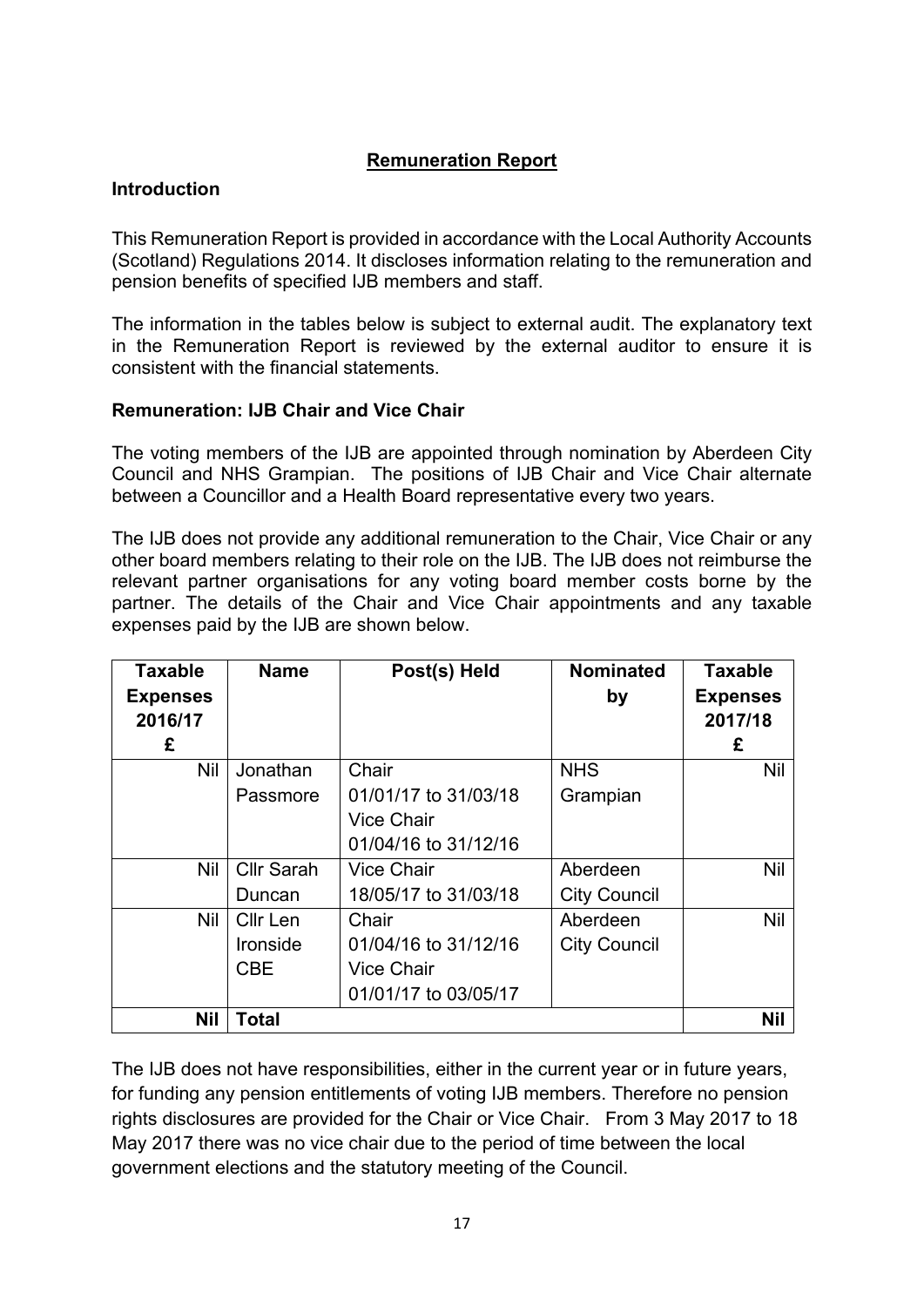# **Remuneration: Officers of the IJB**

The IJB does not directly employ any staff in its own right, however specific postholding officers are non-voting members of the Board.

#### Chief Officer

Under section 10 of the Public Bodies (Joint Working) (Scotland) Act 2014 a Chief Officer for the IJB has to be appointed and the employing partner has to formally second the officer to the IJB. The employment contract for the Chief Officer will adhere to the legislative and regulatory framework of the employing partner organisation. The remuneration terms of the Chief Officer's employment are approved by the IJB.

#### **Other Officers**

No other staff are appointed by the IJB under a similar legal regime. Other non-voting board members who meet the criteria for disclosure are included in the disclosures below.

| <b>Total</b><br>2016/17   | <b>Senior Employees</b>                                                        | Salary,<br>Fees &      | <b>Taxable</b><br><b>Expenses</b> | <b>Total</b><br>2017/18 |
|---------------------------|--------------------------------------------------------------------------------|------------------------|-----------------------------------|-------------------------|
| £                         |                                                                                | <b>Allowances</b><br>£ | £                                 | £                       |
| 108,746                   | <b>Judith Proctor*</b><br><b>Chief Officer</b><br>01/02/16 to<br>31/03/18      | 112,565                | 414                               | 112,979                 |
| 50,544<br>(FYE<br>68,124) | <b>Alex Stephen</b><br><b>Chief Finance</b><br>Officer 04/07/16 to<br>31/03/18 | 68,806                 | nil                               | 68,806                  |
| 159,290                   | <b>Total</b>                                                                   | 181,371                | 414                               | 181,785                 |

FYE = Full Year Equivalent

\*Judith Proctor resigned from the post of Chief Officer during the financial year 2017/18, with her last day being 27 April 2018. Sally Shaw has been appointed as the interim Chief Officer to cover this role whilst a permanent appoint is made.

In respect of officers' pension benefits the statutory liability for any future contributions to be made rests with the relevant employing partner organisation. On this basis there is no pensions liability reflected on the IJB balance sheet for the Chief Officer or any other officers.

The IJB however has responsibility for funding the employer contributions for the current year in respect of the officer time spent on fulfilling the responsibilities of their role on the IJB. The following table shows the IJB's funding during the year to support officers' pension benefits. The table also shows the total value of accrued pension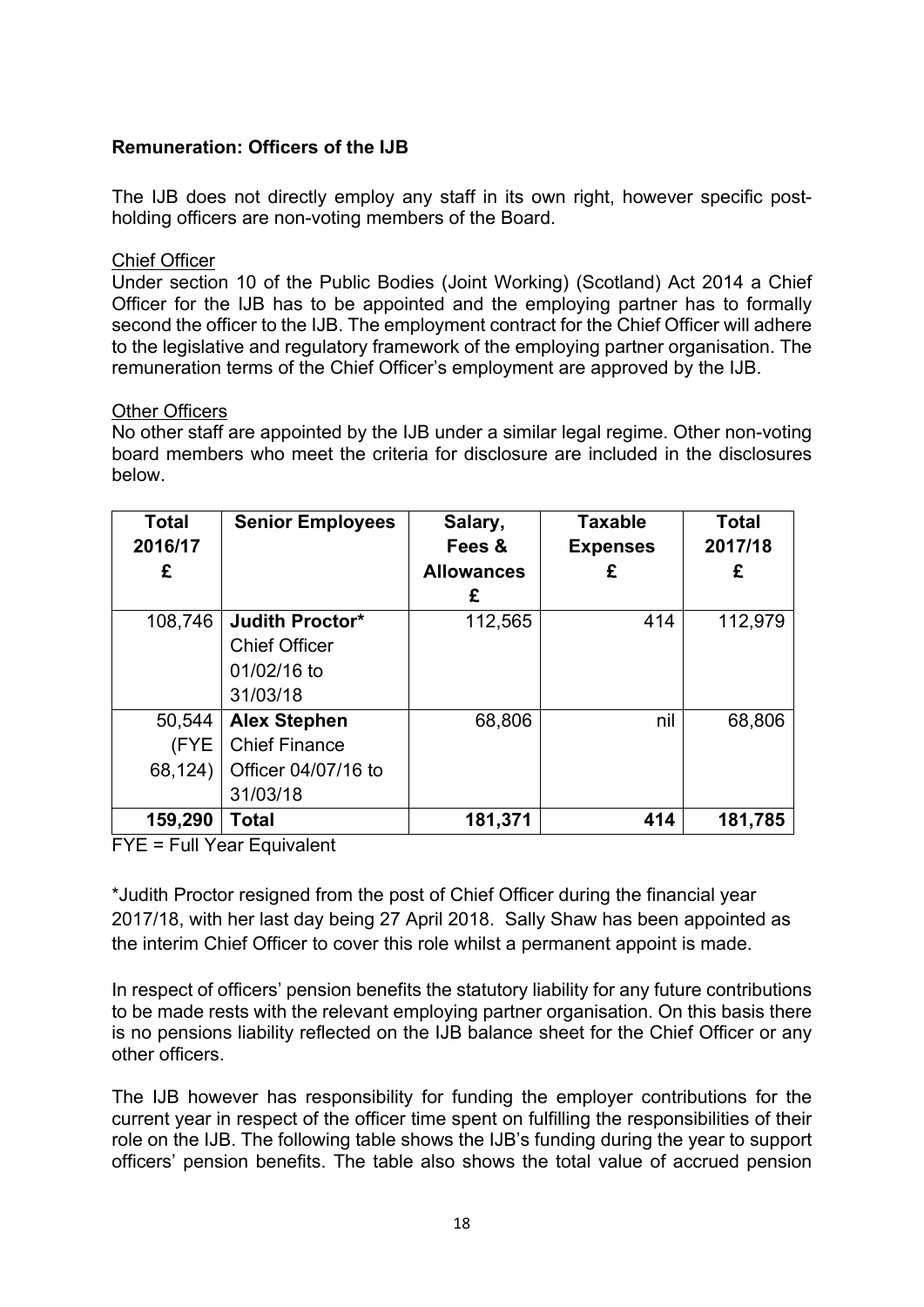benefits which may include benefits earned in other employment positions and from each officer's own contributions.

| <b>Officer</b><br><b>Name</b> | <b>Responsibility</b> | <b>Pension</b><br>as at<br>31/3/2018<br>£000 | <b>Pension</b><br><b>Difference</b><br>from<br>31/3/2017<br>£000 | Lump<br>Sum as<br>at<br>31/3/2018<br>£000 | Lump<br><b>Sum</b><br><b>Difference</b><br>from<br>31/3/2017<br>£000 | <b>Pension</b><br><b>Contribution</b><br>2017/2018<br>£ | <b>Pension</b><br><b>Contribution</b><br>2016/2017<br>£ |
|-------------------------------|-----------------------|----------------------------------------------|------------------------------------------------------------------|-------------------------------------------|----------------------------------------------------------------------|---------------------------------------------------------|---------------------------------------------------------|
| Judith                        | Chief                 | 34                                           | 4                                                                | 82                                        | 2                                                                    | 16.745                                                  | 16,191                                                  |
| Proctor                       | Officer               |                                              |                                                                  |                                           |                                                                      |                                                         |                                                         |
|                               | $01/02/2016 -$        |                                              |                                                                  |                                           |                                                                      |                                                         |                                                         |
|                               | 31/03/2018            |                                              |                                                                  |                                           |                                                                      |                                                         |                                                         |
| Alex                          | <b>Chief Finance</b>  | 22                                           | 2                                                                | 32                                        | 1                                                                    | 13,280                                                  | 9,755                                                   |
| Stephen                       | Officer               |                                              |                                                                  |                                           |                                                                      |                                                         |                                                         |
|                               | $01/07/2016 -$        |                                              |                                                                  |                                           |                                                                      |                                                         |                                                         |
|                               | 31/03/2018            |                                              |                                                                  |                                           |                                                                      |                                                         |                                                         |

The IJB does not have its own pension scheme, however, details of the North East of Scotland Pension scheme can be found in Aberdeen City Council's accounts and details of the NHS pension scheme can be found NHS Grampian's accounts. Both documents are available on their respective websites.

# **Disclosure by Pay Bands**

As required by the regulations, the following table shows the number of persons whose remuneration for the year was £50,000 or above, in bands of £5,000.

| <b>Number of Employees</b><br>in Band<br>2016/17 | <b>Remuneration Band</b> | <b>Number of Employees in</b><br><b>Band</b><br>2017/18 |
|--------------------------------------------------|--------------------------|---------------------------------------------------------|
|                                                  | £65,000 - £69,999        |                                                         |
|                                                  | £105,000 - £109,999      |                                                         |
|                                                  | £110,000 - £114,999      |                                                         |

# **Exit Packages**

No exit packages were paid to IJB staff during this period or the previous period.

**Jonathan Passmore Sally Shaw IJB Chair Interim Chief Officer**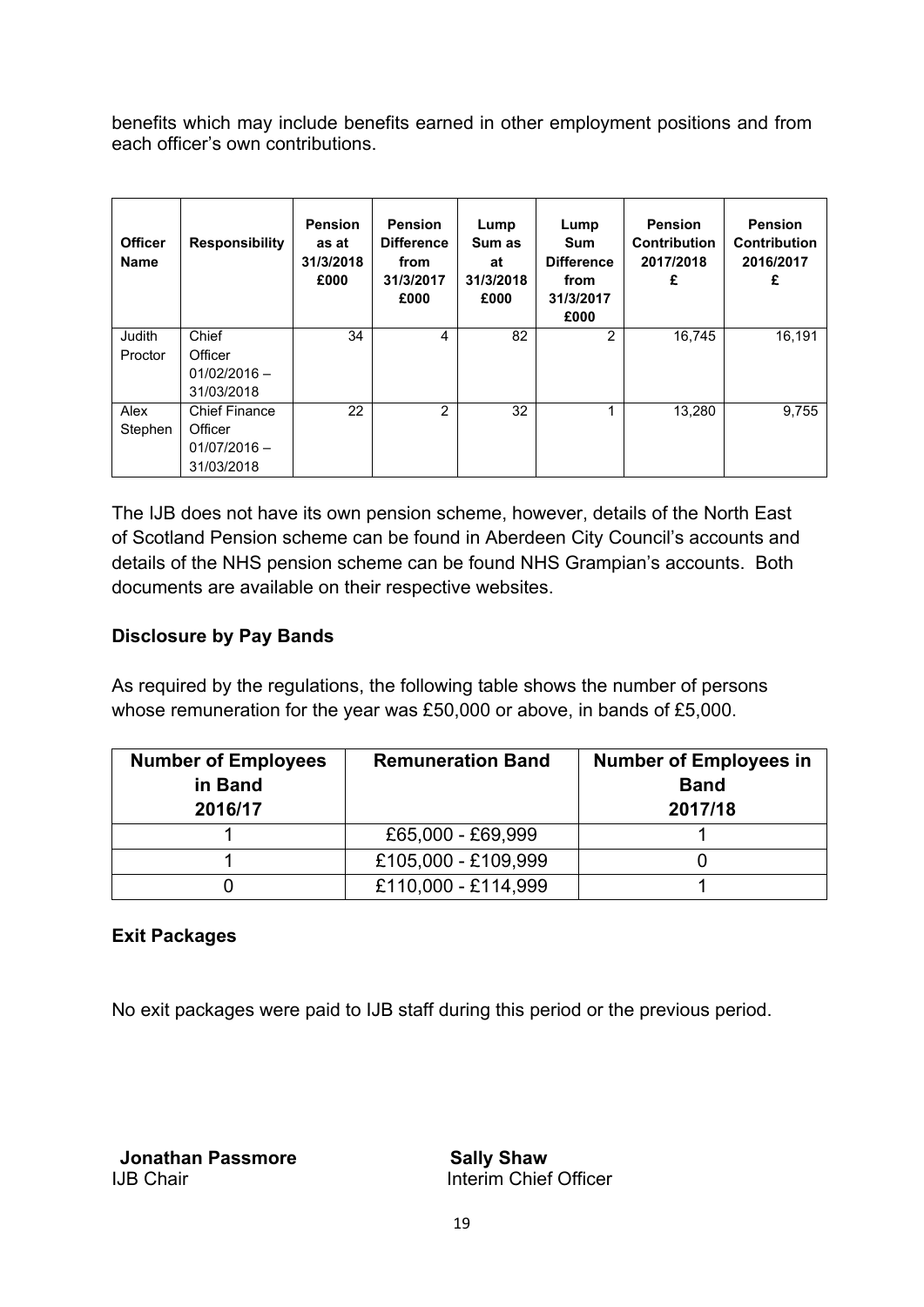# <span id="page-19-0"></span>**Annual Governance Statement**

## **Scope of Responsibility**

The Integration Joint Board ("IJB") is responsible for ensuring that its business is conducted in accordance with the law and appropriate standards, safeguarding public funds and assets and making arrangements to secure best value in their use.

In discharging this responsibility, the Chief Officer has put in place arrangements for governance which includes the system of internal control. This is designed to manage risk to a reasonable level, but cannot eliminate the risk of failure to achieve policies, aims and objectives and can therefore only provide reasonable but not absolute assurance of effectiveness.

The IJB has a reliance on the Aberdeen City Council and NHS Grampian's systems of internal control, which support compliance with both organisations' policies and promotes achievement of each organisation's aims and objectives, as well as those of the IJB.

The result of this is a situation where assurances are required on the effectiveness of the governance arrangements from the three partners. This means that a significant failure in the internal control environment of one of the three partners may require to be disclosed in the accounts of all three partners and not just the IJB and the partner where the issue occurred.

# **The Governance Framework**

In this complex environment of circular assurances it is important that the IJB has its own local code of corporate governance and regularly reviews performance against the governance principles included within this code. The IJB has developed an Assurance Framework in conjunction with the Good Governance Institute which provides readers with an understanding of the governance framework and the assurances that can be obtained from it.

The IJB agreed on 11 April 2017 at the Audit & Performance Systems Committee to adopt a local code of corporate governance which was built around the principles identified in the 'CIPFA\SOLACE<sup>1</sup> Delivering good governance in Local Government Framework (2016 Edition)'. This code provides a list of documents from an IJB, NHS Grampian and Aberdeen City Council perspective which provide assurance on the governance framework.

At the same meeting a review undertaken by the Chief Finance Officer evaluating the IJB's governance environment against the governance principles detailed in the CIPFA document titled the 'the role of the chief financial officer in local government'.

Whilst both these documents were specifically written for Local Government the governance principles can be used by other public sector organisations. Also, the IJB is defined as a local government organisation per the Local Government (Scotland) Act 1973 and Aberdeen City Council has also adopted the governance principles from

<sup>&</sup>lt;sup>1</sup> CIPFA - The Chartered Institute of Public Finance and Accountancy

SOLACE – The Society of Local Authority Chief Executives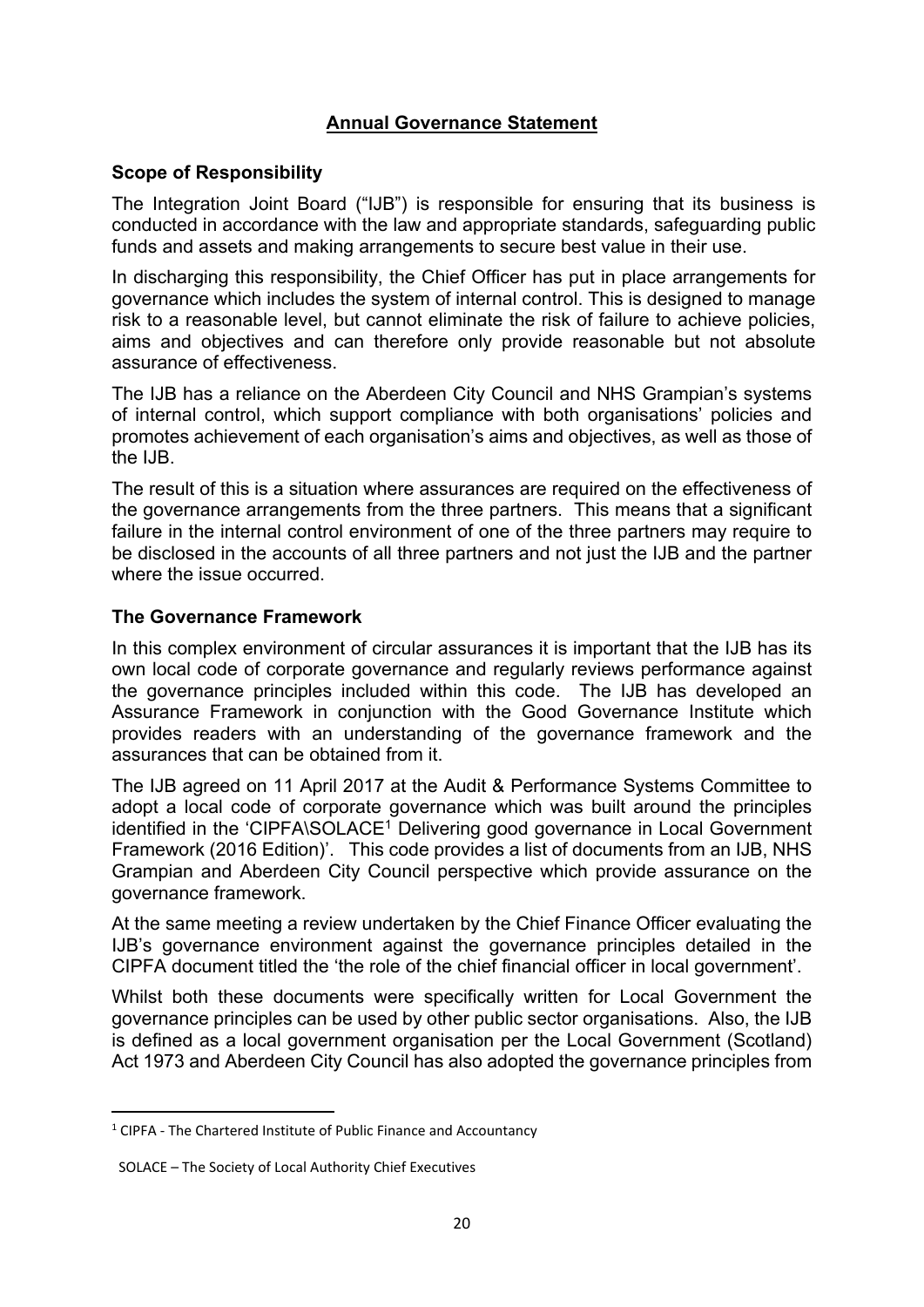the delivering good governance document in its own local code of corporate governance.

Against each of the seven governance principles adopted by the IJB there are key documents, policies and arrangements which help address these. For the IJB some of these documents belong to NHS Grampian and Aberdeen City Council given their operational delivery role and the fact that the staff have remained employed by the partner bodies.

The seven governance principles identified in the local code of corporate governance and recommended in the CIPFA\SOLACE Framework are identified below, along with narratives evidencing compliance with the principles.

### **Principle 1 – Behaving with integrity, demonstrating strong commitment to ethical values and representing the rule of law,**

*Integrity:* The following values of the IJB are indicated in the strategic plan:

- Caring
- Person Centred
- Enabling

These values form part of the decision making process of the IJB and are evident in the actions and decisions made by the Board. The IJB has appointed a Standards Officer who is responsible, amongst other things, for the maintaining of Registers of Interests, Registers of Gifts and Hospitality and training on the Model Code of Conduct for Members of Devolved Public Bodies.

*Ethical Values:* Over the course of this financial year the IJB has agreed in principle to adopt the Unison Ethical Care Charter and has provided funding to care providers to allow the Scottish Living Wage to be paid.

*Rule of Law:* A comprehensive consultation process has been developed with officers from Aberdeen City Council and NHS Grampian to ensure that decisions and reports comply with legislation. A member of the Council's Governance Team attends the IJB to ensure that decisions taken are in line with any legislative requirements. The IJB has appointed a Chief Finance Officer to ensure that the accounts and finances are in line with the statutory accounting environment. The IJB has standing orders and an integration scheme which provide information on where decisions can be made. Two sub committees have been created and each have their own terms of reference.

*Improvement activities undertaken during the year:* The standing orders of the IJB have been reviewed and updated. The integration scheme of the IJB has also been updated and approved by both NHS Grampian and Aberdeen City Council. The register of interests for IJB members has been updated by the IJB members and published online. The powers delegated to officers by Aberdeen City Council were updated and a role and responsibilities protocol has now been agreed by the IJB for the Chief Officer and Chief Finance Officer. An officer from the Council's Governance Team is now based in the IJB Management Office for at least one day a week. The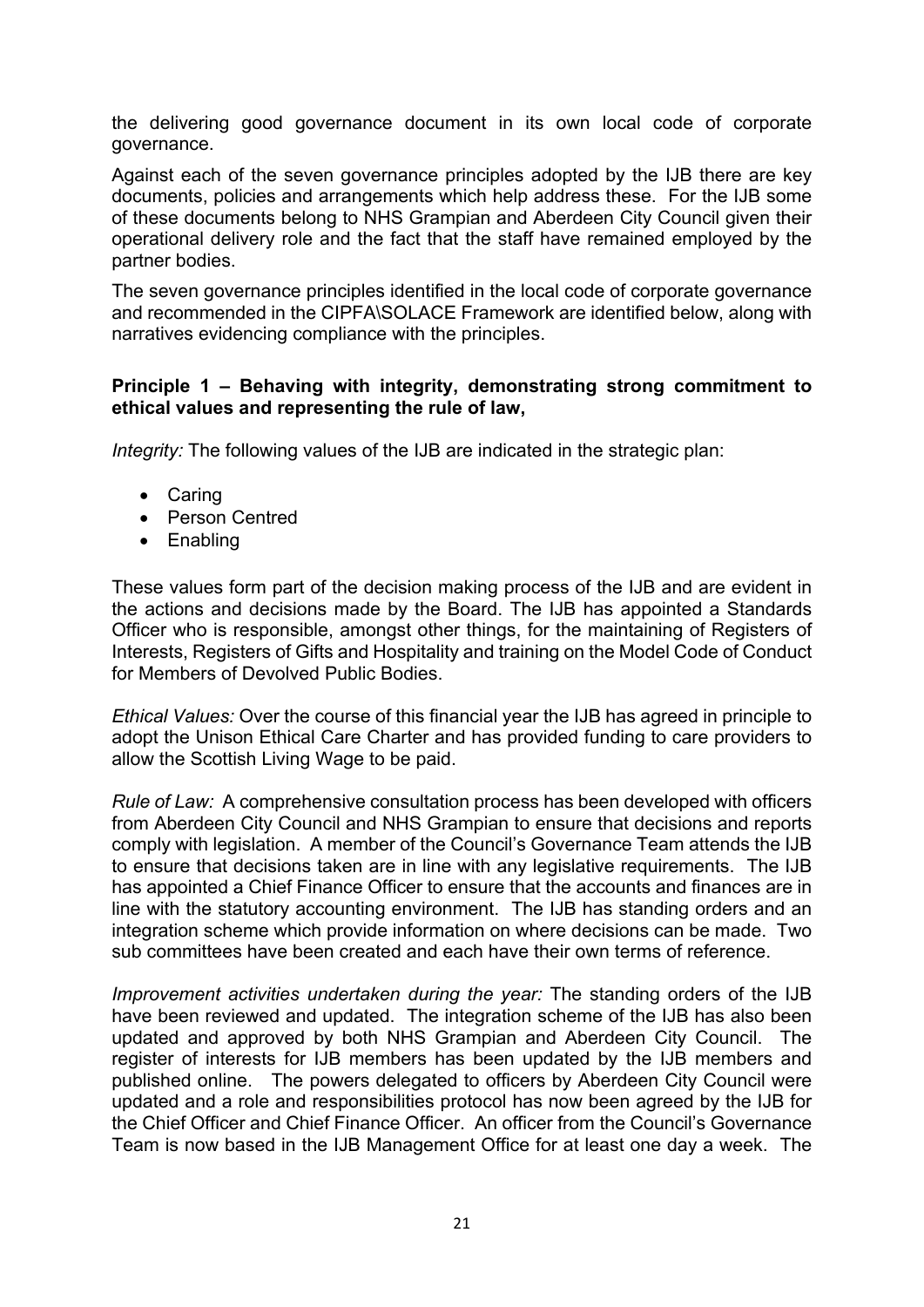IJB's format for formal Directions has been updated to make reference to the strategic plan priorities. An induction process was undertaken for new IJB members.

*Future Developments:* The terms of reference for the two sub committees will be reviewed during the next financial year.

# **Principle 2 – Ensuring openness and comprehensive stakeholder engagement,**

*Openness:* The IJB is a public board where members of the public can attend and agendas, reports and minutes are available to review. Therefore, members of the public can assess whether they believe that decisions are being taken in the public interest. The Audit & Performance Systems Committee is also a public meeting. The IJB has its own complaints handling procedure which complies with Scottish Public Services Ombudsman's guidance.

*Stakeholder Engagement:* The non-voting membership of the IJB is set out in the Public Bodies (Joint Working) (Integration Joint Boards) (Scotland) Order 2014. This comprises six professional members and a minimum of 4 stakeholder representatives for each of the following groups - staff, third sector bodies, service users and carers. The IJB agreed a budget protocol on the 7 March 2017 which sought to formalise stakeholder engagement with the partner organisations around the budget process. Care providers are very much thought of as a key part of the partnership and invited to the majority of the events the IJB hosts. The IJB has established the Aberdeen City Joint Staff Forum, which includes representation from the trade unions and the staff partnership, as a forum for workforce issues affecting social care and health staff.

*Improvement activities undertaken during the year:* A number of workshops have been held during the year, particularly around primary care and the transformation programme. A communications protocol documenting how the IJB will communicate with its stakeholder has been developed and approved by the IJB's Executive Team. A communication grid has also been established which shows when, where and what we plan to communicate throughout the year. The complaints handling procedure was agreed by Audit & Performance Systems Committee on 20 June 2017.

*Future Developments:* Implement the duty of candour guidance across the partnership.

### **Principle 3 – Defining outcomes in terms of sustainable economic, social and environmental benefits**,

*Economic:* The IJB has agreed a Medium Term Financial Strategy which will be updated annually. The transformation programme and IJB report format specifically highlight the economic impact of the decisions being taken on current and future financial years. Work has been undertaken to establish the financial and operational benefits of the major transformation projects.

*Social:* The IJB has published a strategic plan which identifies outcomes and the direction of travel over the next few years. The majority of outcomes are closely linked to how social care and health services will be delivered and improved over the life of the strategic plan.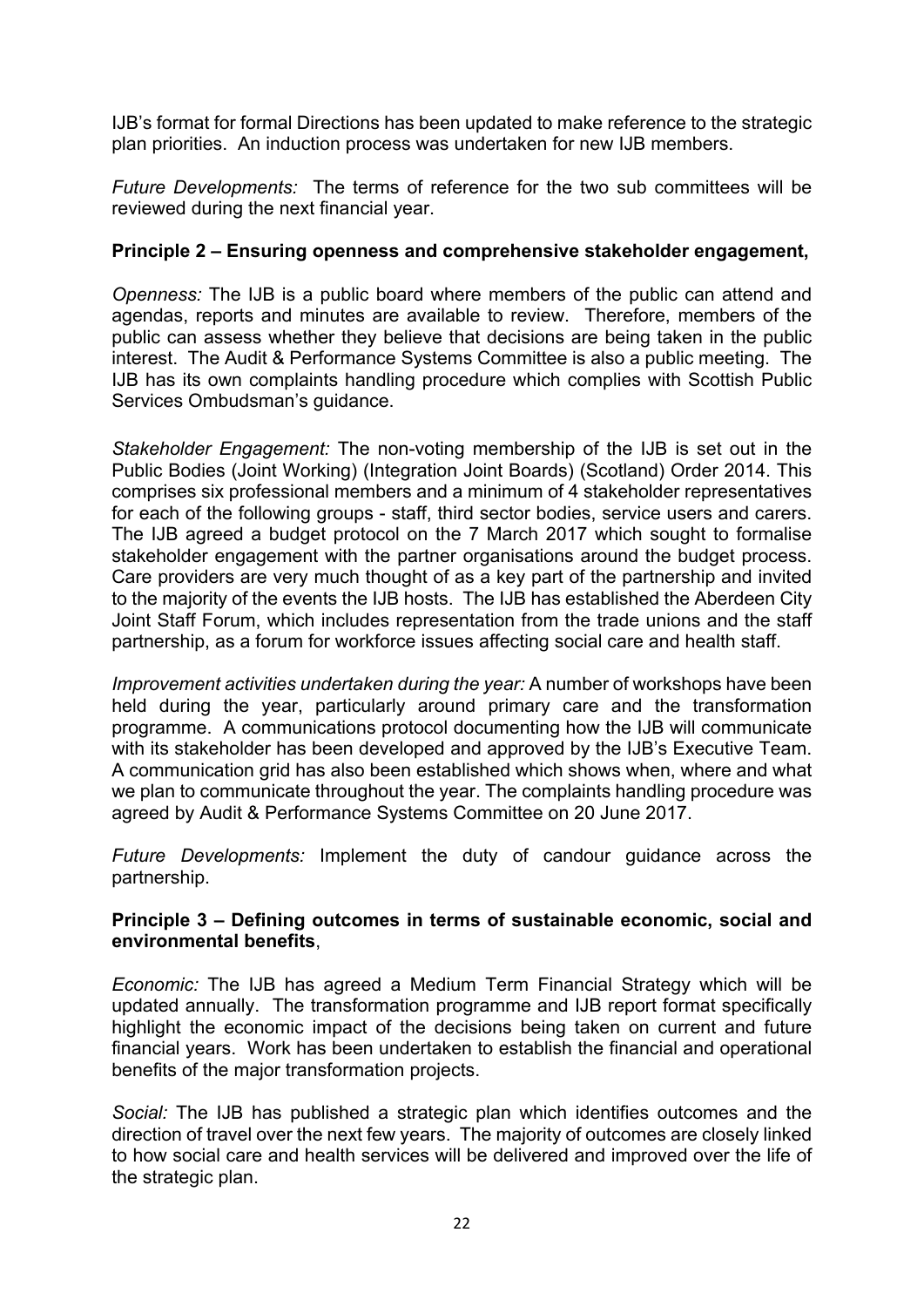*Environmental:* A public bodies climate change duties report is collated and submitted annually on behalf of the IJB

### **Principle 4 - Determining the interventions necessary to optimise the achievement of intended outcomes,**

*Interventions:* A transformation programme has been developed focussing on six big ticket items which will help support the delivery of the strategic plan. These six big ticket items are monitored on a regular basis and information on progress is received by the Integration Joint Board and the Audit & Performance Systems Committee for scrutiny and challenge. Decisions to procure services costing over £50,000 are taken by the Integration Joint Board in so far as it relates to a Direction made to the NHS or Aberdeen City Council in respect of a delegated function and each report contains a section on risk. The Transformation Board monitors any new projects ensuring that an optional appraisal and project plan is developed in line with best practice. The benefits, both financial and non-financial, are highlighted and contained in the project plans.

*Future Developments:* The IJB should review and update its Strategic Plan during the financial year 2018/19.

#### **Principle 5 – Developing the entity's capacity, including the capability of its leadership and the individuals within it,**

*Entity's Capacity:* A workforce plan has been developed for the IJB covering health and social care services. Capacity is further developed and scrutinised by having stakeholders out with those employed by the IJB, ACC or NHS Grampian around the IJB and many of its working groups.

*Leadership:* The IJB has set itself goals and has evaluated their performance against these goals.An organisational development plan has been developed and agreed which has a focus on leadership. A conference was held by the partnership during the year focussing on social care and health which was well attended.

*Individuals:* An induction programme has been established for the IJB which complements the induction programmes of NHS Grampian and Aberdeen City Council. Monthly newsletters are sent to all staff and an awards ceremony was held to celebrate achievements during the year. Staff surveys have been undertaken for Council staff and the 'imatter' survey is undertaken annually. The outputs from these surveys are discussed by the IJB Executive Team and any necessary improvement actions implemented.

*Improvement activities undertaken during the year:* The 'imatter' survey was undertaken and teams have prepared their action plans on the basis of the information included. A dignity at work staff survey was also rolled out to staff and the results are in the process of being reviewed by the IJB Executive Team. A leadership programme called 'From the Ground Up' led by the IJB Executive Team has been established. This involves the IJB Executive Team visiting operational services and also hosting quarterly leadership events for third and fourth tier managers.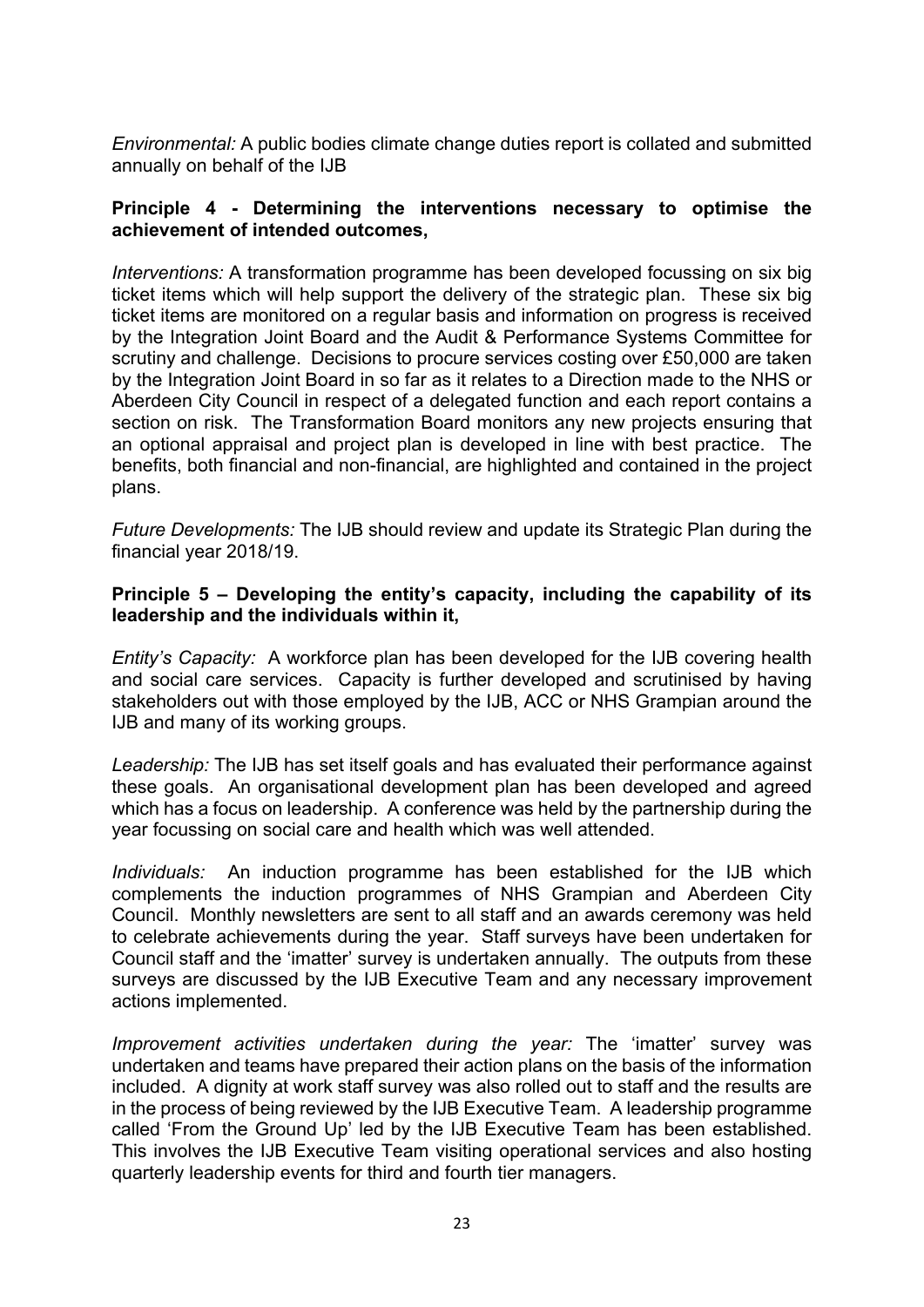### **Principle 6 - Managing risk and performance through robust internal control and strong public financial management,**

*Risk:* Two risk registers have been developed. The first is an IJB strategic risk register and this documents the risk that the IJB may face in delivery of the strategic plan. The second register covers operational risks and is a summary of the departmental operational risk registers. Both the strategic risk register is updated frequently and reported to the Audit & Performance Systems Committee and the IJB.

*Performance:* A performance management framework has been developed for the IJB and is reported frequently to the Audit & Performance Systems Committee and the IJB. Performance is also monitored by bi-monthly city sector performance review meetings, where the Chief Executives and senior finance officers from NHS Grampian and Aberdeen City Council discuss performance and finance in a structured meeting with the Chief Officer and Chief Finance Officer. Performance management information is provided at a national NHS level and also contained within the statutory performance indicators reported by the Council. An annual performance report is required as defined in the legislation (Public Bodies (Joint Working) (Scotland) Act 2014) underpinning the creation of the IJB.

*Internal Controls:* The internal control environment is largely delivered by the partner organisations given their operational remit. However, internal controls are evidenced in the IJB integration scheme and financial regulations. A review of the IJB internal controls is undertaken annually by the Chief Internal Auditor and his opinion on the adequacy of the internal control environment is highlighted below.

*Financial Management:* The IJB has received quarterly reports on the financial position as indicated in the integration scheme. All IJB reports contain a financial implications section advising the IJB on the budget implications of agreeing the recommendations of the report.

*Improvement activities undertaken during the year:* A Medium Term Financial Strategy has been prepared and agreed by the IJB. A Strategic Commissioning Implementation plan was also approved. The Board Assurance and Escalation Framework was reviewed by Audit & Performance Systems Committee and final agreement was given to the revised version by the IJB on 30 January 2018.

*Future Developments:* A workshop will be undertaken with the IJB on the risk and risk registers. The risk appetite statement will be reviewed and agreed by the IJB.

#### **Principle 7 – Implementing good practices in transparency, reporting, and audit to deliver effective accountability.**

*Transparency:* The IJB meetings are held in public and the agendas, reports and minutes are available for the public to inspect. Public attendance is welcome at the IJB meetings. The Audit & Performance Systems committee is held in public. The IJB has developed a publication scheme as required under the Freedom of Information (Scotland) Act 2002.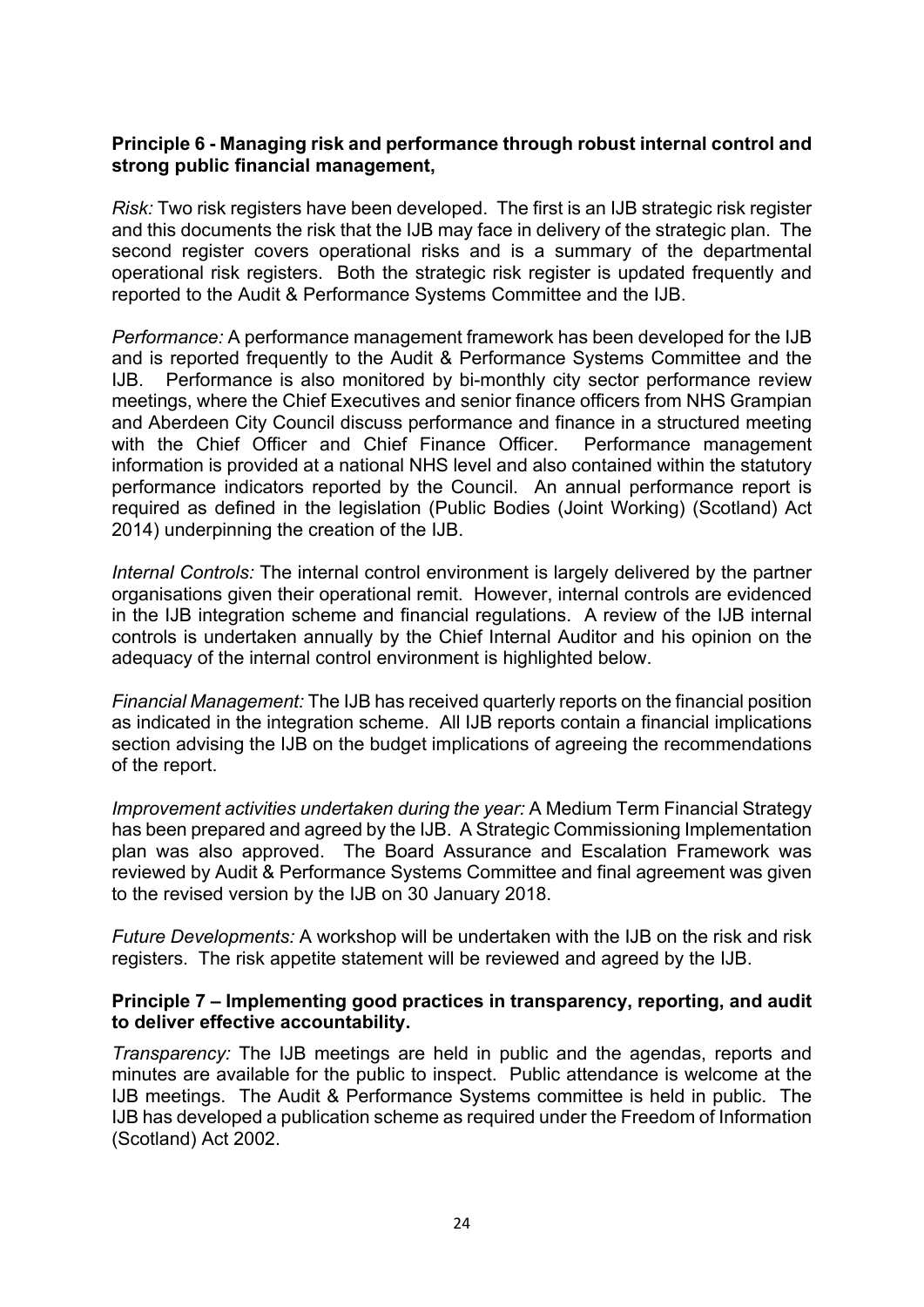*Reporting:* The annual accounts management commentary section will have a focus on both financial and service performance over the last financial year.

*Audit:* The 2016/17 accounts received an unqualified audit opinion. The Audit & Performance Systems Committee has received an internal audit plan from the Chief Internal Auditor and internal audit reports over the last financial year.

*Improvement activities undertaken during the year:* Work has been undertaken on performance monitoring at a national level through the Ministerial Steering Group (MSG) and they have developed indicators for the IJBs which are used as the basis for improvement planning. The Fairer Scotland Duty will also be reviewed and embedded in the Partnership during this period.

# **Review of Effectiveness**

The IJB has responsibility for conducting, at least annually, a review of the effectiveness of the governance arrangements, including the system of internal control. The review is informed by the work of the IJB Executive Team (who have responsibility for the development and maintenance of the internal control framework environment), the work of the internal auditor and the Chief Internal Auditor's annual report, and reports from the external auditor and other review agencies and inspectorates.

The Chief Internal Auditor has reviewed the IJB's internal control framework and in his opinion reasonable assurance can be placed upon the adequacy and effectiveness of the Board's framework of governance, risk management and control in the year to 31 March 2018.

Whilst issues were identified in audits that have been completed, as reported to the Audit and Performance Systems Committee, areas of good practice, improvement, and procedural compliance were also identified.

The external auditor's 2017/18 annual report had one formal recommendation for the Executive Team about establishing a formal records management procedure with version control features. The IJB is in the process of rolling out Microsoft Office 365 and has created a separate environment for files for the final accounts. This system means only one version of the file will be available and it is possible to track back when changes were made and by whom. This system will be rolled out in due course across the Partnership.

The governance framework was reviewed by the Executive Team against the governance principles identified in the CIPFA Role of the Chief Finance Officer Framework. The Audit & Performance Systems Committee were updated on progress with the implementation of improvement actions identified on the 10 April 2018.

The local code of corporate governance was agreed by the Audit & Performance Systems Committee on the 11 April 2017 and progress against the seven principles is detailed above. At Audit & Performance Systems Committee on the 10 April 2018 an update was provided on the sources of assurance contained in the local code of governance.

The work undertaken against the improvement actions highlighted in the 2017/18 annual governance statement is detailed in the improvement activities undertaken during the year sections detailed above.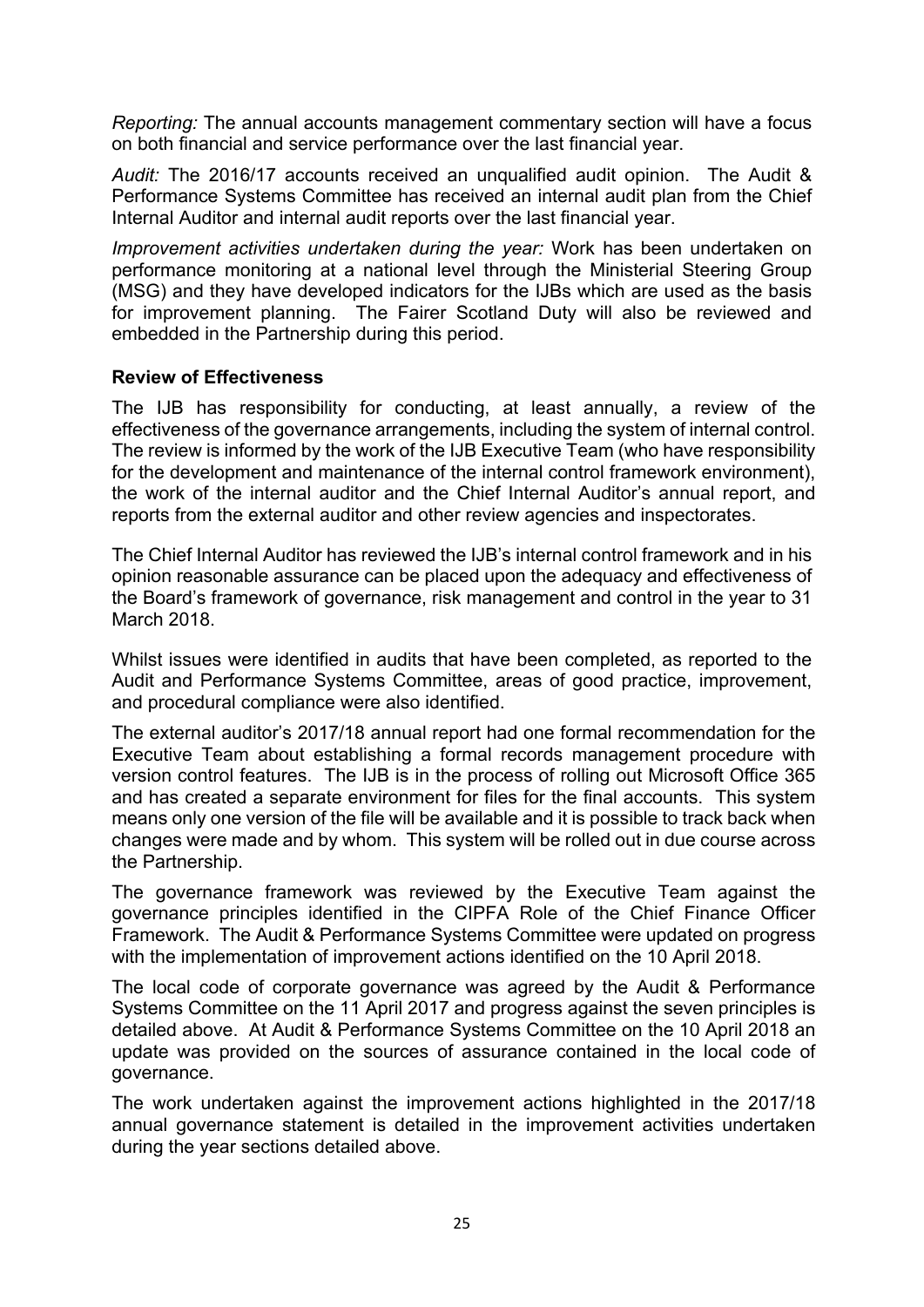It is recognised that the IJB's governance framework is evolving as it matures and that future development work is required to provide further assurance against the governance principles. A summarised list of the 2018/19 improvement actions is shown directly below:

|    | Area<br>for<br>Improvement<br>and<br><b>Outcome</b><br>Be<br>to<br><b>Achieved</b> | Improvement<br><b>Action Agreed</b>                                                                          | <b>Responsible</b><br>Party      | <b>Completion</b><br><b>Date</b> |
|----|------------------------------------------------------------------------------------|--------------------------------------------------------------------------------------------------------------|----------------------------------|----------------------------------|
| 1. | Sub Committee Terms of<br>Reference                                                | Review to ensure still<br>fit for purpose                                                                    | IJB<br>Committee<br><b>Clerk</b> | 31<br>March<br>2019              |
| 2. | Duty of Candour                                                                    | Implement<br>across<br>Partnership                                                                           | <b>Business</b><br>Manager       | 31<br>March<br>2019              |
| 3. | Strategic Plan                                                                     | Update the strategic<br>plan                                                                                 | Strategy<br>Lead<br>Manager      | 31<br>March<br>2019              |
| 4. | <b>Risk Registers</b>                                                              | Hold a workshop on<br>the risk registers to<br>review and familiarise<br>IJB of the contents<br>and process. | Chief Officer                    | 31<br>March<br>2019              |
| 5. | <b>Fairer Scotland Duty</b>                                                        | Implement across<br>Partnership                                                                              | <b>Business</b><br>Manager       | 31<br>March<br>2019              |

In addition, the review of the effectiveness of the governance arrangements and systems of internal control within Aberdeen City Council and NHS Grampian places reliance upon the individual bodies' management assurances in relation to the soundness of their systems of internal control.

Accordingly the following notes support the reliance that is placed upon those systems:

# *i)* **Aberdeen City Council's governance framework**

Aberdeen City Council's governance framework comprises the systems and processes, culture and values by which the Council is directed and controlled, and the activities through which it accounts to, engages with and leads the community. It enables the Council to monitor the achievement of its strategic objectives as set out in the Strategic Business Plan 2017/18, where the role of governance, performance management and risk management are recognised as crucial in improving stewardship and how we do business. Reviewing our governance activity enables us to consider whether those objectives have led to the delivery of appropriate, cost effective services to the citizens of Aberdeen.

The system of internal control is a significant part of that framework and is designed to manage risk to a reasonable level. It cannot eliminate all risk of failure to achieve policies, aims and objectives and can therefore only provide reasonable and not absolute assurance of effectiveness. The system of internal control is based on an ongoing process designed to identify and prioritise the risks to the achievement of the Council's policies, aims and objectives, to evaluate the likelihood of those risks being realised and the impact should they be realised, and to manage them efficiently, effectively and economically. The Audit, Risk and Scrutiny Committee has a key role in this and an annual report of its activities will be approved by the committee and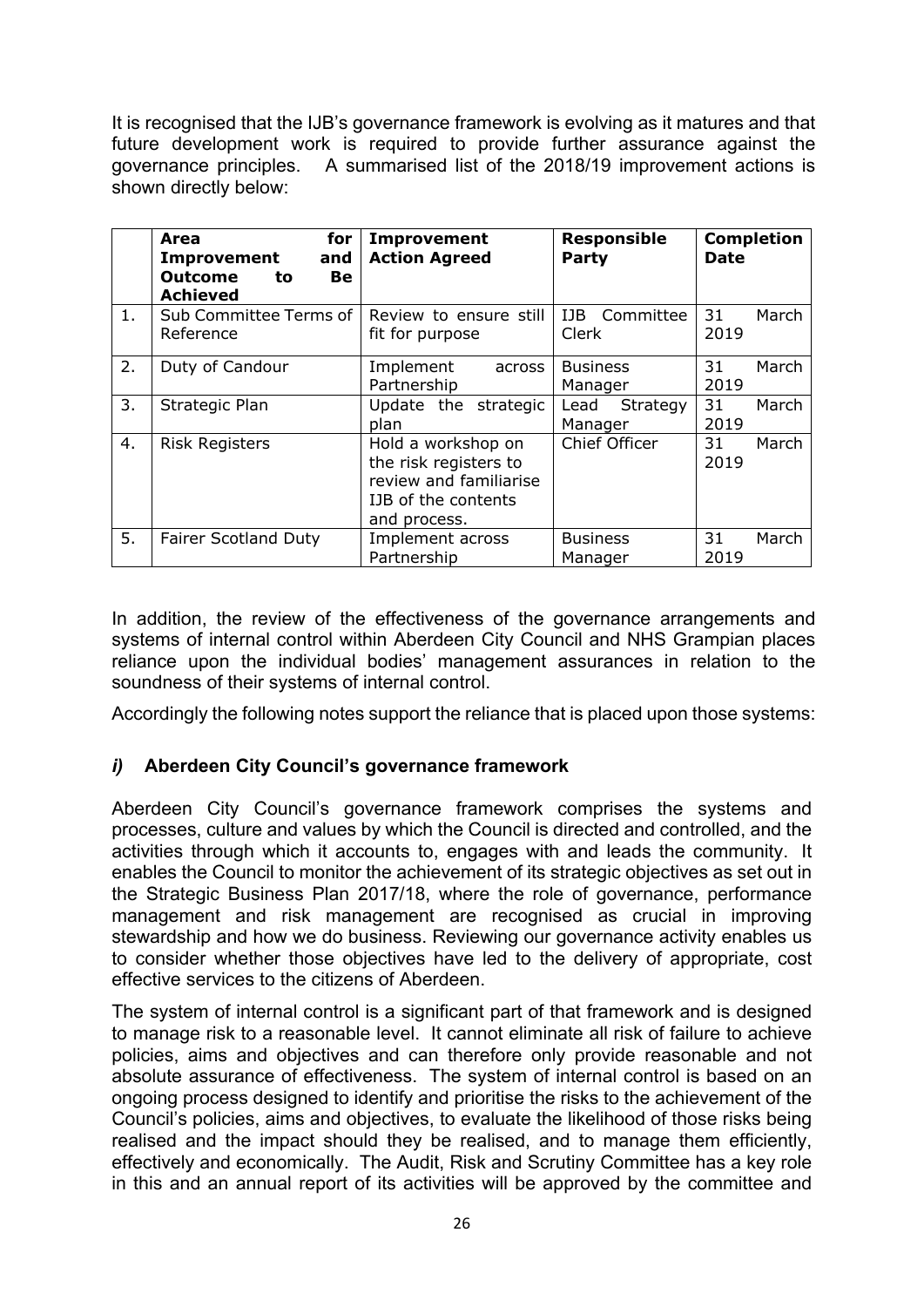referred to Council for its consideration. This demonstrates the Council's governance arrangements through improved transparency, understanding and challenge of the activity and outcomes from the Audit, Risk and Scrutiny Committee.

The Council has an approved Local Code of Corporate Governance which sets out our commitment to the seven principles recommended in the CIPFA / SOLACE Framework 2016, by citing the primary sources of assurance which demonstrate the effectiveness of our systems of internal control.

| <b>Principle A</b> | Behaving with integrity, demonstrating strong commitment<br>to ethical values, and respecting the rule of law |
|--------------------|---------------------------------------------------------------------------------------------------------------|
| <b>Principle B</b> | Ensuring openness and comprehensive stakeholder<br>engagement                                                 |
| <b>Principle C</b> | Defining outcomes in terms of sustainable economic, social<br>and environmental benefits                      |
| <b>Principle D</b> | Determining the interventions necessary to optimise the<br>achievement of the intended outcomes               |
| <b>Principle E</b> | Developing the entity's capacity, including the capability of its<br>leadership and the individuals within it |
| <b>Principle F</b> | Managing risk and performance through robust internal<br>control and strong public financial management       |
| <b>Principle G</b> | Implementing good practices in transparency, reporting and<br>audit, to deliver effective accountability      |

The Code, approved by Council on 15<sup>th</sup> March 2017, can be viewed at: [https://committees.aberdeencity.gov.uk/documents/s67547/LocalCodeofCorporateG](https://committees.aberdeencity.gov.uk/documents/s67547/LocalCodeofCorporateGovernance.pdf) [overnance.pdf](https://committees.aberdeencity.gov.uk/documents/s67547/LocalCodeofCorporateGovernance.pdf)

In summary the Council has undertaken a self-evaluation of its Local Code of Corporate Governance and determined that there is strong compliance with the Code and that governance processes, procedures, performance reporting and engagement material are well managed by the organisation. The Council has a clear approach to the decision-making process and seeks to engage with those in the community and with partners and staff.

**The Chief Executive and Co-Leaders of the Council have certified that reasonable assurance can be placed upon the adequacy and effectiveness of Aberdeen City Council's systems of governance and that the annual review demonstrates sufficient evidence that the Code of Corporate Governance operates effectively. Furthermore, the Council proposes over the coming year to take steps to further enhance governance arrangements and are satisfied that these steps will address the need for improvements that were identified in the review of effectiveness and will monitor their implementation and operation as part of the next annual review.**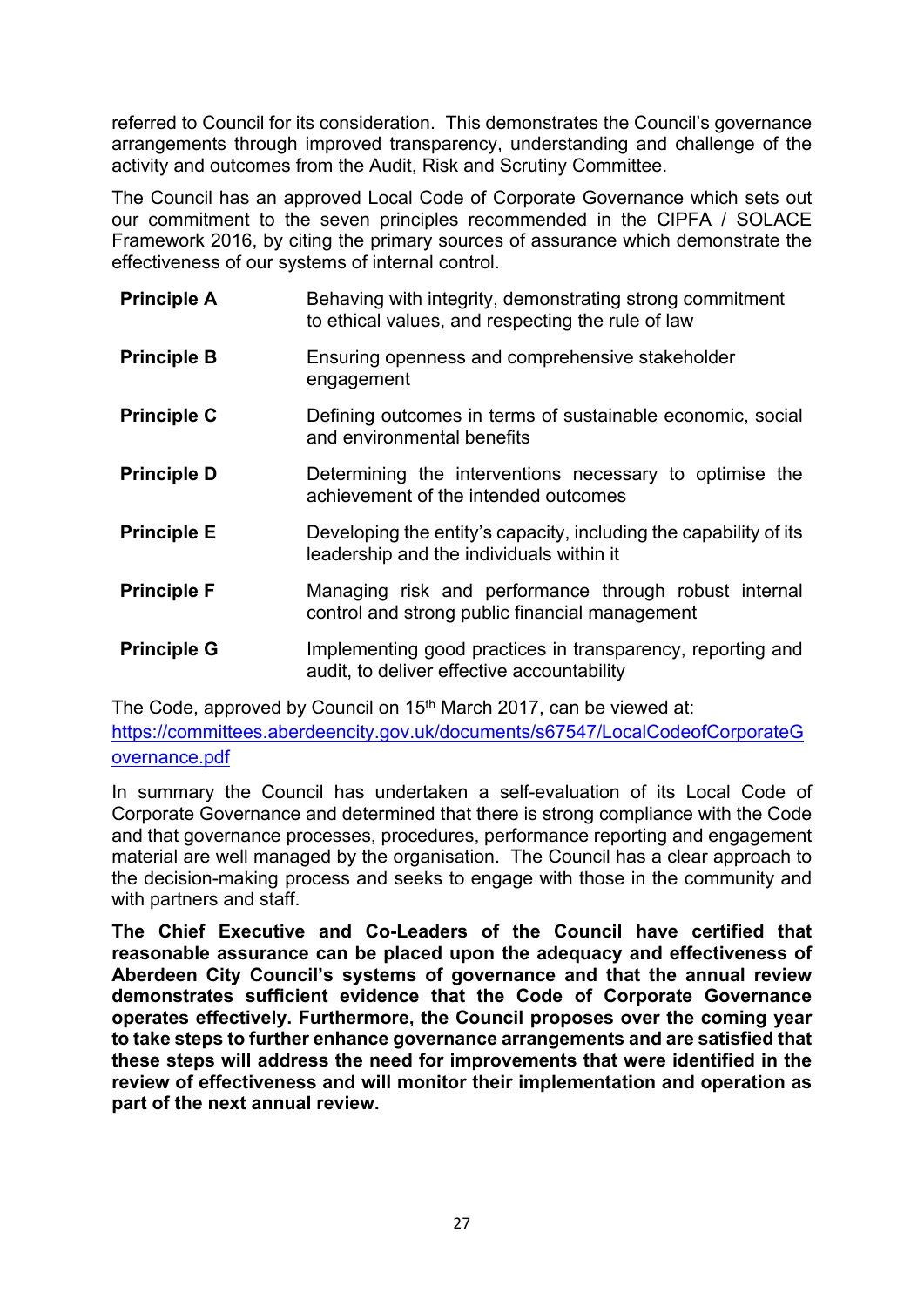# *ii)* **NHS Grampian governance framework**

NHS Grampian is required to operate within the aspects of the Scottish Public Finance Manual (SPFM) which are set out within the guidance issued to Chief Executives and more generally to all Board members by the Scottish Government Health and Social Care Directorates as being applicable to NHS Boards. The SPFM is issued by Scottish Ministers to provide guidance to the Scottish Government and other relevant bodies on the proper handling and reporting of public funds. The SPFM sets out the relevant statutory, parliamentary and administrative requirements, emphasises the need for efficiency, effectiveness and economy, and promotes good practice and high standards of propriety.

As Accountable Officer, the Chief Executive is responsible for maintaining an adequate and effective system of internal control that identifies, prioritises and manages the principal risks facing the organisation, promotes achievement of the organisation's aims and objectives and supports compliance with the organisation's policies and safeguarding public funds.

The Board continually monitors and reviews the effectiveness of the system of internal control with a specific focus on the delivery of safe and effective patient care, achievement of national and local targets and demonstrating best value and the efficient use of resources. Key elements of the system of internal control include:

- A Board which meets regularly to discharge its governance responsibilities, set the strategic direction for the organisation and approve decisions in line with the Scheme of Delegation. The Board comprises the Executive Directors and Non-Executive members. The Board activity is open to public scrutiny with minutes of meetings publicly available;
- The Board receives regular reports on Healthcare Associated Infection and reducing infection as well as ensuring that health and safety, cleanliness and good clinical practice are high priorities;
- Scheme of Delegation, Standing Orders and Standing Financial Instructions approved by the Board are subject to regular review to assess whether they are relevant and fully reflective of both best practice and mandatory requirements;
- Mature and organisation wide risk management arrangements built on localised risk registers and processes which ensure, as appropriate, escalation of significant instances of non compliance with applicable laws and regulations;
- Dedicated full time members of staff for key statutory compliance functions including Information Governance, Health and Safety, fire and asbestos, tasked with ensuring they are up to date with all relevant legislation and are responsible for co-ordinating management action in these areas.
- A focus on best value and commitment to ensuring that resources are used efficiently, effectively and economically taking into consideration equal opportunities and sustainable development requirements;
- Consideration by the Board of regular reports from the chairs of the performance governance, patient focus and public involvement, staff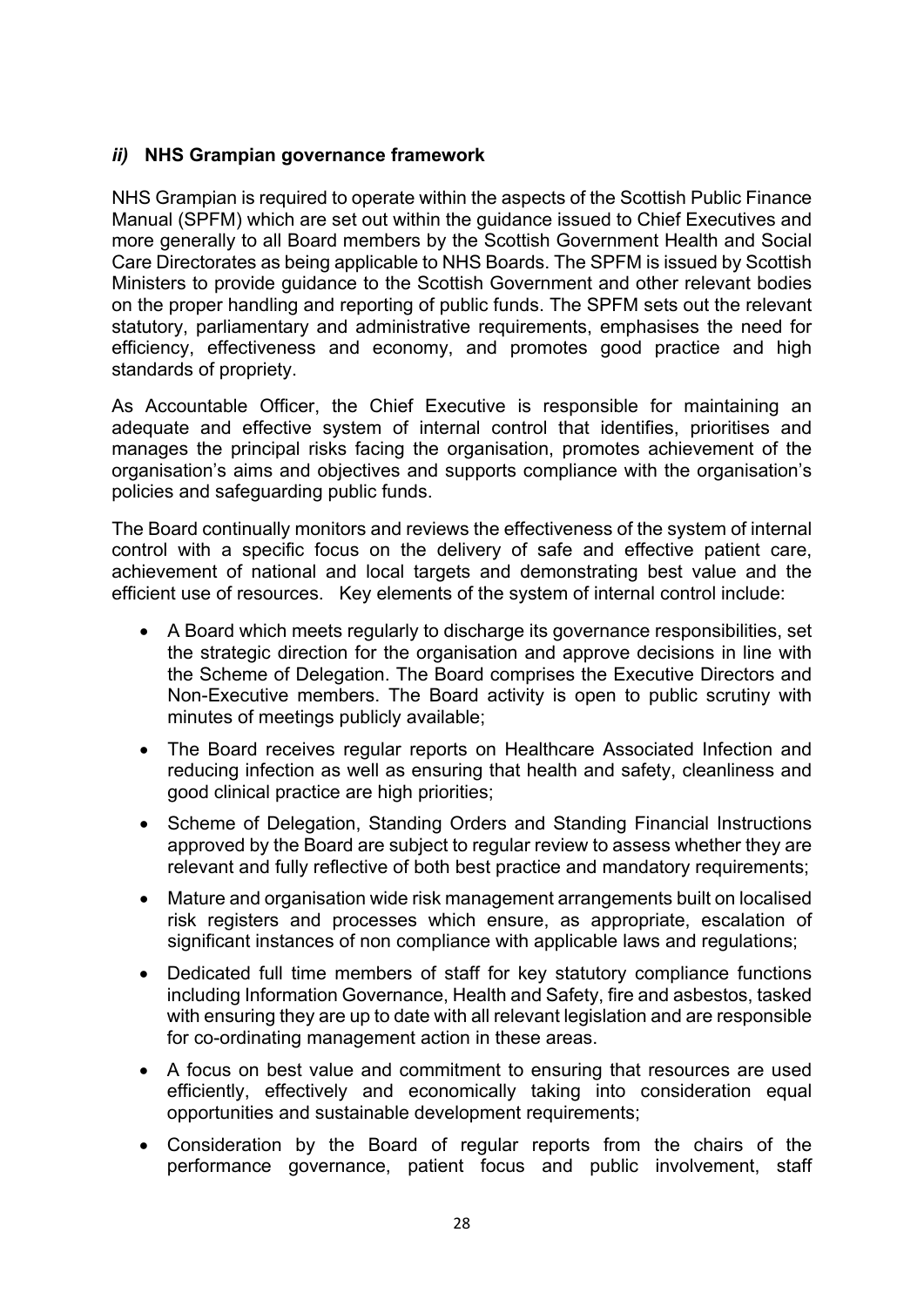governance, clinical governance, endowment and audit committees concerning any significant matters on governance, risk and internal controls;

- Each key governance committee is supported by a designated lead Executive Director who has the delegated management accountability for statutory and regulatory matters.
- Regular review of financial performance, risk management arrangements and non financial performance against key service measures and standards by the Performance Governance Committee;
- Regular review of service quality against recognised professional clinical standards by the Clinical Governance Committee;
- Regular review of workforce arrangements and implementation of the NHS Scotland Staff Governance standards by the Staff Governance Committee;
- An active joint management and staff partnership forum with staff side representation embedded in all key management teams and a dedicated full time Employee Director who is a member of the Board;
- Regular review of priorities for infrastructure investment and progress against the agreed Asset Management Plan by an Asset Management Group chaired by a Board Executive Director and including management representatives from all operational sectors and representation from the clinical advisory structure;
- Clear allocation of responsibilities to ensure we review and develop our organisational arrangements and services in line with national standards and guidance;
- Consultation on service change proposals is undertaken with stakeholders and used to inform decision making;
- Promotion of effective cross sector governance arrangements through participation by the IJB Board members and the Chief executives of each of the partner organisations in the North East Partnership forum, regular meetings between the Chief Executives of all Public Sector organisations in Grampian and performance review meetings with each IJB Chief Officer to further develop and drive improvement through integrated service delivery.
- A patient feedback service to record and investigate complaints and policies to protect employees who raise concerns in relation to suspected wrongdoing such as clinical malpractice, fraud and health and safety breaches; and
- An annual general meeting of all Trustees of the NHS Grampian Endowment Funds to approve the accounts and review investment policy and strategy.

**Based on the evidence considered during the review of the effectiveness of the internal control environment operating within NHS Grampian, the Chief Executive has confirmed that he is not aware of any outstanding significant control weaknesses or other failures to achieve the standards set out in the guidance that applies to NHS Boards in relation to governance, risk management and internal control.**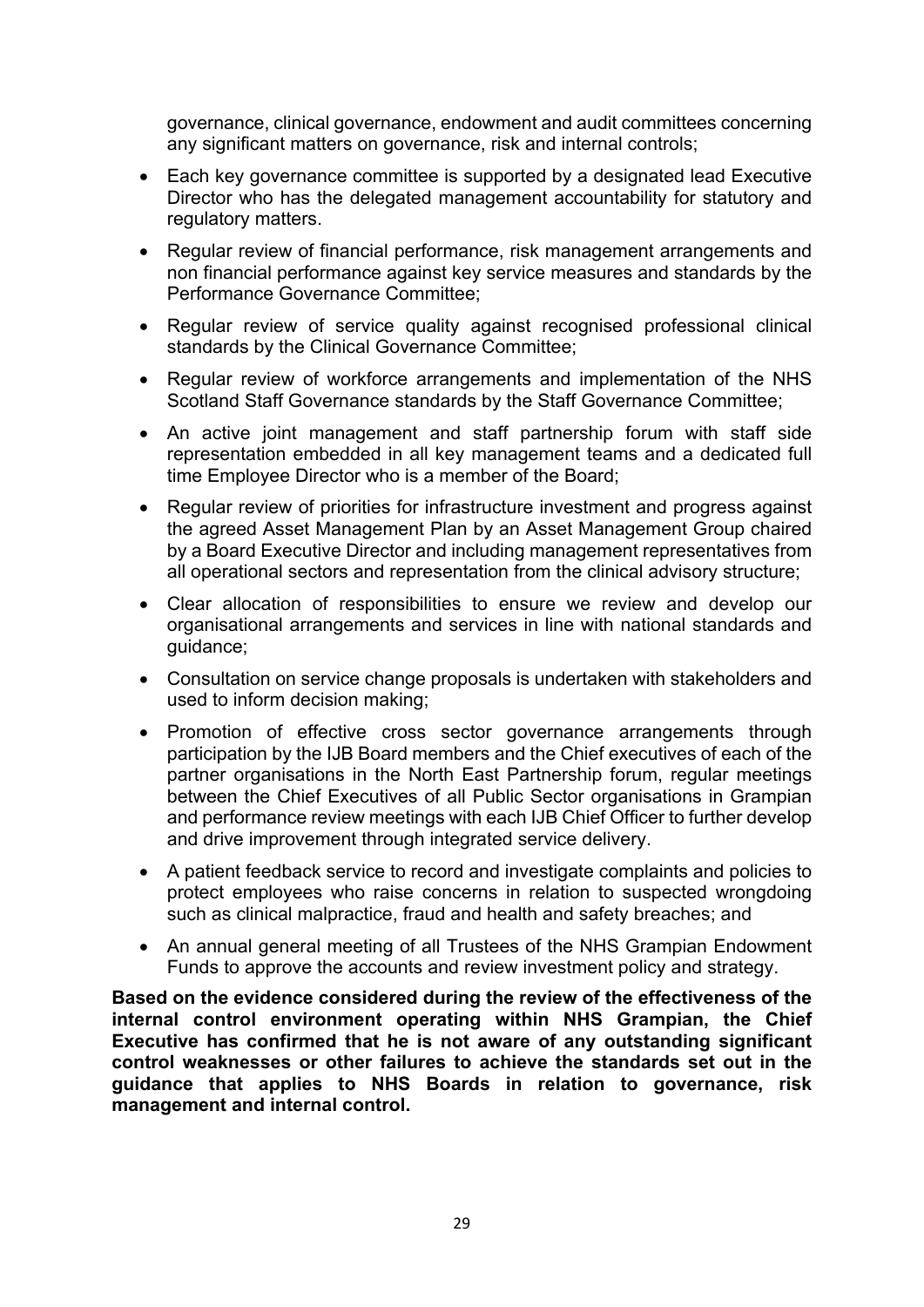#### **Certification**

**Subject to the above, and on the basis of assurances provided, we consider that the internal control environment operating during the reporting period provides reasonable and objective assurance that any significant risks impacting upon the achievement of our principal objectives will be identified and actions taken to avoid or mitigate their impact. Systems are in place to continually review and improve the internal control environment and action plans are in place to identify areas for improvement. It is our opinion that reasonable assurance can be placed upon the adequacy and effectiveness of the Aberdeen City Integration Joint Board's systems of governance.**

| <b>Sally Shaw</b>     | Jonathan Passmore |
|-----------------------|-------------------|
| Interim Chief Officer | Chair             |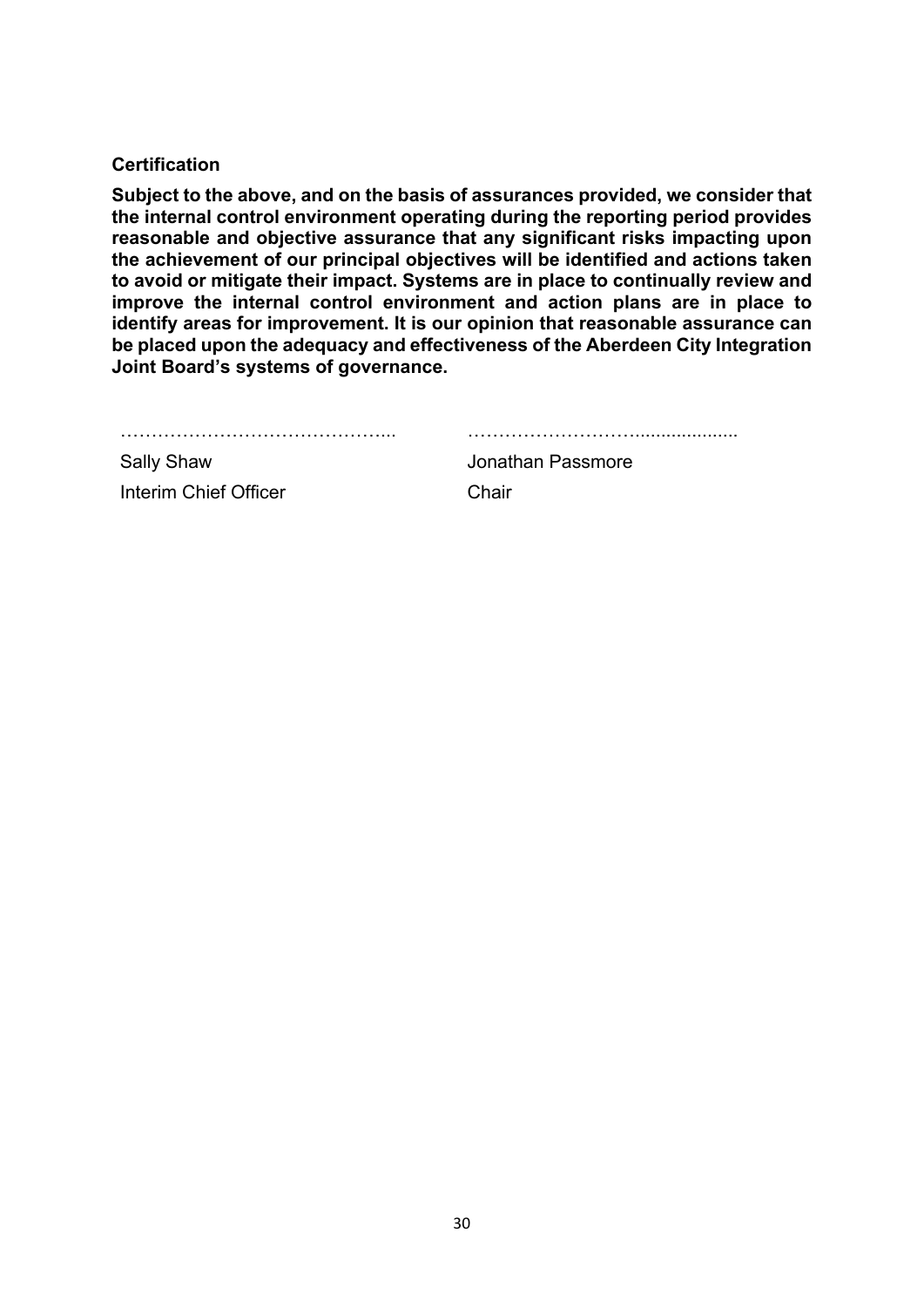# **Comprehensive Income and Expenditure Statement**

This statement shows the cost of providing services for the year according to accepted accounting practices.

|                               |                          | 2016/17                |                                                   |                          |                          | 2017/18                |
|-------------------------------|--------------------------|------------------------|---------------------------------------------------|--------------------------|--------------------------|------------------------|
| <b>Gross Expenditure</b><br>£ | <b>Gross Income</b>      | <b>Net Expenditure</b> |                                                   | <b>Gross Expenditure</b> | <b>Gross Income</b><br>£ | <b>Net Expenditure</b> |
| 31,649,313                    |                          | 31,649,313             | <b>Community Health Services</b>                  | 31,406,760               |                          | 31,406,760             |
| 21,207,851                    |                          | 21,207,851             | Aberdeen City share of Hosted Services (health)   | 21,724,509               |                          | 21,724,509             |
| 29,264,461                    | $\blacksquare$           | 29,264,461             | <b>Learning Disabilities</b>                      | 31,269,790               | $\blacksquare$           | 31,269,790             |
| 18,304,741                    | $\frac{1}{2}$            | 18,304,741             | <b>Mental Health &amp; Addictions</b>             | 20,065,177               |                          | 20,065,177             |
| 69,719,818                    |                          | 69,719,818             | Older People & Physical and Sensory Disabilities  | 72,882,926               |                          | 72,882,926             |
| 1,007,021                     | (170, 013)               | 837,008                | Head office/Admin                                 | (475, 319)               | (112,000)                | (587, 319)             |
| 4,413,345                     | (4,624,593)              | (211, 248)             | <b>Criminal Justice</b>                           | 4,658,796                | (4,749,806)              | (91, 010)              |
| 2,197,288                     |                          | 2,197,288              | Housing                                           | 1,860,555                |                          | 1,860,555              |
| 40,005,916                    |                          | 40,005,916             | <b>Primary Care Prescribing</b>                   | 41,364,343               |                          | 41,364,343             |
| 36,846,589                    |                          | 36,846,589             | <b>Primary Care</b>                               | 37,234,075               |                          | 37,234,075             |
| 1,219,506                     |                          | 1,219,506              | Out of Area Treatments                            | 1,480,487                |                          | 1,480,487              |
| 46,732,000                    | $\overline{\phantom{0}}$ | 46,732,000             | <b>Set Aside Services</b>                         | 41,344,000               | $\blacksquare$           | 41,344,000             |
| 2,856,283                     |                          | 2,856,283              | Transformation                                    | 5,011,678                |                          | 5,011,678              |
| 305,424,132                   | (4,794,606)              | 300,629,526            | <b>Cost of Services</b>                           | 309,827,777              | (4,861,806)              | 304,965,971            |
| $\overline{\phantom{a}}$      | (311, 047, 000)          | (311,047,000)          | Taxation and Non-Specific Grant Income (Note 5)   |                          | (302, 855, 462)          | (302, 855, 462)        |
| 305,424,132                   | (315, 841, 606)          | (10, 417, 474)         | (Surplus) or Deficit on Provision of Services     | 309,827,777              | (307, 717, 268)          | 2,110,509              |
|                               |                          | (10, 417, 474)         | <b>Total Comprehensive Income and Expenditure</b> |                          |                          | 2,110,509              |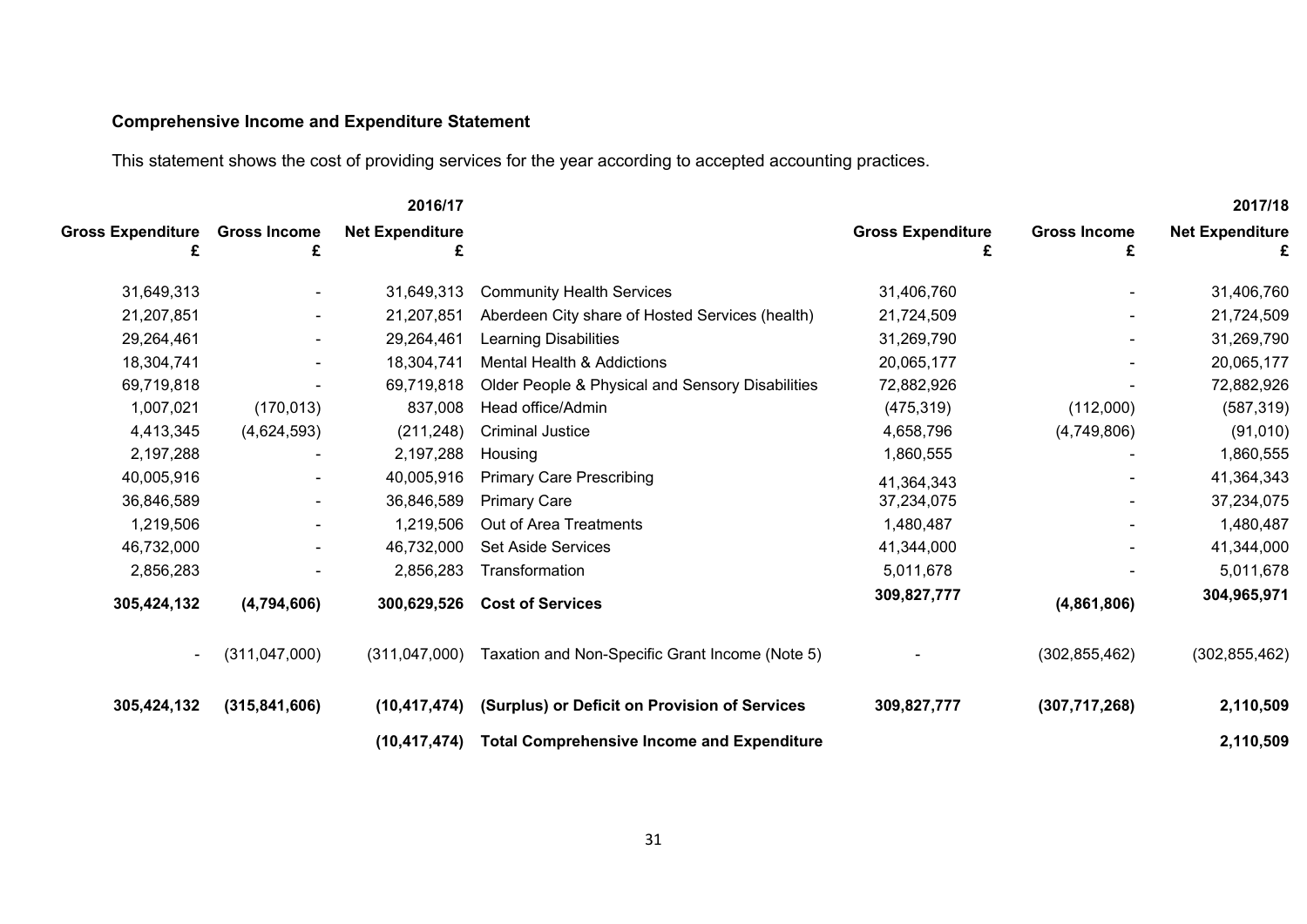*There are no statutory or presentation adjustments which affect the IJB's application of the funding received from partners. The movement in the General Fund balance is therefore solely due to the transactions shown in the Comprehensive Income and Expenditure Statement. Consequently an Expenditure and Funding Analysis is not provided in these annual accounts.*

#### <span id="page-31-0"></span>**Movement in Reserves Statement**

This statement shows the movement in the year on the IJB's reserves. The movements which arise due to statutory adjustments which affect the General Fund balance are separately identified from the movements due to accounting practices.

| <b>Movements in Reserves During</b><br>2017/18                             | <b>General Fund</b><br><b>Balance</b> | <b>Total Reserves</b> |  |
|----------------------------------------------------------------------------|---------------------------------------|-----------------------|--|
|                                                                            | £                                     | £                     |  |
| <b>Opening Balance at 31 March 2017</b>                                    | (10, 417, 474)                        | (10, 417, 474)        |  |
| Total Comprehensive Income and<br>Expenditure                              | 2,110,509                             | 2,110,509             |  |
| Adjustments between accounting basis<br>and funding basis under regulation |                                       |                       |  |
| (Increase) or Decrease in 2017/18                                          | 2,110,509                             | 2,110,509             |  |
| <b>Closing Balance at 31 March 2018</b>                                    | (8,306,965)                           | (8,306,965)           |  |
| <b>Movements in Reserves During 2016/17</b>                                | <b>General Fund</b><br><b>Balance</b> | <b>Total Reserves</b> |  |
|                                                                            | £                                     | £                     |  |
| <b>Opening Balance at 31 March 2016</b>                                    |                                       |                       |  |
| Total Comprehensive Income and<br>Expenditure                              | (10, 417, 474)                        | (10, 417, 474)        |  |
| Adjustments between accounting basis<br>and funding basis under regulation |                                       |                       |  |
| (Increase) or Decrease in 2016/17                                          | (10, 417, 474)                        | (10, 417, 474)        |  |
| <b>Closing Balance at 31 March 2017</b>                                    | (10, 417, 474)                        | (10, 417, 474)        |  |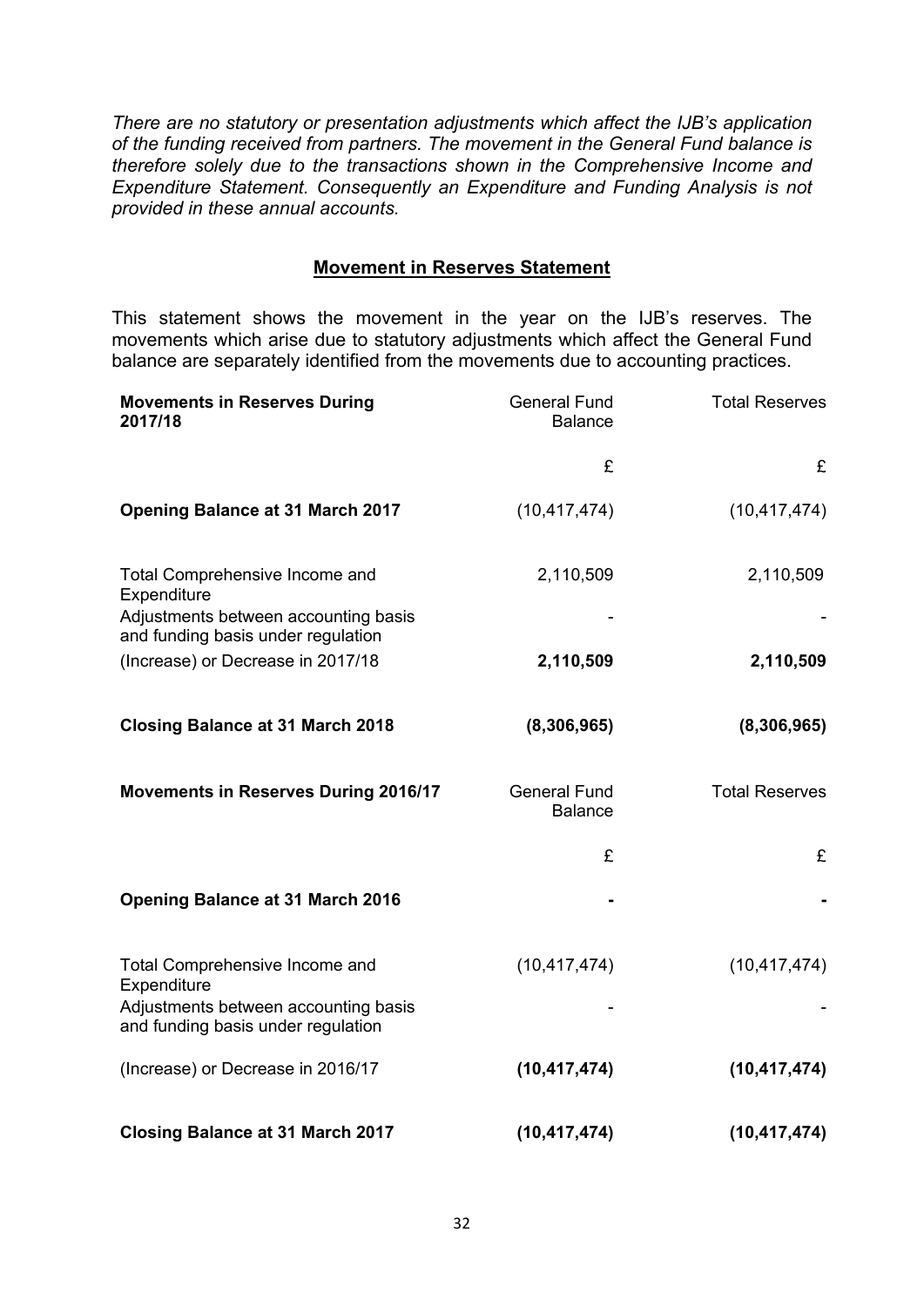### <span id="page-32-0"></span>**Balance Sheet**

The Balance Sheet shows the value of the IJB's assets and liabilities as at the balance sheet date. The net assets of the IJB (assets less liabilities) are matched by the reserves held by the IJB.

| 31-Mar<br>2017<br>£ |                                                                          | <b>Notes</b> | 31-Mar<br>2018<br>£ |
|---------------------|--------------------------------------------------------------------------|--------------|---------------------|
|                     | 10,417,474 Short term Debtors                                            | (6)          | 8,306,965           |
|                     | 10,417,474 Current Assets                                                |              | 8,306,965           |
|                     | Short-term<br>Creditors<br><b>Current Liabilities</b>                    |              |                     |
|                     | Provisions                                                               |              |                     |
|                     | Long-term<br><b>Liabilities</b>                                          |              |                     |
| 10,417,474          | <b>Net Assets</b>                                                        |              | 8,306,965           |
|                     | <b>Usable Reserve:</b><br>(10,417,474) General Fund<br>Unusable Reserve: | (7)          | (8,306,965)         |
| (10,417,474)        | <b>Total Reserves</b>                                                    |              | (8,306,965)         |
|                     |                                                                          |              |                     |

The audited accounts were issued on 12 June 2018

#### **Alex Stephen**

Chief Finance Officer

Usable reserves may be used to provide services, subject to the need to maintain a prudent level of reserves and any statutory limitations on their use. Unusable Reserves includes reserves relating to statutory adjustments as shown in the Movement in Reserves Statement.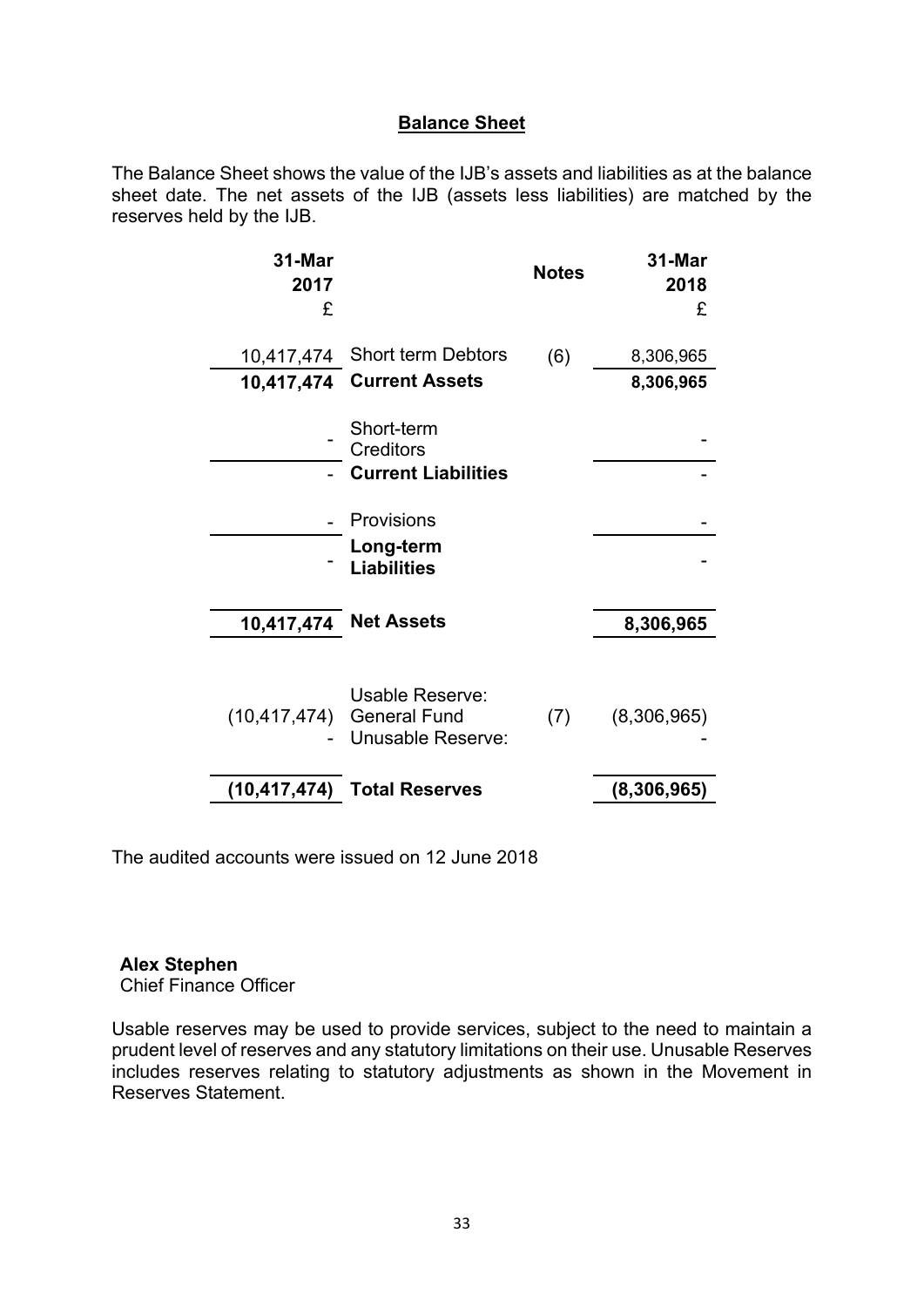# <span id="page-33-0"></span>**Notes to the Financial Statements**

# <span id="page-33-1"></span>**1. Significant Accounting Policies**

#### **General Principles**

The Financial Statements summarises the authority's transactions for the 2017/18 financial year and its position at the year-end of 31 March 2018.

The IJB was established under the requirements of the Public Bodies (Joint Working) (Scotland) Act 2014 and is a Section 106 body as defined in the Local Government (Scotland) Act 1973.

The Financial Statements are therefore prepared in compliance with the Code of Practice on Local Authority Accounting in the United Kingdom 2017/18, supported by International Financial Reporting Standards (IFRS), unless legislation or statutory guidance requires different treatment.

The accounts are prepared on a going concern basis, which assumes that the IJB will continue in operational existence for the foreseeable future. The historical cost convention has been adopted.

#### Accruals of Income and Expenditure

Activity is accounted for in the year that it takes place, not simply when settlement in cash occurs. In particular:

- Expenditure is recognised when goods or services are received and their benefits are used by the IJB.
- Income is recognised when the IJB has a right to the income, for instance by meeting any terms and conditions required to earn the income, and receipt of the income is probable.
- Where income and expenditure have been recognised but settlement in cash has not taken place, a debtor or creditor is recorded in the Balance Sheet.
- Where debts may not be received, the balance of debtors is written down

### Funding

The IJB is primarily funded through funding contributions from the statutory funding partners, Aberdeen City Council and NHS Grampian. Expenditure is incurred as the IJB commissions specified health and social care services from the funding partners for the benefit of service recipients in Aberdeen City.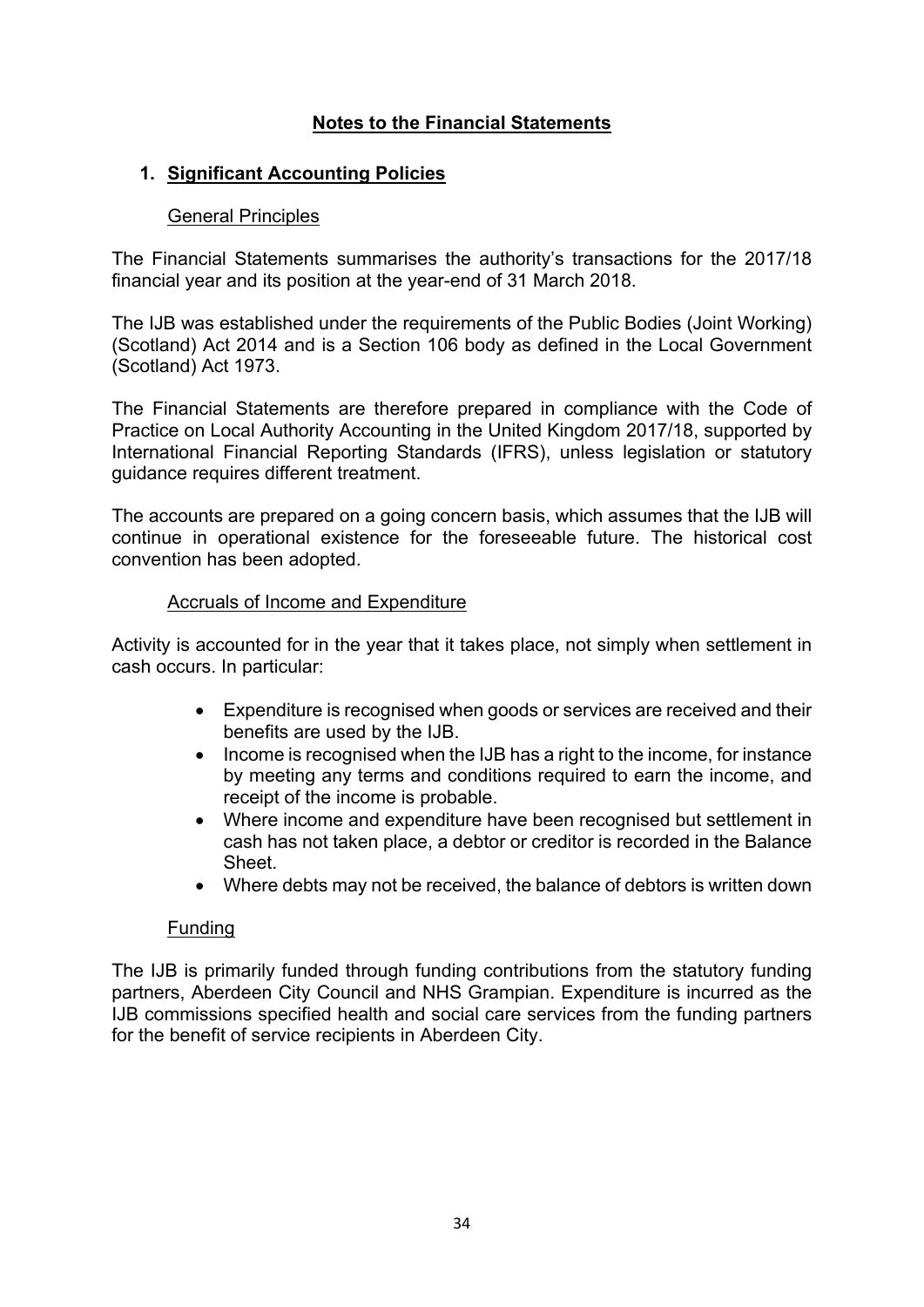# Cash and Cash Equivalents

The IJB does not operate a bank account or hold cash. Transactions are settled on behalf of the IJB by the funding partners. Consequently the IJB does not present a 'Cash and Cash Equivalent' figure on the balance sheet or a cashflow statement. The funding balance due to or from each funding partner as at 31 March is represented as a debtor or creditor on the IJB's Balance Sheet.

# Employee Benefits

The IJB does not directly employ staff. Staff are formally employed by the funding partners who retain the liability for pension benefits payable in the future. The IJB therefore does not present a Pensions Liability on its Balance Sheet.

The IJB has a legal responsibility to appoint a Chief Officer. More details on the arrangements are provided in the Remuneration Report. The charges from the employing partner are treated as employee costs. Where material the Chief Officer's absence entitlement as at 31 March is accrued, for example in relation to annual leave earned but not yet taken. In the case of Aberdeen City IJB any annual leave earned but not yet taken is not considered to be material.

# Provisions, Contingent Liabilities and Contingent Assets

Provisions are liabilities of uncertain timing or amount. A provision is recognised as a liability on the balance sheet when there is an obligation as at 31 March due to a past event; settlement of the obligation is probable; and a reliable estimate of the amount can be made. Recognition of a provision will result in expenditure being charged to the Comprehensive Income and Expenditure Statement and will normally be a charge to the General Fund.

A contingent liability is a possible liability arising from events on or before 31 March, whose existence will only be confirmed by later events. A provision that cannot be reasonably estimated, or where settlement is not probable, is treated as a contingent liability. A contingent liability is not recognised in the IJB's Balance Sheet, but is disclosed in a note where it is material.

A contingent asset is a possible asset arising from events on or before 31 March, whose existence will only be confirmed by later events. A contingent asset is not recognised in the IJB's Balance Sheet, but is disclosed in a note only if it is probable to arise and can be reliably measured.

### Reserves

The Integration Joint Board is permitted to set aside specific amounts as reserves for future policy purposes. Reserves are generally held to do three things:

 create a working balance to help cushion the impact of uneven cash flows – this forms part of general reserves;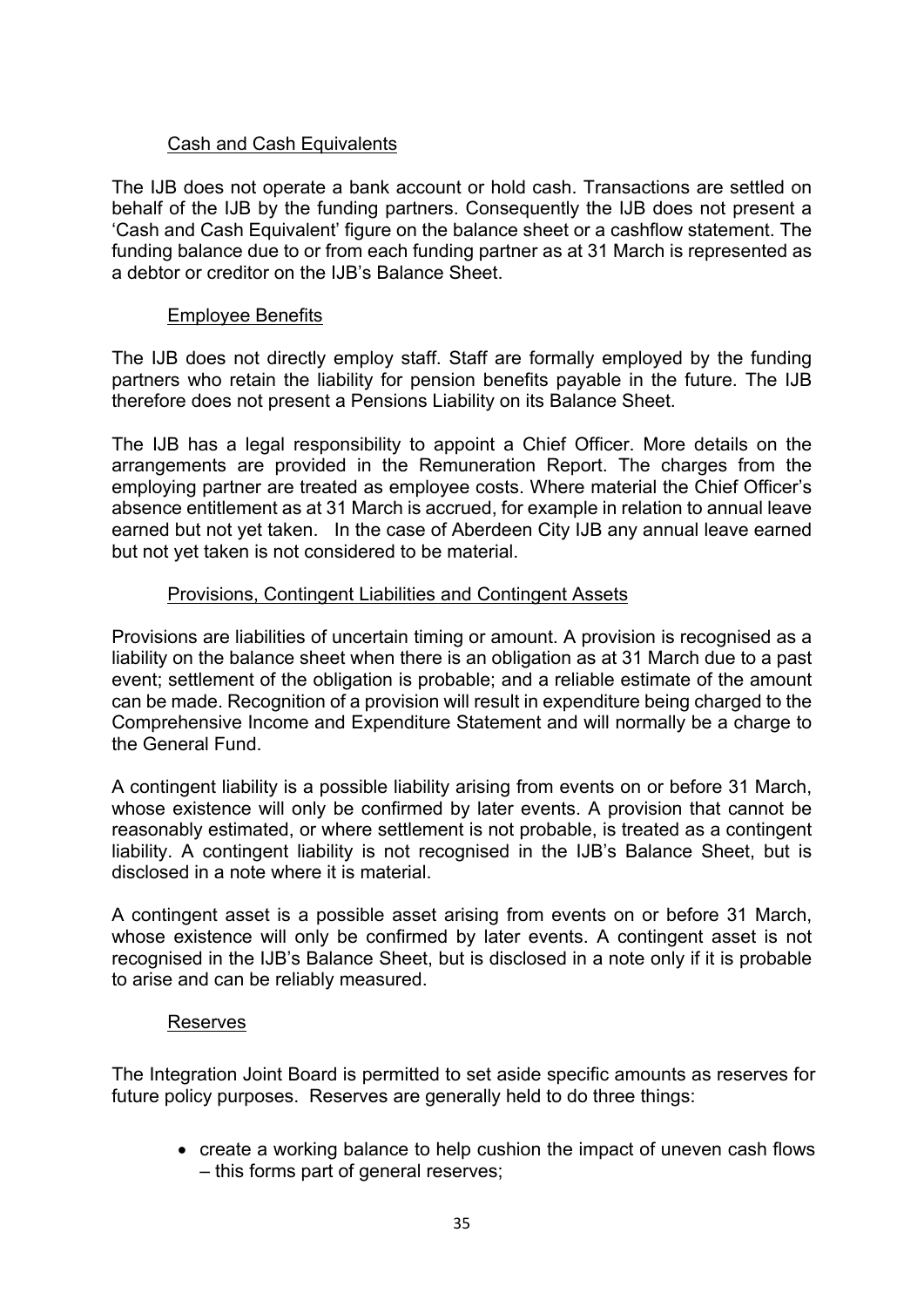- create a risk fund to cushion the impact of unexpected events or emergencies; and
- create a means of building up funds, often referred to as earmarked reserves, to meet known or predicted liabilities.

The balance of the reserves normally comprises of:

- funds that are earmarked or set aside for specific purposes; and
- funds which are not earmarked for specific purposes but are set aside to deal with unexpected events or emergencies.

Reserves are created by appropriating amounts out of the General Fund Balance in the Movement in Reserves Statement. When expenditure to be financed from a reserve is incurred, it is charged against the appropriate line in the Income and Expenditure Statement in that year to score against the Surplus/Deficit on the Provision of Services. The reserve is then appropriated back into the General Fund Balance in the Movement in Reserves Statement.

The IJB's reserves are classified as either Usable or Unusable Reserves.

The IJB's only Usable Reserve is the General Fund. The balance of the General Fund as at 31 March shows the extent of resources which the IJB can use in later years to support service provision.

#### Indemnity Insurance

The IJB has indemnity insurance for costs relating primarily to potential claim liabilities regarding Board member and officer responsibilities. The NHS Grampian and Aberdeen City Council have responsibility for claims in respect of the services that they are statutorily responsible for and that they provide.

Unlike NHS Boards, the IJB does not have any 'shared risk' exposure from participation in CNORIS. The IJB participation in the CNORIS scheme is therefore analogous to normal insurance arrangements.

Known claims are assessed as to the value and probability of settlement. Where it is material the overall expected value of known claims taking probability of settlement into consideration, is provided for in the IJB's Balance Sheet.

The likelihood of receipt of an insurance settlement to cover any claims is separately assessed and, where material, presented as either a debtor or disclosed as a contingent asset.

### Support Services

Corporate support services (finance, legal and strategy) are provided by Aberdeen City Council and NHS Grampian at no cost to the IJB and it is not possible to separately identify these costs. To the extent that delegated services include an element of overheads and support services costs, these will be included within the appropriate line within the Income and Expenditure statement. No charge was made for the services of the Interim Chief Finance Officer during the shadow period.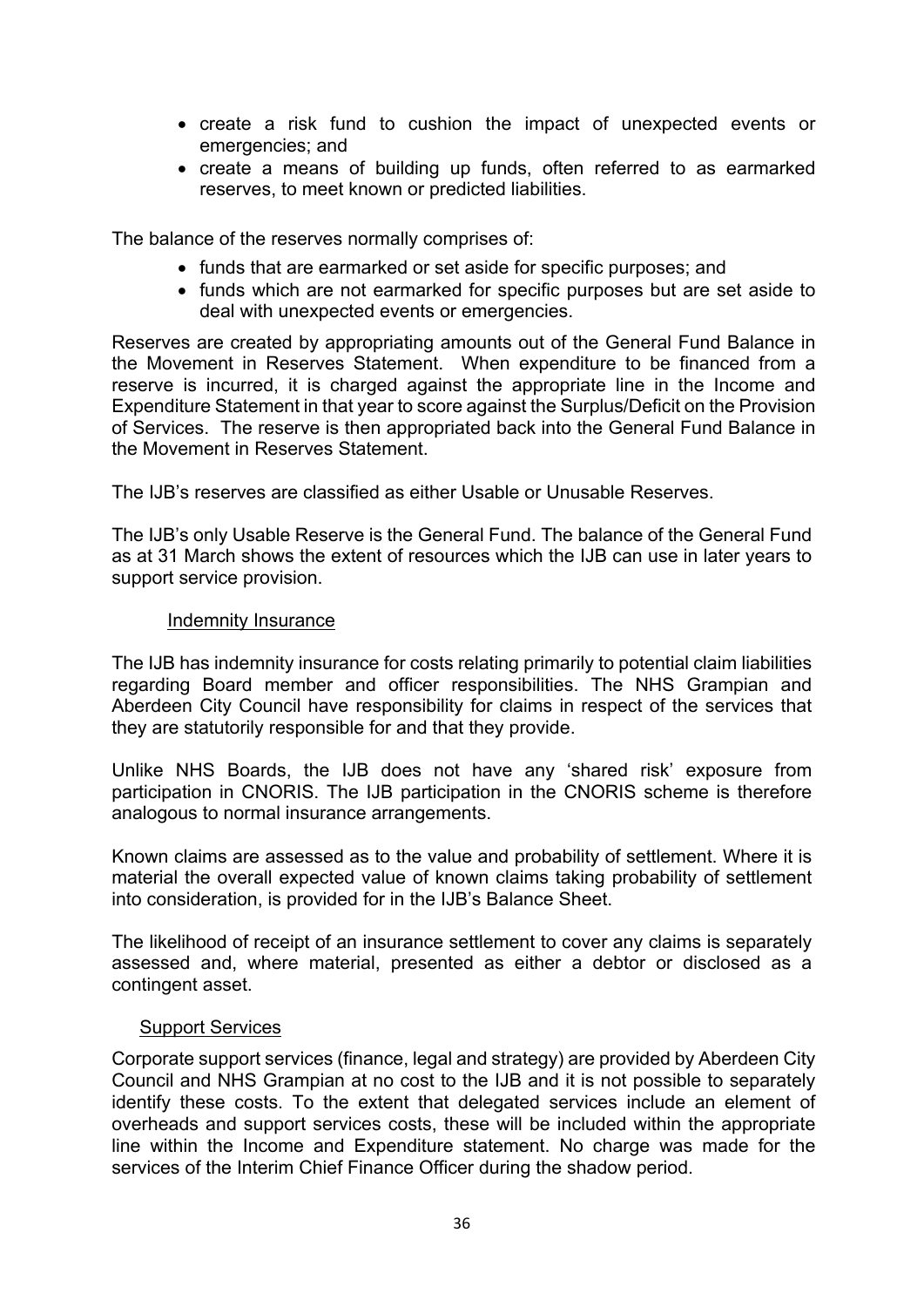# <span id="page-36-0"></span>**2. Critical Judgements and Estimation Uncertainty**

The Financial Statements include some estimated figures. Estimates are made taking into account the best available information, however actual results could be materially different from the assumptions and estimates used. The key items in this respect are listed below.

# **Provisions**

No financial provision for any future events has been made by the IJB in this accounting period.

### <span id="page-36-1"></span>**3. Prior Period Adjustments, Changes in Accounting Policies and Estimates and Errors**

Changes in accounting policies are only made when required by proper accounting practices or the change provides more reliable or relevant information about the effect of transactions, other events and conditions on the Integration Joint Board's financial position or financial performance. Where a change is made, it is applied retrospectively by adjusting opening balances and comparative amounts for the prior period as if the new policy had always been applied.

Changes in accounting estimates are accounted for prospectively, i.e. in the current and future years affected by the change.

Material errors discovered in prior period figures are corrected retrospectively by amending opening balances and comparative amounts for the prior period

The audited Annual Accounts were authorised for issue by the Chief Finance Officer on 12 June 2018. Events taking place after this date are not reflected in the financial statements or notes. Where events taking place before this date provided information about conditions existing at 31 March 2018, the figures in the financial statements and notes have been adjusted in all material respects to reflect the impact of this information.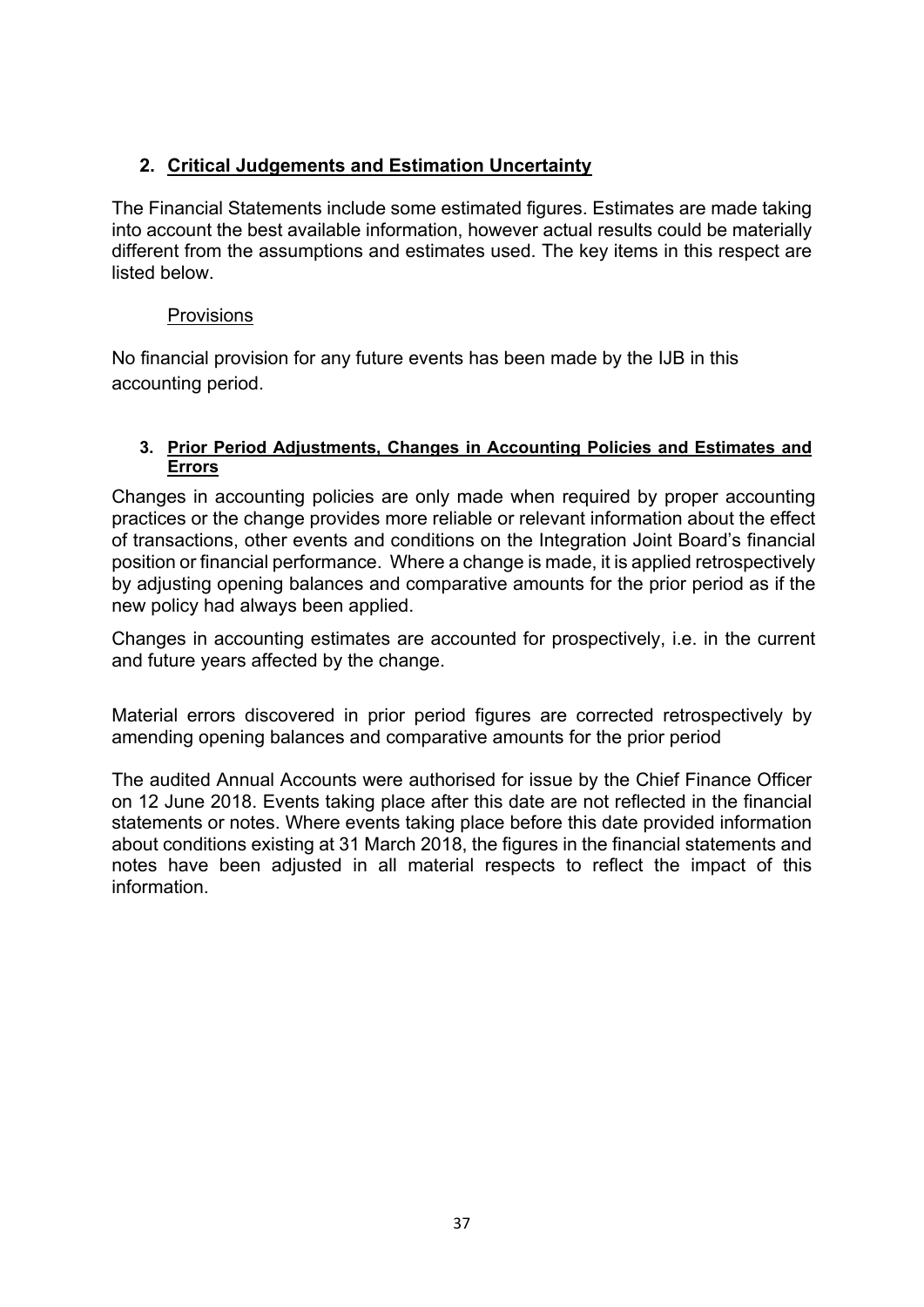# <span id="page-37-0"></span>**4. Expenditure and Income Analysis by Nature**

| 2016/17<br>£             |                                                                                                                     | 2017/18<br>£               |
|--------------------------|---------------------------------------------------------------------------------------------------------------------|----------------------------|
|                          | 117,050,344 Services commissioned from Aberdeen City Council<br>188,347,788 Services commissioned from NHS Grampian | 122,925,886<br>186,873,091 |
|                          | - Employee Benefits Expenditure                                                                                     |                            |
| $\overline{\phantom{a}}$ | Insurance and Related Expenditure                                                                                   |                            |
| 26,000                   | <b>Auditor Fee: External Audit</b>                                                                                  | 28,800                     |
|                          | - Auditor Fee: Other                                                                                                |                            |
| (4,794,606)              | Service Income: Aberdeen City Council                                                                               | (4,861,806)                |
| (311, 047, 000)          | - Service Income: NHS Grampian<br>Partners Funding Contributions and Non-Specific<br><b>Grant Income</b>            | (302, 855, 462)            |
| (10, 417, 474)           | (Surplus) or Deficit on the Provision of Services                                                                   | 2,110,509                  |

# <span id="page-37-1"></span>**5. Taxation and Non-Specific Grant Income**

The funding contribution from the NHS Board shown above includes £41,344,000 in respect of 'set aside' resources relating to acute hospital and other resources. These are provided by the NHS which retains responsibility for managing the costs of providing the services. The IJB however has responsibility for the consumption of, and level of demand placed on, these resources.

The funding contributions from the partners shown above exclude any funding which is ring-fenced for the provision of specific services. Such ring-fenced funding is presented as income in the Cost of Services in the Comprehensive Income and Expenditure Statement.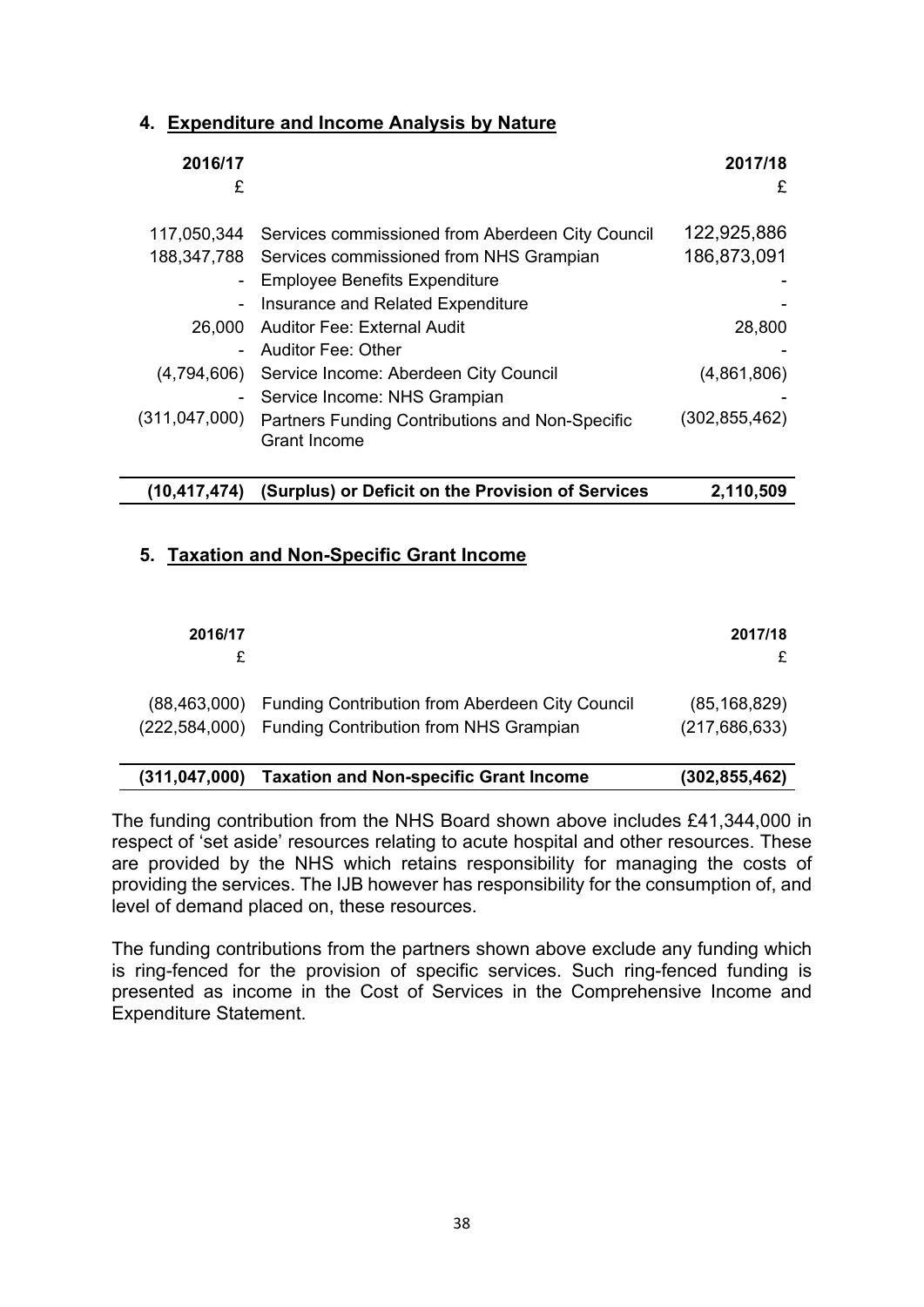#### <span id="page-38-0"></span>**6. Debtors**

| 31-Mar-17          |                                                           | 31-Mar-18<br>£         |
|--------------------|-----------------------------------------------------------|------------------------|
|                    | 5,644,089 NHS Grampian<br>4,773,385 Aberdeen City Council | 5,181,711<br>3,125,254 |
| 10,417,474 Debtors |                                                           | 8,306,965              |

Amounts owed by the funding partners are stated on a net basis. Creditor balances relating to expenditure obligations incurred by the funding partners but not yet settled in cash terms are offset against the funds they are holding on behalf of the IJB.

# <span id="page-38-1"></span>**7. Usable Reserve: General Fund**

The IJB holds a balance on the General Fund for two main purposes:

- To earmark, or build up, funds which are to be used for specific purposes in the future, such as known or predicted future expenditure needs. This supports strategic financial management.
- To provide a risk fund to cushion the impact of unexpected events or emergencies. This is regarded as a key part of the IJB's risk management framework.

The table below shows the movements on the General Fund balance, analysed between those elements earmarked for specific planned future expenditure, and the amount held as a risk fund.

|                                      |                          |                          | 2016/17                               |                     |                          |                          | 2017/18                               |
|--------------------------------------|--------------------------|--------------------------|---------------------------------------|---------------------|--------------------------|--------------------------|---------------------------------------|
| <b>Balance</b><br>at 1 April<br>2016 | Transfers In             | <b>Transfers</b><br>Out  | <b>Balance</b><br>at 31 March<br>2017 |                     | Transfers In             | Transfers<br>Out         | <b>Balance</b><br>at 31 March<br>2018 |
| £                                    | £                        | £                        | £                                     |                     | £                        | £                        | £                                     |
| ۰                                    | (500,000)                | -                        | (500,000)                             | Equipment           |                          |                          | (500,000)                             |
| $\overline{\phantom{a}}$             | $\overline{\phantom{0}}$ | $\overline{\phantom{a}}$ | $\overline{\phantom{a}}$              | <b>Primary Care</b> | (2,639,806)              | $\overline{\phantom{a}}$ | (2,639,806)                           |
| -                                    | (7, 417, 474)            | $\overline{\phantom{a}}$ | (7,417,474)                           | Integration +Change | $\overline{\phantom{a}}$ | 4,000,315                | (3,417,159)                           |
| $\overline{\phantom{a}}$             | (7, 917, 474)            | $\overline{\phantom{a}}$ | (7, 917, 474)                         | Total Earmarked     | (2,639,806)              | 4,000,315                | (6, 556, 965)                         |
| ۰                                    | (2,500,000)              | $\overline{\phantom{a}}$ | (2,500,000)                           | <b>Risk Fund</b>    |                          | 750,000                  | (1,750,000)                           |
| ۰.                                   | (10, 417, 474)           | $\blacksquare$           | (10, 417, 474)                        | <b>General Fund</b> | (2,639,806)              | 4,750,315                | (8,306,965)                           |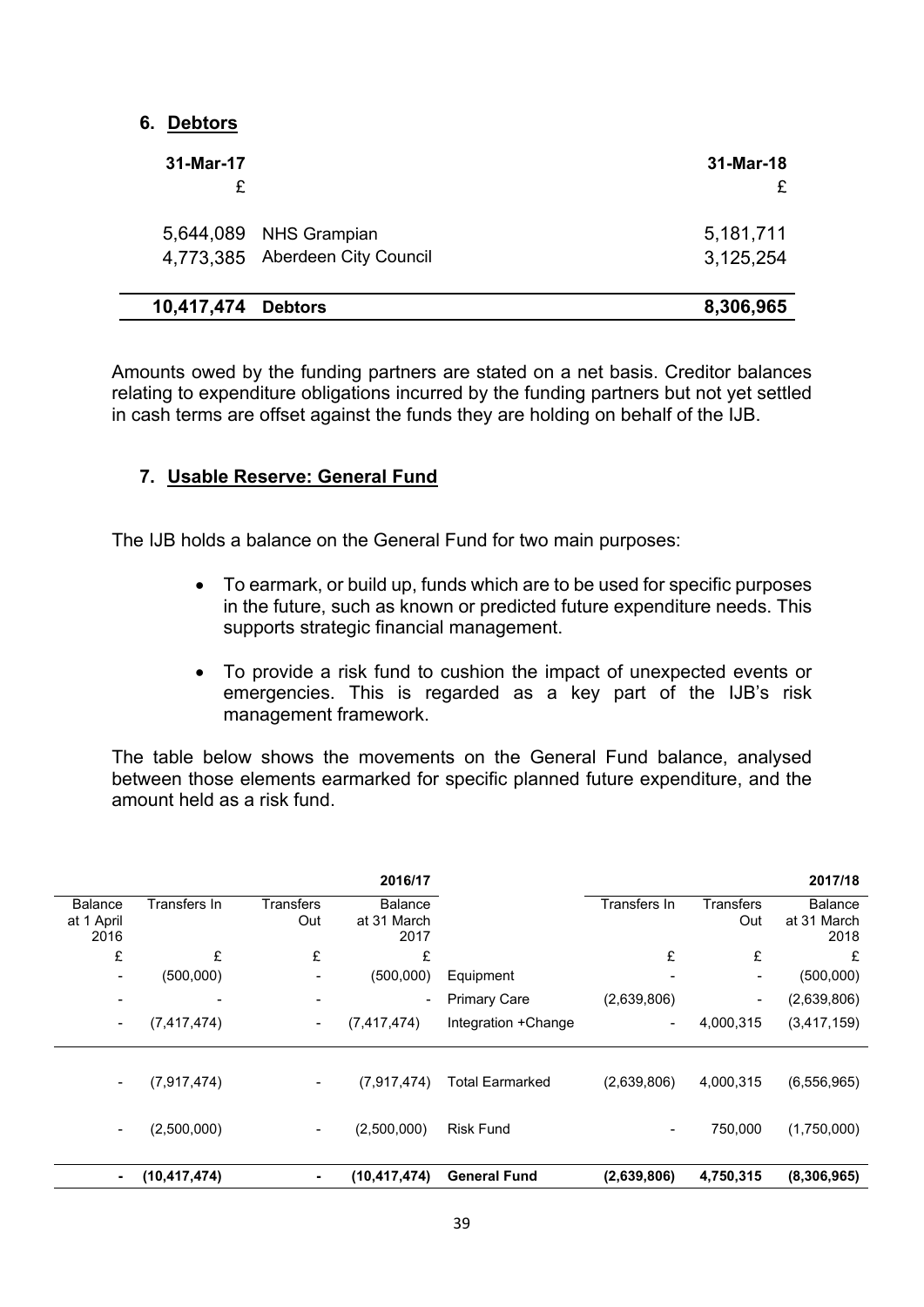# <span id="page-39-0"></span>**8. Agency Income and Expenditure**

On behalf of all IJBs within the NHS Grampian area, the IJB acts as the lead manager for Sexual Health Services and Woodend Rehabilitation Services. It commissions services on behalf of the other IJBs and reclaims the costs involved. The payments that are made on behalf of the other IJBs, and the consequential reimbursement, are not included in the Comprehensive Income and Expenditure Statement (CIES) since the IJB is not acting as principal in these transactions.

The amount of expenditure and income relating to the Sexual Health Services agency arrangement is shown below.

| 2016/17 |                                                                                           | 2017/18                  |
|---------|-------------------------------------------------------------------------------------------|--------------------------|
|         | 1,219,057 Expenditure on Agency Services<br>(1,219,057) Reimbursement for Agency Services | 1,259,746<br>(1,259,746) |
|         | - Net Agency Expenditure excluded<br>from the CIES                                        |                          |

The amount of expenditure and income relating to the Woodend Rehabilitation Services agency arrangement is shown below.

| 2016/17 |                                                                                           | 2017/18                  |
|---------|-------------------------------------------------------------------------------------------|--------------------------|
|         | 5,772,096 Expenditure on Agency Services<br>(5,772,096) Reimbursement for Agency Services | 6,061,434<br>(6,061,434) |
|         | - Net Agency Expenditure excluded<br>from the CIES                                        |                          |

### <span id="page-39-1"></span>**9. Related Party Transactions**

The IJB has related party relationships with the NHS Grampian, Aberdeen City Council and Bon Accord Care/Bon Accord Support Services. The nature of these relationships means that the IJB may influence, and be influenced by, these parties. The following transactions and balances included in the IJB's accounts are presented to provide additional information on the relationships.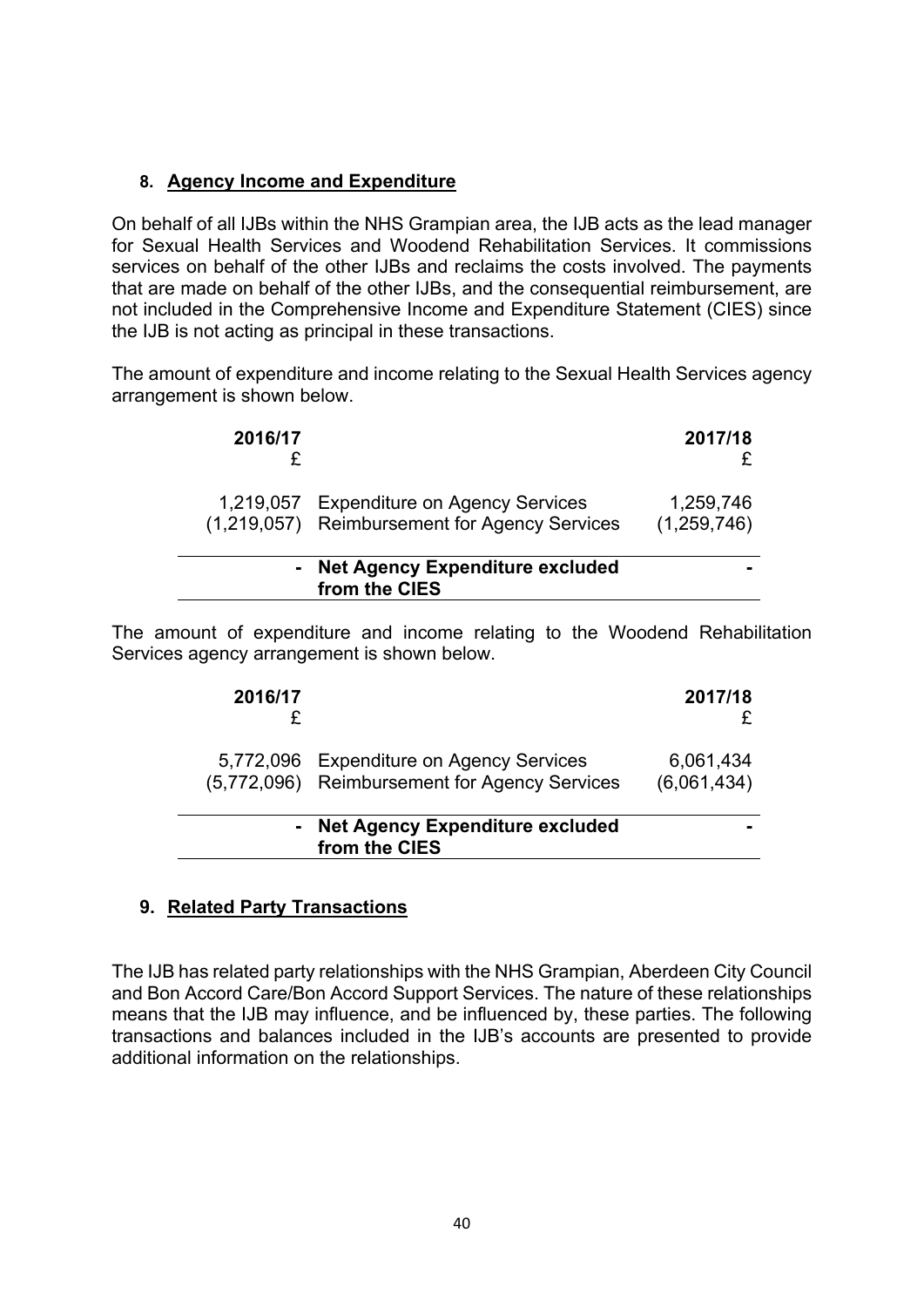NHS Grampian

| 2016/17<br>£           |                                                                                                                                                                                                                                       | 2017/18                                   |
|------------------------|---------------------------------------------------------------------------------------------------------------------------------------------------------------------------------------------------------------------------------------|-------------------------------------------|
| 188.183.593<br>159.923 | (222,584,000) Funding Contributions received from the NHS Board*<br>- Service Income received from the NHS Board<br>Expenditure on Services Provided by the NHS Board<br>Key Management Personnel: Non-Voting Board<br><b>Members</b> | (217, 686, 633)<br>186,687,549<br>185,542 |

|  | (34,240,484) Net Transactions with the NHS Grampian | (30, 813, 542) |
|--|-----------------------------------------------------|----------------|
|--|-----------------------------------------------------|----------------|

Key Management Personnel: The non-voting Board members employed by the NHS Board and recharged to the IJB include the Chief Officer and the Clinical Director. Details of the remuneration for some specific post-holders is provided in the Remuneration Report

\*Includes resource transfer income of £31,275,920

| Balances with NHS Grampian |  |
|----------------------------|--|
|----------------------------|--|

| 31-Mar-17      |                                                    | 31-Mar-18      |
|----------------|----------------------------------------------------|----------------|
| £              |                                                    | £              |
|                |                                                    |                |
| 5,644,089      | Debtor balances: Amounts due from the NHS Board    | 5,181,711      |
| Ξ.             | Creditor balances: Amounts due to the NHS Board    |                |
|                |                                                    |                |
| 5,644,089      | <b>Net Balance with the NHS Grampian</b>           | 5,181,711      |
|                |                                                    |                |
|                | <b>Transactions with Aberdeen City Council</b>     |                |
| 2016/17        |                                                    | 2017/18        |
| £              |                                                    | £              |
|                |                                                    |                |
| (88, 463, 000) | Funding Contributions received from the Council    | (85, 168, 829) |
| (4,794,606)    | Service Income received from the Council           | (4,861,806)    |
| 117,014,182    | Expenditure on Services Provided by the Council    | 122,864,232    |
| 66,434         | Key Management Personnel: Non-Voting Board         | 90,454         |
|                | <b>Members</b>                                     |                |
|                |                                                    |                |
| 23,823,010     | <b>Net Transactions with Aberdeen City Council</b> | 32,924,051     |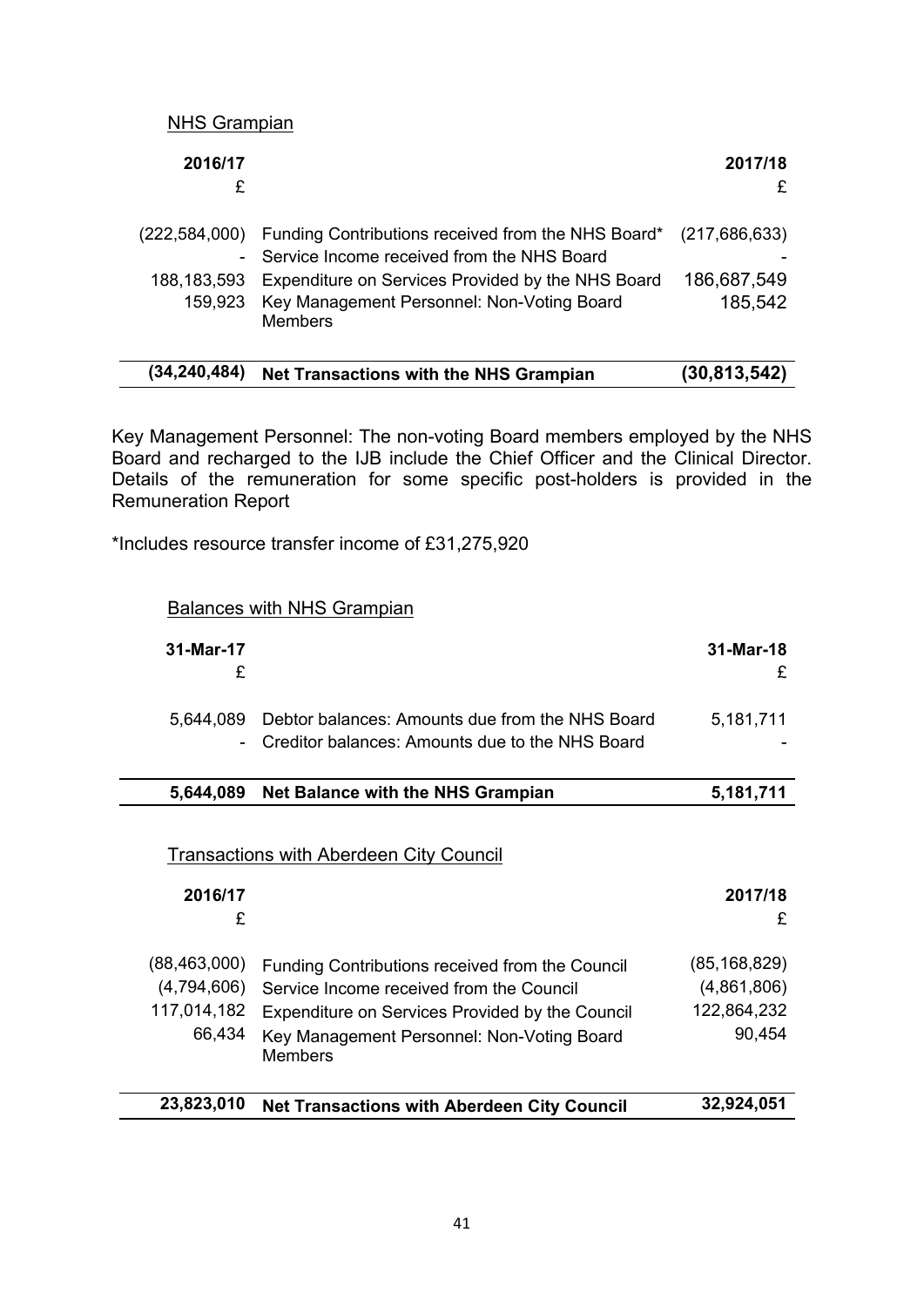Key Management Personnel: The Non-Voting Board members employed by the NHS Board and recharged to the IJB include the Chief Financial Officer. Details of the remuneration for some specific post-holders is provided in the Remuneration Report. The Chief Social Work Officer is a non voting member of the Integration Joint Board and the costs associated for this post are borne by the Council.

| 31-Mar-17 |                                                                                                            | 31-Mar-18 |
|-----------|------------------------------------------------------------------------------------------------------------|-----------|
|           | 4,773,385 Debtor balances: Amounts due from the Council<br>- Creditor balances: Amounts due to the Council | 3,125,254 |
| 4.773.385 | Net Balance with the Aberdeen City Council                                                                 | 3,125,254 |

Transactions with Bon Accord Care (BAC) and Bon Accord Support Services (BASS)

Bon Accord Care Limited and Bon Accord Support Services Limited are private companies limited by shares which are 100% owned by Aberdeen City Council. Bon Accord Care provides regulated (by the Care Inspectorate) care services to Bon Accord Support Services which in turn delivers both regulated and unregulated adult social care services to the Council.

| 31-Mar-17                 |                                                                                             | 31-Mar-18               |
|---------------------------|---------------------------------------------------------------------------------------------|-------------------------|
| (1.184.001)<br>26.435.283 | Service Income received from the Council<br>Expenditure on Services Provided by the Council | (898,000)<br>28,975,742 |
|                           | 25,251,282 Net Transactions with BAC/BASS                                                   | 28,077,742              |

# <span id="page-41-0"></span>**10.VAT**

VAT payable is included as an expense only to the extent that it is not recoverable from Her Majesty's Revenue and Customs. VAT receivable is excluded from income.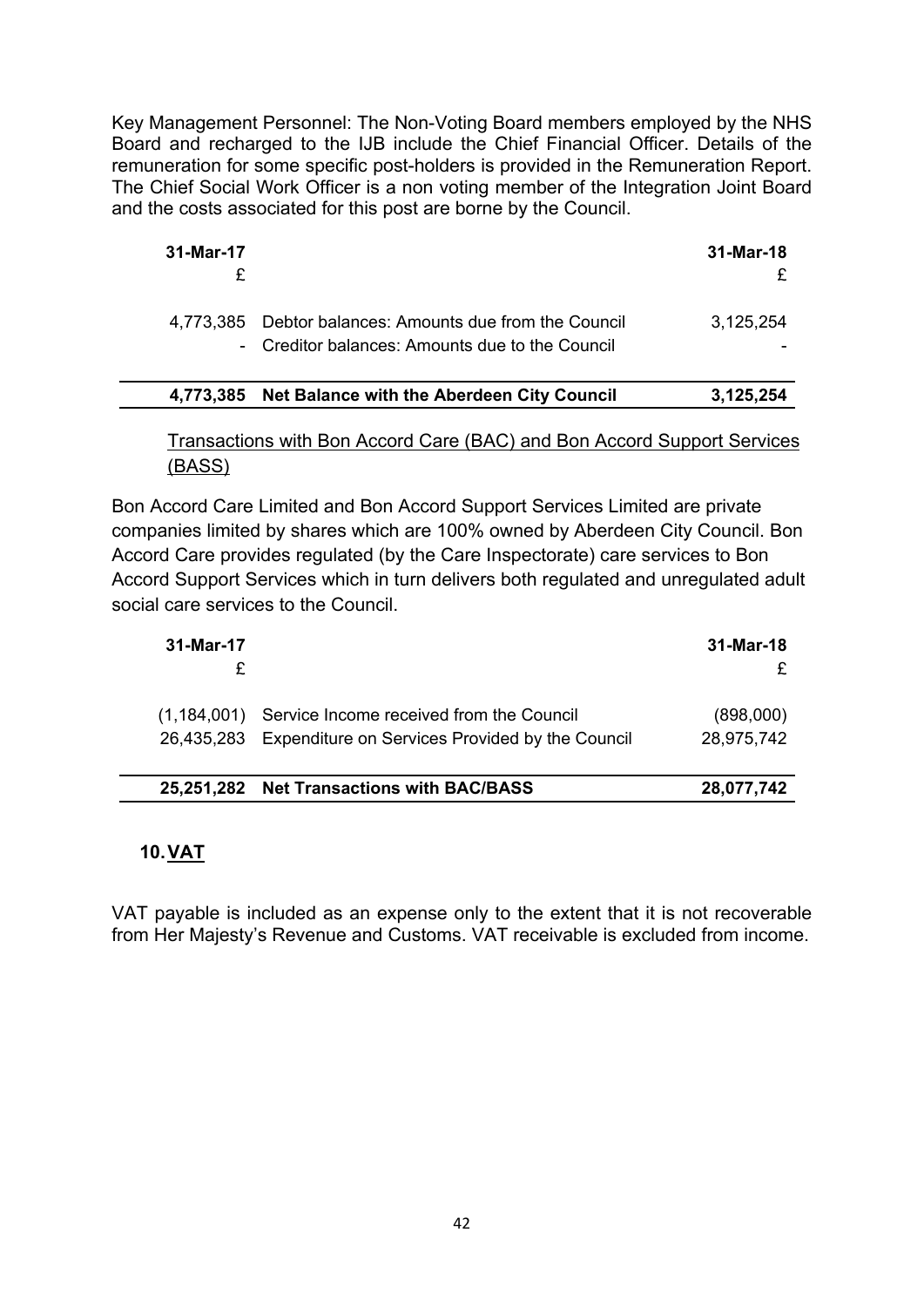# <span id="page-42-0"></span>**Glossary of Terms**

While the terminology used in this report is intended to be self-explanatory, it may be useful to provide additional definition and interpretation of the terms used.

## **Accounting Period**

The period of time covered by the Accounts normally a period of twelve months commencing on 1 April each year. The end of the accounting period is the Balance Sheet date.

### **Accruals**

The concept that income and expenditure are recognised as they are earned or incurred not as money is received or paid.

### **Asset**

An item having value to the IJB in monetary terms. Assets are categorised as either current or non-current. A current asset will be consumed or cease to have material value within the next financial year (e.g. cash and stock). A non-current asset provides benefits to the IJB and to the services it provides for a period of more than oneyear.

### **Audit of Accounts**

An independent examination of the IJB's financial affairs.

### **Balance Sheet**

A statement of the recorded assets, liabilities and other balances at the end of the accounting period.

# **CIPFA**

The Chartered Institute of Public Finance and Accountancy.

### **Consistency**

The concept that the accounting treatment of like terms within an accounting period and from one period to the next is the same.

### **ContingentAsset/Liability**

A Contingent Asset/Liability iseither:

 A possible benefit/obligation arising from past events whose existence will be confirmed only by the occurrence of one or more uncertain events not wholly within the IJB's control; or

 A present benefit/obligation arising from past events where it is not probable that a transfer of economic benefits will be required, or the amount of the obligation cannot be measured with sufficient reliability.

### **Creditor**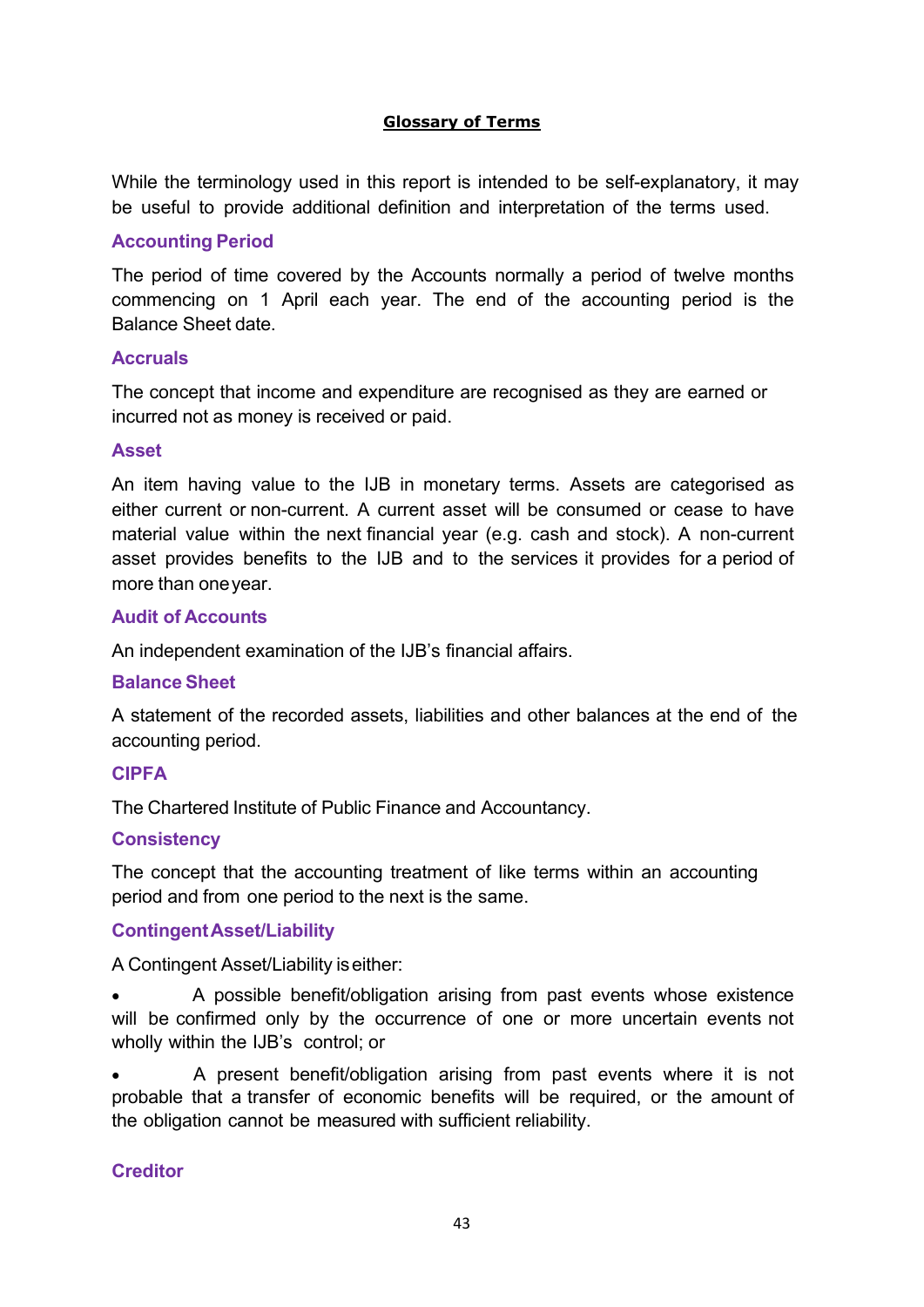Amounts owed by the IJB for work done, goods received or services rendered within the accounting period, but for which payment has not been made by the end of that accounting period.

## **Debtor**

Amount owed to the IJB for works done, goods received or services rendered within the accounting period, but for which payment has not been received by the end of that accounting period.

# **Entity**

A body corporate, partnership, trust, unincorporated association or statutory body that is delivering a service or carrying on a trade or business with or without a view to profit. It should have a separate legal personality and is legally required to prepare its own single entityaccounts.

# **Exceptional Items**

Material items which derive from events or transactions that fall within the ordinary activities of the IJB and which need to be disclosed separately by virtue of their size or incidence to give a fair presentation of the accounts.

# **GovernmentGrants**

Grants made by the Government towards either revenue or capital expenditure in return for past or future compliance with certain conditions relating to the activities of the IJB. These grants may be specific to a particular scheme or may support the revenue spend of the IJB in general.

# **IAS**

International Accounting Standards.

# **IFRS**

International Financial Reporting Standards.

# **IRAG**

Integration Resources Advisory Group

### **LASAAC**

Local Authority (Scotland) Accounts Advisory Committee

### **Liability**

A liability is where the IJB owes payment to an individual or another organisation. A current liability is an amount which will become payable or could be called in within the next accounting period e.g. creditors or cash overdrawn. A non-current liability is an amount which by arrangement is payable beyond the next year at some point in the future or will be paid off by an annual sum over a period of time.

### **Provisions**